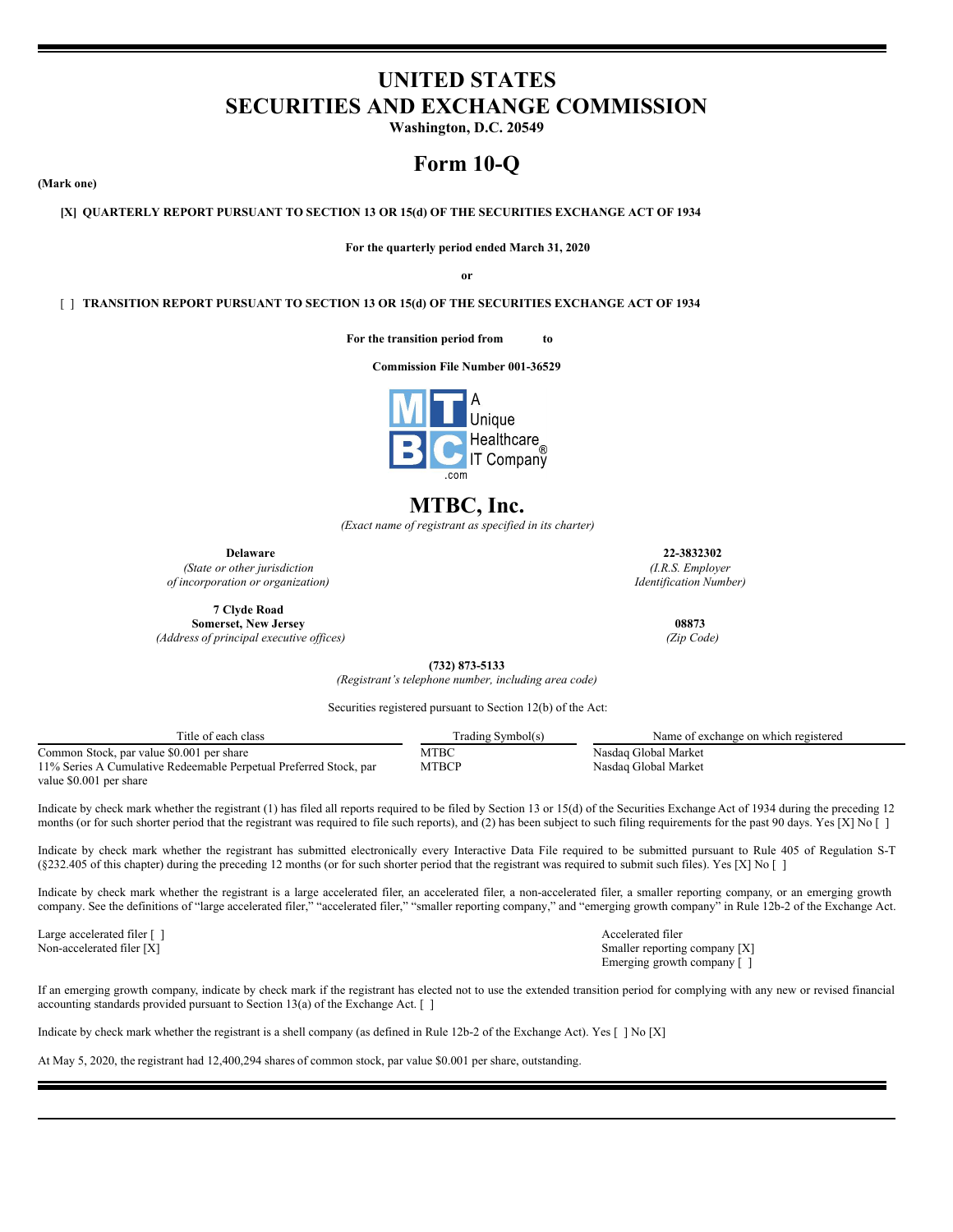**INDEX**

Page

|                   | <b>Forward-Looking Statements</b>                                                                            | $\overline{2}$ |
|-------------------|--------------------------------------------------------------------------------------------------------------|----------------|
|                   | <b>PART I. FINANCIAL INFORMATION</b>                                                                         |                |
|                   |                                                                                                              |                |
| Item 1.           | Condensed Consolidated Financial Statements (Unaudited)                                                      |                |
|                   | Condensed Consolidated Balance Sheets at March 31, 2020 and December 31, 2019                                |                |
|                   | Condensed Consolidated Statements of Operations for the three months ended March 31, 2020 and 2019           |                |
|                   | Condensed Consolidated Statements of Comprehensive Loss for the three months ended March 31, 2020 and 2019   |                |
|                   | Condensed Consolidated Statements of Shareholders' Equity for the three months ended March 31, 2020 and 2019 | 6              |
|                   | Condensed Consolidated Statements of Cash Flows for the three months ended March 31, 2020 and 2019           |                |
|                   | Notes to Condensed Consolidated Financial Statements                                                         | 8              |
| Item 2.           | Management's Discussion and Analysis of Financial Condition and Results of Operations                        | 25             |
| Item 3.           | <b>Ouantitative and Qualitative Disclosures about Market Risk</b>                                            | 35             |
| Item 4.           | <b>Controls and Procedures</b>                                                                               | 35             |
|                   |                                                                                                              |                |
|                   | <b>PART II. OTHER INFORMATION</b>                                                                            |                |
|                   |                                                                                                              |                |
| Item 1            | <b>Legal Proceedings</b>                                                                                     | 37             |
| Item 1A.          | <b>Risk Factors</b>                                                                                          | 37             |
| Item 2.           | Unregistered Sales of Equity Securities and Use of Proceeds                                                  | 38             |
| Item 3.           | <b>Defaults Upon Senior Securities</b>                                                                       | 38             |
| Item 4.           | <b>Mine Safety Disclosures</b>                                                                               | 38             |
| Item 5.           | Other Information                                                                                            | 38             |
| Item 6.           | <b>Exhibits</b>                                                                                              | 39             |
|                   |                                                                                                              |                |
| <b>Signatures</b> |                                                                                                              | 40             |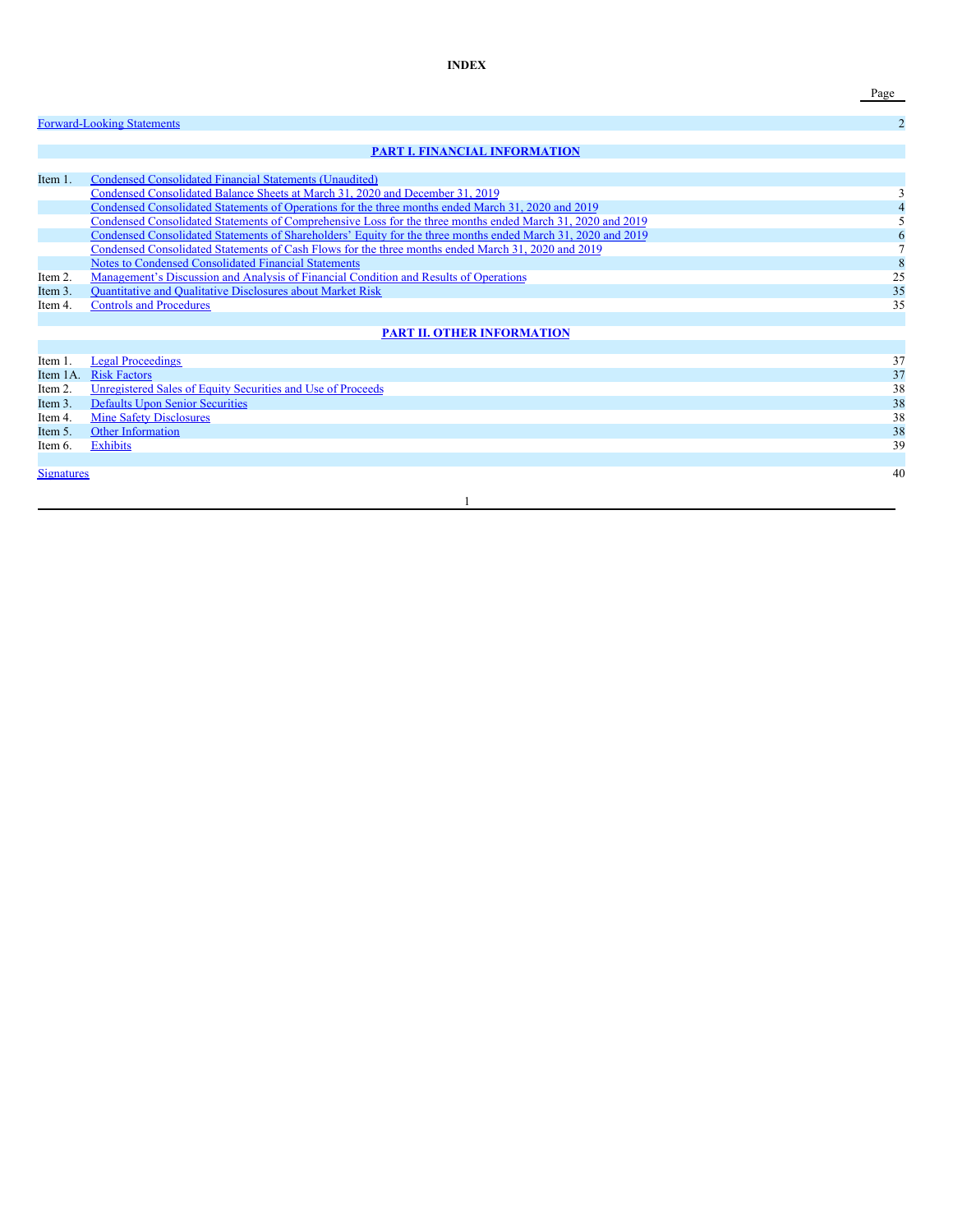### <span id="page-2-0"></span>**Forward-Looking Statements**

Certain statements that we make from time to time, including statements contained in this Quarterly Report on Form 10-Q, constitute "forward-looking statements" within the meaning of Section 27A of the Securities Act of 1933, as amended, or the Securities Act, and Section 21E of the Securities Exchange Act of 1934, as amended, or the Exchange Act. All statements other than statements of historical fact contained in this Quarterly Report on Form 10-Q are forward-looking statements. These statements relate to anticipated future events, future results of operations or future financial performance. In some cases, you can identify forward-looking statements by terminology such as "may," "might," "will," "should," "intends," "expects," "plans," "goals," "projects," "anticipates," "believes," "estimates," "predicts," "potential," or "continue" or the negative of these terms or other comparable terminology. Our operations involve risks and uncertainties, many of which are outside of our control, and any one of which, or a combination of which, could materially affect our results of operations and whether the forward-looking statements ultimately prove to be correct. Forward-looking statements in this Quarterly Report on Form 10-Q include, without limitation, statements reflecting management's expectations for future financial performance and operating expenditures (including our ability to continue as a going concern, to raise additional capital and to succeed in our future operations), expected growth, profitability and business outlook, increased sales and marketing expenses, and the expected results from the integration of our acquisitions.

Forward-looking statements are only predictions, are uncertain and involve substantial known and unknown risks, uncertainties, and other factors which may cause our (or our industry's) actual results, levels of activity or performance to be materially different from any future results, levels of activity or performance expressed or implied by these forward-looking statements. These factors include, among other things, the unknown risks and uncertainties that we believe could cause actual results to differ from these forward-looking statements as set forth under the heading "Risk Factors" in our Annual Report on Form 10-K filed with the SEC on February 28, 2020. New risks and uncertainties emerge from time to time, and it is not possible for us to predict all of the risks and uncertainties that could have an impact on the forward-looking statements, *including without limitation, risks and uncertainties relating to:*

- our ability to manage our growth, including acquiring, partnering with, and effectively integrating the recent acquisition of CareCloud Corporation and other acquired businesses into our infrastructure and avoiding legal exposure and liabilities associated with acquired companies and assets;
- our ability to retain our clients and revenue levels, including effectively migrating new clients and maintaining or growing the revenue levels of our new and existing clients;
- our ability to maintain operations in Pakistan and Sri Lanka in a manner that continues to enable us to offer competitively priced products and services;
- our ability to keep pace with a rapidly changing healthcare industry;
- our ability to consistently achieve and maintain compliance with a myriad of federal, state, foreign, local, payor and industry requirements, regulations, rules, laws and contracts;
- our ability to maintain and protect the privacy of confidential and protected Company, client and patient information;
- our ability to develop new technologies, upgrade and adapt legacy and acquired technologies to work with evolving industry standards and third-party software platforms and technologies, and protect and enforce all of these and other intellectual property rights;
- our ability to attract and retain key officers and employees, and the continued involvement of Mahmud Haq as Executive Chairman and Stephen Snyder as Chief Executive Officer, all of which are critical to our ongoing operations, growing our business and integrating of our newly acquired businesses;
- our ability to comply with covenants contained in our credit agreement with our senior secured lender, Silicon Valley Bank and other future debt facilities;
- our ability to pay our monthly preferred dividends to the holders of our Series A Preferred Stock;
- our ability to compete with other companies developing products and selling services competitive with ours, and who may have greater resources and name recognition than we have;
- our ability to respond to the uncertainty resulting from the recent spread of the COVID-19 pandemic and the impact it may have on our operations, the demand for our services, and economic activity in general: and
- our ability to keep and increase market acceptance of our products and services.

Although we believe that the expectations reflected in the forward-looking statements contained in this Quarterly Report on Form 10-Q are reasonable, we cannot guarantee future results, levels of activity, performance or achievements. Except as required by law, we are under no duty to update or revise any of such forward-looking statements, whether as a result of new information, future events, or otherwise, after the date of this Quarterly Report on Form 10-Q.

You should read this Quarterly Report on Form 10-Q with the understanding that our actual future results, levels of activity, performance and events and circumstances may be *materially dif erent from what we expect.*

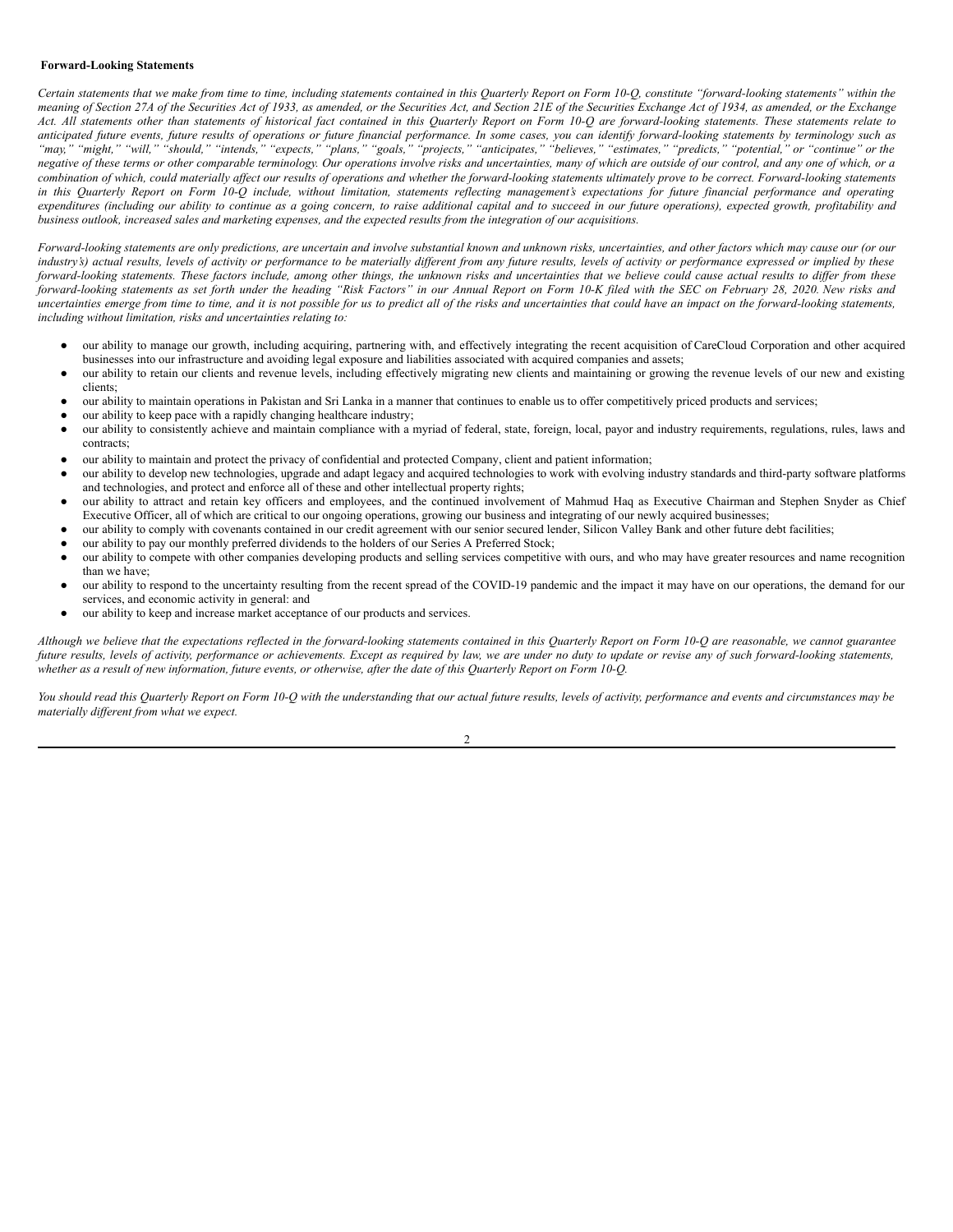### <span id="page-3-0"></span>**PART I. FINANCIAL INFORMATION**

<span id="page-3-1"></span>Item 1. Condensed Consolidated Financial Statements

### **MTBC, INC.**

## <span id="page-3-2"></span>**CONDENSED CONSOLIDATED BALANCE SHEETS**

|                                                                                                                      | March 31,<br>2020 |                | December 31,<br>2019 |              |  |
|----------------------------------------------------------------------------------------------------------------------|-------------------|----------------|----------------------|--------------|--|
|                                                                                                                      |                   | (Unaudited)    |                      |              |  |
| <b>ASSETS</b>                                                                                                        |                   |                |                      |              |  |
| <b>CURRENT ASSETS:</b>                                                                                               |                   |                |                      |              |  |
| Cash                                                                                                                 | $\mathbb{S}$      | 8,395,321      | $\mathbf S$          | 19.994.134   |  |
| Accounts receivable - net of allowance for doubtful accounts of \$505,000 and \$256,000 at March 31, 2020 and        |                   |                |                      |              |  |
| December 31, 2019, respectively                                                                                      |                   | 9,315,411      |                      | 6,995,343    |  |
| Contract asset                                                                                                       |                   | 2,884,737      |                      | 2,385,334    |  |
| Inventory                                                                                                            |                   | 486,114        |                      | 491,088      |  |
| Current assets - related party                                                                                       |                   | 13,200         |                      | 13,200       |  |
| Prepaid expenses and other current assets                                                                            |                   | 2,310,902      |                      | 1,123,036    |  |
| Total current assets                                                                                                 |                   | 23,405,685     |                      | 31,002,135   |  |
| Property and equipment - net                                                                                         |                   | 3,447,181      |                      | 2,907,516    |  |
| Operating lease right-of-use assets                                                                                  |                   | 6,430,634      |                      | 3,526,315    |  |
| Intangible assets - net                                                                                              |                   | 17,337,093     |                      | 5,977,225    |  |
| Goodwill                                                                                                             |                   | 38, 351, 775   |                      | 12,633,696   |  |
| Other assets                                                                                                         |                   | 860,277        |                      | 356,578      |  |
| <b>TOTAL ASSETS</b>                                                                                                  | \$                | 89,832,645     | $\mathbb{S}$         | 56,403,465   |  |
| LIABILITIES AND SHAREHOLDERS' EQUITY                                                                                 |                   |                |                      |              |  |
| <b>CURRENT LIABILITIES:</b>                                                                                          |                   |                |                      |              |  |
| Accounts payable                                                                                                     | \$                | 6,762,423      | \$                   | 3,490,834    |  |
| Accrued compensation                                                                                                 |                   | 1,900,616      |                      | 1,836,309    |  |
| Accrued expenses                                                                                                     |                   | 3,024,696      |                      | 2,111,515    |  |
| Operating lease liability (current portion)                                                                          |                   | 2,824,729      |                      | 1,688,772    |  |
| Deferred revenue (current portion)                                                                                   |                   | 23,787         |                      | 20,277       |  |
| Accrued liability to related party                                                                                   |                   | 663            |                      | 663          |  |
| Notes payable (current portion)                                                                                      |                   | 183,152        |                      | 283,675      |  |
| Contingent consideration                                                                                             |                   | 1,050,000      |                      |              |  |
| Dividend payable                                                                                                     |                   | 2,407,305      |                      | 1,745,791    |  |
| Total current liabilities                                                                                            |                   | 18,177,371     |                      | 11.177.836   |  |
| Notes payable                                                                                                        |                   | 44,770         |                      | 83,275       |  |
| Borrowings under line of credit                                                                                      |                   | 9,750,000      |                      |              |  |
| Operating lease liability                                                                                            |                   | 4,208,244      |                      | 2,040,772    |  |
| Deferred revenue                                                                                                     |                   | 195,789        |                      | 18,745       |  |
| Deferred tax liability                                                                                               |                   | 259,512        |                      | 244,512      |  |
| <b>Total liabilities</b>                                                                                             |                   | 32,635,686     |                      | 13.565.140   |  |
| <b>COMMITMENTS AND CONTINGENCIES (NOTE 8)</b>                                                                        |                   |                |                      |              |  |
| <b>SHAREHOLDERS' EQUITY:</b>                                                                                         |                   |                |                      |              |  |
| Preferred stock, \$0.001 par value - authorized 7,000,000 shares at March 31, 2020 and December 31, 2019; issued and |                   |                |                      |              |  |
| outstanding 3,328,195 and 2,539,325 shares at March 31, 2020 and December 31, 2019, respectively                     |                   | 3,328          |                      | 2,539        |  |
| Common stock, \$0.001 par value - authorized 29,000,000 shares at March 31, 2020 and December 31, 2019; issued       |                   |                |                      |              |  |
| 13,108,092 and 12,978,485 shares at March 31, 2020 and December 31, 2019, respectively; 12,367,293 and 12,237,686    |                   |                |                      |              |  |
| shares outstanding at March 31, 2020 and December 31, 2019, respectively                                             |                   | 13,108         |                      | 12,979       |  |
| Additional paid-in capital                                                                                           |                   | 86,853,138     |                      | 69,403,366   |  |
| Accumulated deficit                                                                                                  |                   | (27, 577, 315) |                      | (25,075,545) |  |
| Accumulated other comprehensive loss                                                                                 |                   | (1,433,300)    |                      | (843, 014)   |  |
| Less: 740,799 common shares held in treasury, at cost at March 31, 2020 and December 31, 2019                        |                   | (662,000)      |                      | (662,000)    |  |
| Total shareholders' equity                                                                                           |                   | 57,196,959     |                      | 42,838,325   |  |
|                                                                                                                      |                   |                |                      |              |  |
| TOTAL LIABILITIES AND SHAREHOLDERS' EQUITY                                                                           | $\mathbb{S}$      | 89,832,645     | $\mathbb{S}$         | 56,403,465   |  |

See notes to condensed consolidated financial statements.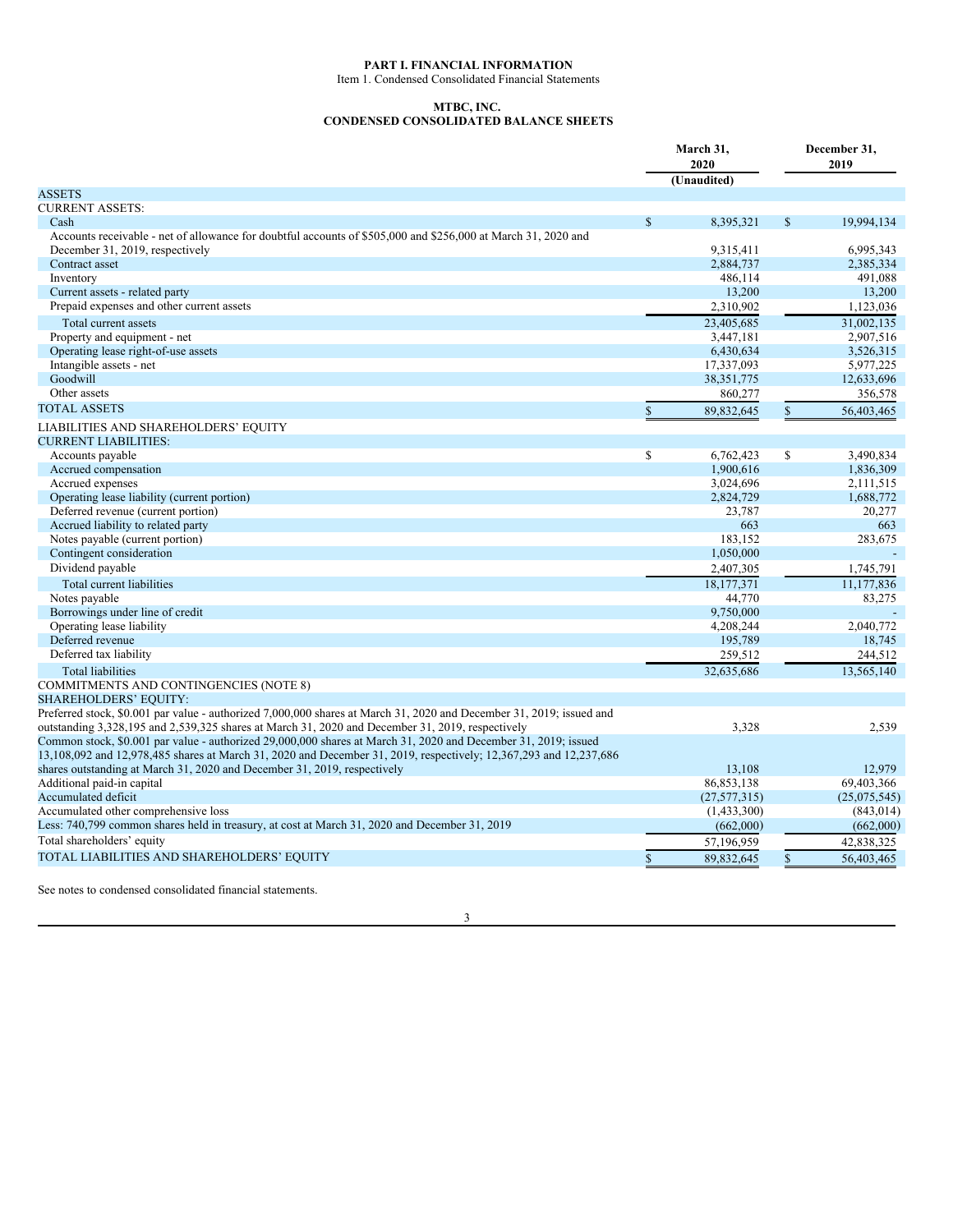### <span id="page-4-0"></span>**MTBC, INC. CONDENSED CONSOLIDATED STATEMENTS OF OPERATIONS (UNAUDITED)**

|                                                                                 |              | <b>Three Months Ended</b><br>March 31, |               |             |
|---------------------------------------------------------------------------------|--------------|----------------------------------------|---------------|-------------|
|                                                                                 |              | 2020                                   |               | 2019        |
| <b>NET REVENUE</b>                                                              |              | 21,867,169                             |               | 15,080,211  |
| <b>OPERATING EXPENSES:</b>                                                      |              |                                        |               |             |
| Direct operating costs                                                          |              | 13,566,730                             |               | 9,847,540   |
| Selling and marketing                                                           |              | 1,581,353                              |               | 361,399     |
| General and administrative                                                      |              | 5,592,725                              |               | 4,162,076   |
| Research and development                                                        |              | 2,333,126                              |               | 254,656     |
| Change in contingent consideration                                              |              |                                        |               | (64,203)    |
| Depreciation and amortization                                                   |              | 1,332,786                              |               | 756,740     |
| Impairment charges                                                              |              | 297,651                                |               |             |
| Total operating expenses                                                        |              | 24,704,371                             |               | 15,318,208  |
| <b>OPERATING LOSS</b>                                                           |              | (2,837,202)                            |               | (237,997)   |
| OTHER:                                                                          |              |                                        |               |             |
| Interest income                                                                 |              | 37,757                                 |               | 78,200      |
| Interest expense                                                                |              | (117, 545)                             |               | (95,396)    |
| Other income (expense) - net                                                    |              | 445,143                                |               | (81,030)    |
| LOSS BEFORE PROVISION FOR INCOME TAXES                                          |              | (2,471,847)                            |               | (336, 223)  |
| Income tax provision (benefit)                                                  |              | 29,923                                 |               | (40, 532)   |
| <b>NET LOSS</b>                                                                 |              | (2,501,770)                            |               | (295, 691)  |
| Preferred stock dividend                                                        |              | 2,642,916                              |               | 1,492,700   |
| NET LOSS ATTRIBUTABLE TO COMMON SHAREHOLDERS                                    |              | (5,144,686)                            |               | (1,788,391) |
|                                                                                 |              |                                        |               |             |
| Net loss per common share: basic and diluted                                    | $\mathbb{S}$ | (0.42)                                 | <sup>\$</sup> | (0.15)      |
| Weighted-average common shares used to compute basic and diluted loss per share |              | 12,310,818                             |               | 11,946,003  |
| المجامع المنعور والمستحدث المتناقص                                              |              |                                        |               |             |

See notes to condensed consolidated financial statements.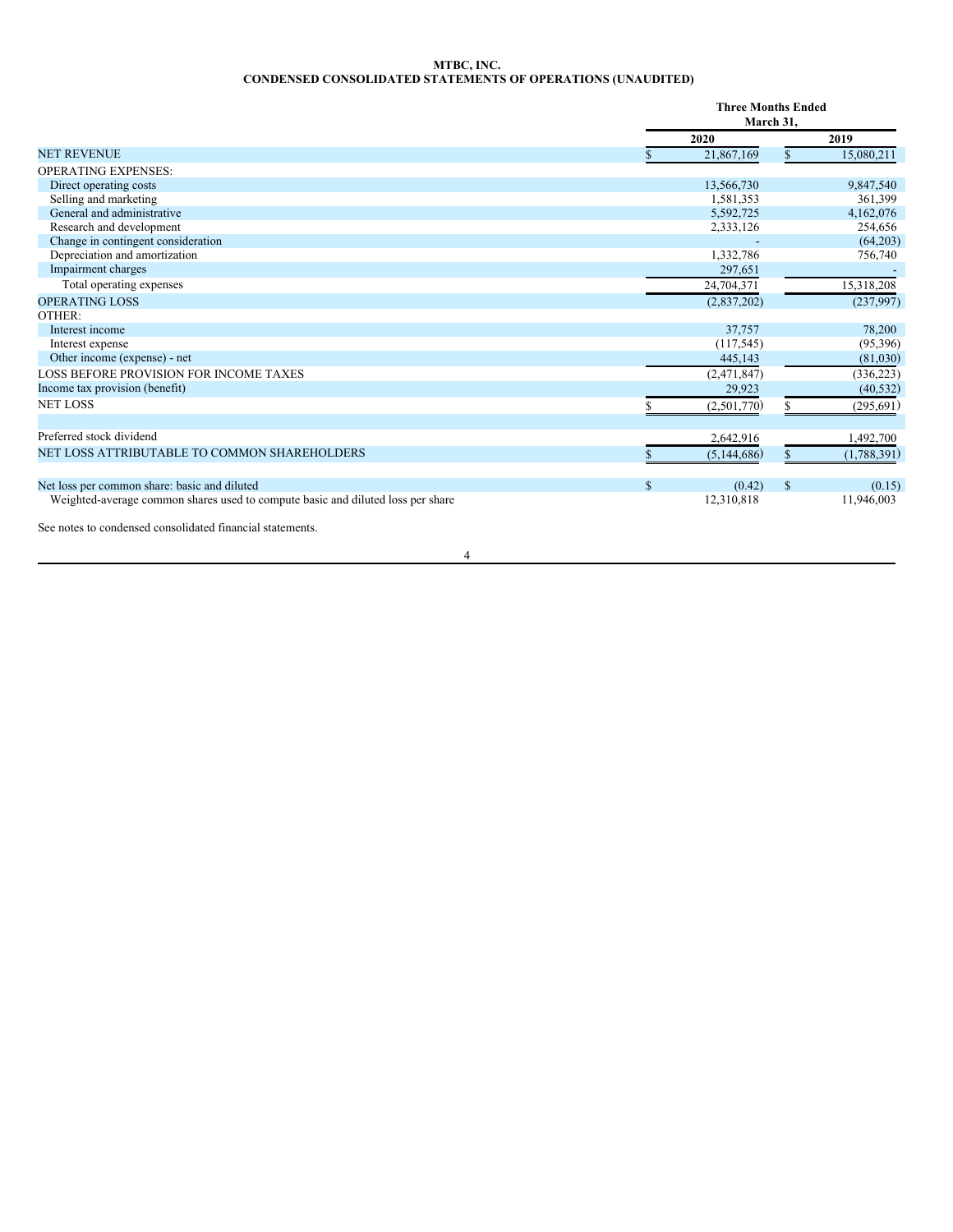### <span id="page-5-0"></span>**MTBC, INC. CONDENSED CONSOLIDATED STATEMENTS OF COMPREHENSIVE LOSS (UNAUDITED)**

|                                               | Three months ended<br>March 31. |           |
|-----------------------------------------------|---------------------------------|-----------|
|                                               | 2020                            | 2019      |
| <b>NET LOSS</b>                               | (2,501,770)                     | (295,691) |
| OTHER COMPREHENSIVE (LOSS) INCOME, NET OF TAX |                                 |           |
| Foreign currency translation adjustment (a)   | (590.286)                       | 209,345   |
| <b>COMPREHENSIVE LOSS</b>                     | (3.092.056)                     | (86,346)  |

(a) No tax effect has been recorded as the Company recorded a valuation allowance against the tax benefit from its foreign currency translation adjustments.

See notes to condensed consolidated financial statements.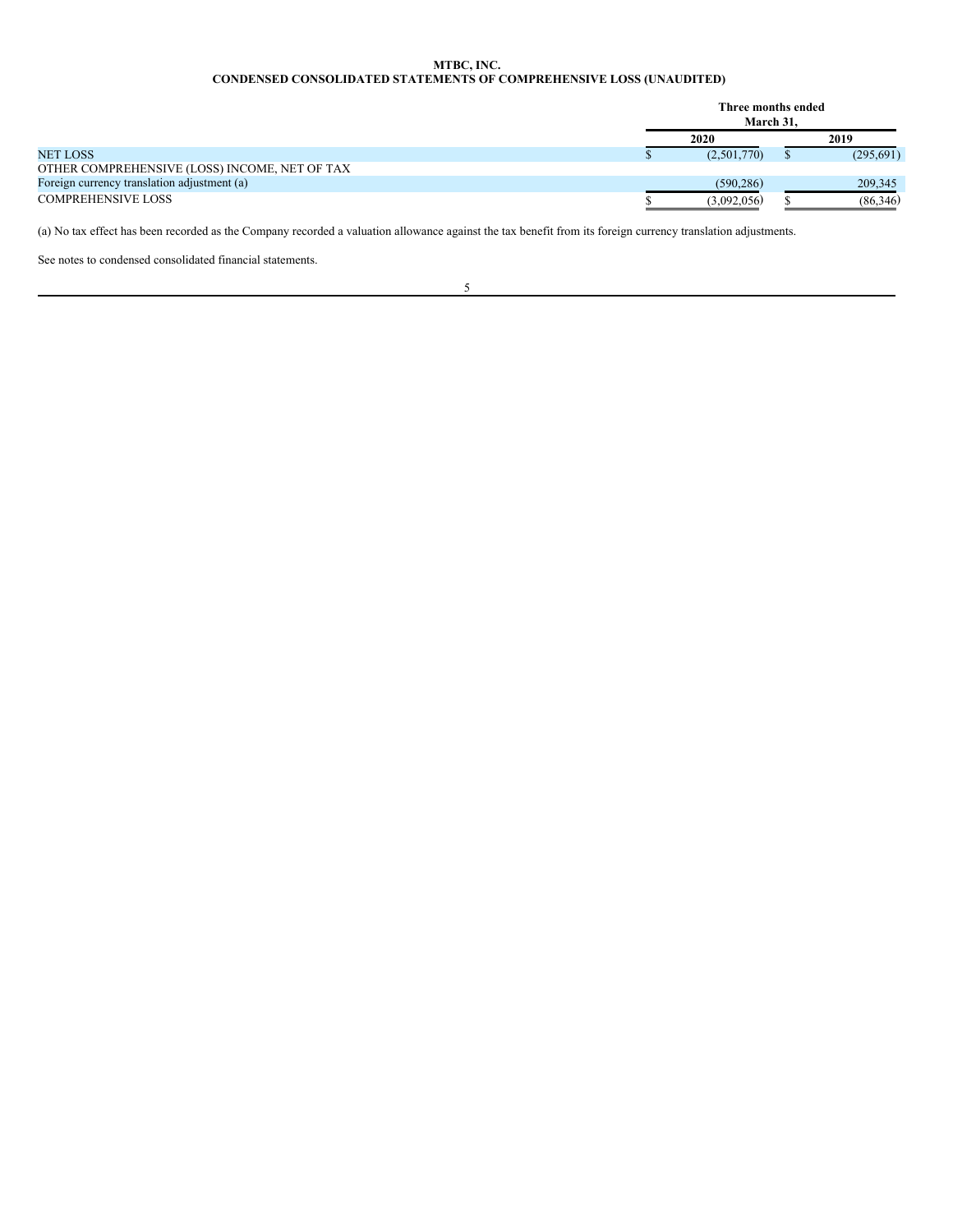#### <span id="page-6-0"></span>**MTBC, INC. CONDENSED CONSOLIDATED STATEMENTS OF SHAREHOLDERS' EQUITY (UNAUDITED) FOR THE THREE MONTHS ENDED MARCH 31, 2020 AND MARCH 31, 2019**

|                                                          |                        |        |                     |              |        |                   |                |     | Accumulated   |    |              |              |               |
|----------------------------------------------------------|------------------------|--------|---------------------|--------------|--------|-------------------|----------------|-----|---------------|----|--------------|--------------|---------------|
|                                                          |                        |        |                     |              |        | <b>Additional</b> |                |     | Other         |    | Treasury     |              | Total         |
|                                                          | <b>Preferred Stock</b> |        | <b>Common Stock</b> |              |        | Paid-in           | Accumulated    |     | Comprehensive |    | (Common)     |              | Shareholders' |
|                                                          | <b>Shares</b>          | Amount | <b>Shares</b>       |              | Amount | Capital           | Deficit        |     | Loss          |    | <b>Stock</b> |              | Equity        |
| Balance - January 1, 2020                                | 2,539,325              | 2,539  | 12,978,485          | $\mathbf{s}$ | 12,979 | \$69,403,366      | (25,075,545)   | S   | (843, 014)    |    | (662,000)    |              | 42,838,325    |
| Net loss                                                 |                        |        |                     |              |        |                   | (2,501,770)    |     |               |    |              |              | (2,501,770)   |
| Foreign currency translation adjustment                  |                        |        |                     |              |        |                   | ٠              |     | (590, 286)    |    |              |              | (590, 286)    |
| Issuance of stock under the Amended and Restated Equity  |                        |        |                     |              |        |                   |                |     |               |    |              |              |               |
| <b>Incentive Plan</b>                                    | 28,870                 | 29     | 129,607             |              | 129    | (158)             |                |     |               |    |              |              |               |
| Issuance of preferred stock in connection with CareCloud |                        |        |                     |              |        |                   |                |     |               |    |              |              |               |
| acquisition                                              | 760,000                | 760    |                     |              |        | 18,999,240        |                |     |               |    |              |              | 19,000,000    |
| Stock-based compensation, net of cash settlements        |                        |        |                     |              |        | 793,606           |                |     |               |    |              |              | 793,606       |
| Issuance of warrants in connection with CareCloud        |                        |        |                     |              |        |                   |                |     |               |    |              |              |               |
| acquisition                                              |                        |        |                     |              |        | 300,000           |                |     |               |    |              |              | 300,000       |
| Preferred stock dividends                                |                        |        |                     |              |        | (2,642,916)       |                |     |               |    |              |              | (2,642,916)   |
| <b>Balance - March 31, 2020</b>                          | 3,328,195              | 3,328  | 13,108,092          |              | 13,108 | \$86,853,138      | (27, 577, 315) |     | (1,433,300)   |    | (662,000)    |              | 57,196,959    |
|                                                          |                        |        |                     |              |        |                   |                |     |               |    |              |              |               |
| Balance - January 1, 2019                                | 2,136,289              | 2,136  | 12,570,557          | <b>S</b>     | 12,571 | \$65,142,460      | (24, 203, 745) | - 8 | (1,421,068)   | S. | (662,000)    | <sup>S</sup> | 38,870,354    |
| Net loss                                                 |                        |        |                     |              |        |                   | (295, 691)     |     |               |    |              |              | (295, 691)    |
| Foreign currency translation adjustment                  |                        |        |                     |              |        |                   |                |     | 209,345       |    | ٠            |              | 209,345       |
| Issuance of stock under the Amended and Restated Equity  |                        |        |                     |              |        |                   |                |     |               |    |              |              |               |
| <b>Incentive Plan</b>                                    | 26,160                 | 26     | 179,984             |              | 180    | (206)             |                |     |               |    |              |              |               |
| Stock-based compensation, net of cash settlements        |                        |        |                     |              | ٠      | 523,556           |                |     |               |    | ٠            |              | 523,556       |
| Tax withholding obligations on stock issued to employees |                        |        |                     |              | ٠      | (800, 271)        |                |     |               |    |              |              | (800, 271)    |
| Preferred stock dividends                                |                        |        |                     |              |        | (1,492,700)       |                |     |               |    |              |              | (1,492,700)   |
| Balance - March 31, 2019                                 | 2,162,449              | 2,162  | 12,750,541          |              | 12,751 | \$63,372,839      | (24, 499, 436) |     | (1,211,723)   |    | (662,000)    |              | 37,014,593    |

For all periods presented, the preferred stock dividends were paid monthly at the rate of \$2.75 per share per annum.

See notes to condensed consolidated financial statements.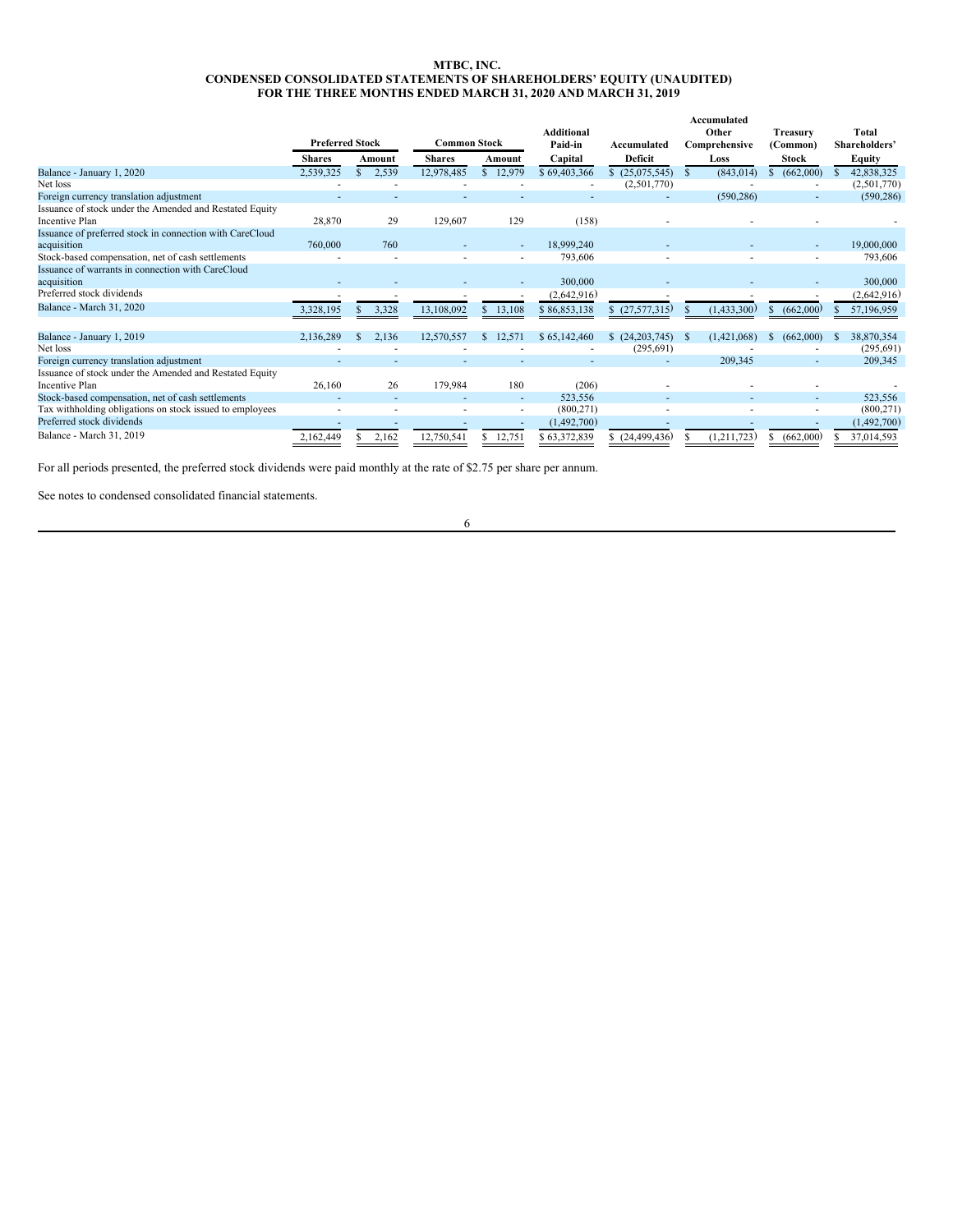### <span id="page-7-0"></span>**MTBC, INC. CONDENSED CONSOLIDATED STATEMENTS OF CASH FLOWS (UNAUDITED) FOR THE THREE MONTHS ENDED MARCH 31, 2020 AND 2019**

|                                                                                           |                    | 2020           |               | 2019        |  |  |
|-------------------------------------------------------------------------------------------|--------------------|----------------|---------------|-------------|--|--|
| <b>OPERATING ACTIVITIES:</b>                                                              |                    |                |               |             |  |  |
| Net loss                                                                                  | \$.                | (2,501,770)    | <sup>\$</sup> | (295, 691)  |  |  |
| Adjustments to reconcile net loss to net cash (used in) provided by operating activities: |                    |                |               |             |  |  |
| Depreciation and amortization                                                             |                    | 1,503,790      |               | 773,933     |  |  |
| Lease amortization                                                                        |                    | 683,817        |               | 393,210     |  |  |
| Deferred revenue                                                                          |                    | (88,696)       |               | (3,735)     |  |  |
| Provision for doubtful accounts                                                           |                    | 281,096        |               | 4,599       |  |  |
| Provision (benefit) for deferred income taxes                                             |                    | 15,000         |               | (55, 532)   |  |  |
| Foreign exchange (gain) loss                                                              |                    | (423,710)      |               | 243,133     |  |  |
| Interest accretion                                                                        |                    | 167,064        |               | 120.051     |  |  |
| Gain on sale of assets                                                                    |                    | 2,293          |               | (26,213)    |  |  |
| Stock-based compensation expense                                                          |                    | 1,307,304      |               | 757.525     |  |  |
| Change in contingent consideration                                                        |                    |                |               | (64,203)    |  |  |
| Changes in operating assets and liabilities, net of businesses acquired:                  |                    |                |               |             |  |  |
| Accounts receivable                                                                       |                    | (302, 448)     |               | (480, 992)  |  |  |
| Contract asset                                                                            |                    | 38,319         |               | 252,317     |  |  |
| Inventory                                                                                 |                    | 4,974          |               | 80,218      |  |  |
| Other assets                                                                              |                    | (109, 720)     |               | 3.634       |  |  |
| Accounts payable and other liabilities                                                    |                    | (4,460,727)    |               | (764, 745)  |  |  |
| Net cash (used in) provided by operating activities                                       |                    | (3,883,414)    |               | 937,509     |  |  |
| <b>INVESTING ACTIVITIES:</b>                                                              |                    |                |               |             |  |  |
| Capital expenditures - fixed assets                                                       |                    | (539.204)      |               | (510, 938)  |  |  |
| Capitalized software                                                                      |                    | (1,641,466)    |               |             |  |  |
| Cash paid for acquisition (net)                                                           |                    | (11,852,526)   |               |             |  |  |
| Net cash used in investing activities                                                     |                    | (14, 033, 196) |               | (510, 938)  |  |  |
| FINANCING ACTIVITIES:                                                                     |                    |                |               |             |  |  |
| Preferred stock dividends paid                                                            |                    | (1,981,402)    |               | (1,474,715) |  |  |
| Settlement of tax withholding obligations on stock issued to employees                    |                    | (819,761)      |               | (872,083)   |  |  |
| Repayments of notes payable, net                                                          |                    | (139, 251)     |               | (84, 629)   |  |  |
| Contingent consideration payments                                                         |                    |                |               | (154, 844)  |  |  |
| Proceeds from line of credit                                                              |                    | 9,750,000      |               |             |  |  |
| Net cash provided by (used in) financing activities                                       |                    | 6,809,586      |               | (2,586,271) |  |  |
| EFFECT OF EXCHANGE RATE CHANGES ON CASH                                                   |                    | (491,789)      |               | 213.864     |  |  |
| <b>NET DECREASE IN CASH</b>                                                               |                    | (11, 598, 813) |               | (1,945,836) |  |  |
| CASH - beginning of the period                                                            |                    | 19,994,134     |               |             |  |  |
| CASH - end of the period                                                                  |                    |                |               | 14,472,483  |  |  |
|                                                                                           |                    | 8,395,321      | S.            | 12,526,647  |  |  |
| SUPPLEMENTAL NONCASH INVESTING AND FINANCING ACTIVITIES:                                  |                    |                |               |             |  |  |
| Preferred stock issued in connection with CareCloud acquisition                           | S                  | 19,000,000     | \$            |             |  |  |
| Vehicle financing obtained                                                                | $\mathbf{\hat{S}}$ |                | \$            | 24,909      |  |  |
| Dividends declared, not paid                                                              | \$                 | 2,407,305      | \$            | 1,486,709   |  |  |
| Warrants issued                                                                           | $\mathbf S$        | 300,000        | \$            |             |  |  |
| SUPPLEMENTAL INFORMATION - Cash paid during the period for:                               |                    |                |               |             |  |  |
| Income taxes                                                                              | \$                 | 6,147          | \$            | 34,689      |  |  |
| Interest                                                                                  | \$                 | 41,234         | \$            | 17.049      |  |  |
|                                                                                           |                    |                |               |             |  |  |

See notes to condensed consolidated financial statements.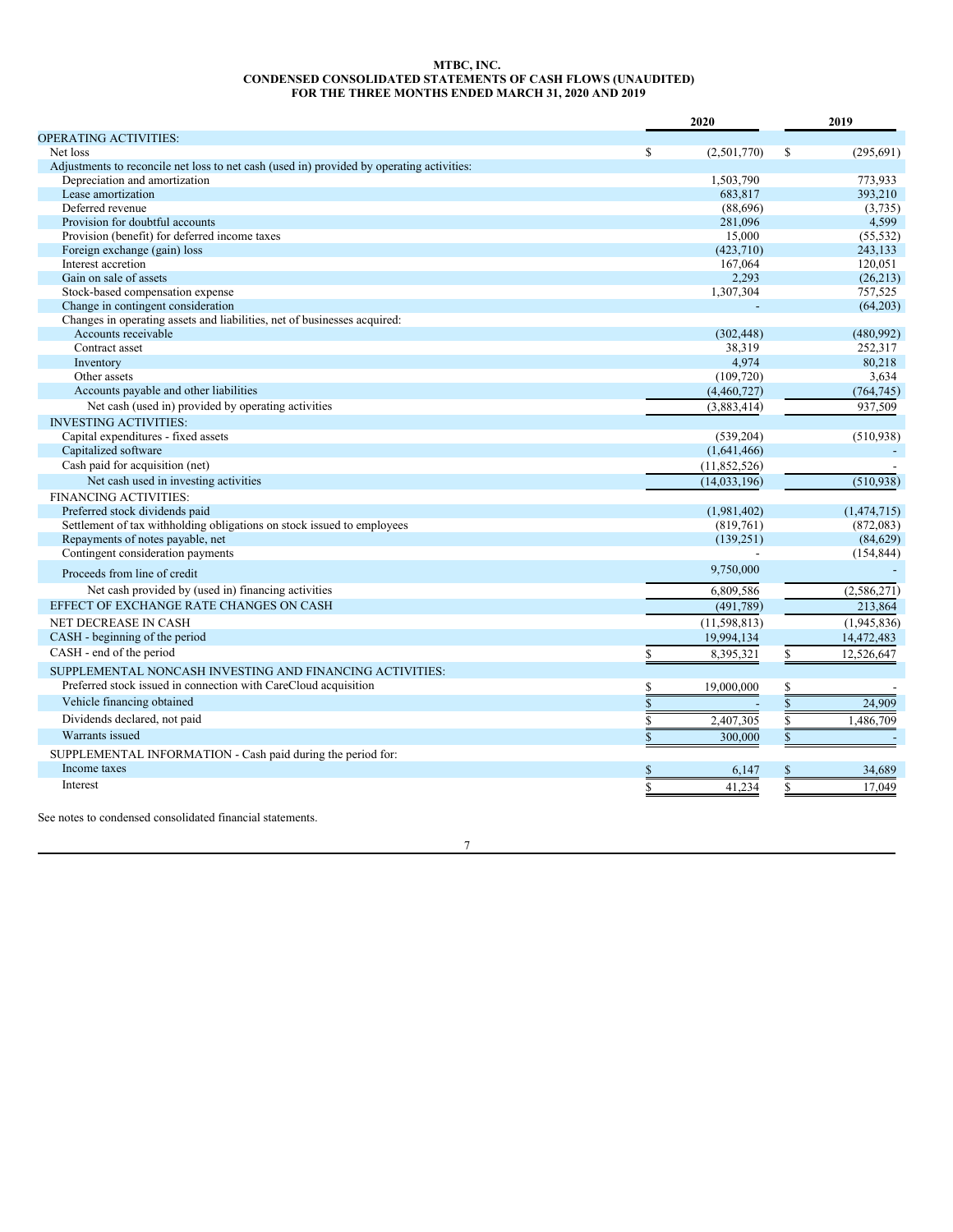### <span id="page-8-0"></span>**MTBC, INC. NOTES TO CONDENSED CONSOLIDATED FINANCIAL STATEMENTS AS OF AND FOR THE THREE MONTHS ENDED MARCH 31, 2020 AND 2019 (UNAUDITED)**

### **1. ORGANIZATION AND BUSINESS**

MTBC, Inc., (and together with its consolidated subsidiaries "MTBC" or the "Company") is a healthcare information technology company that offers an integrated suite of proprietary cloud-based electronic health records and practice management solutions, together with related business services, to healthcare providers. The Company's integrated services are designed to help customers increase revenues, streamline workflows and make better business and clinical decisions, while reducing administrative burdens and operating costs. The Company's services include full-scale revenue cycle management, comprehensive practice management services, electronic health records, and other technology-driven practice management services for private and hospital-employed healthcare providers. MTBC has its corporate offices in Somerset, New Jersey and maintains client support teams throughout the U.S., in Pakistan and in Sri Lanka.

MTBC was founded in 1999 and incorporated under the laws of the State of Delaware in 2001. In 2004, MTBC formed MTBC Private Limited (or "MTBC Pvt. Ltd."), a 99.9% majority-owned subsidiary of MTBC based in Pakistan. The remaining 0.01% of the shares of MTBC Pvt. Ltd. is owned by the founder and Executive Chairman of MTBC. In 2016, MTBC formed MTBC Acquisition Corp. ("MAC"), a Delaware corporation, in connection with its acquisition of substantially all of the assets of MediGain, LLC and its subsidiary, Millennium Practice Management Associates, LLC (together "MediGain). MAC has a wholly owned subsidiary in Sri Lanka, RCM MediGain Colombo, Pvt. Ltd. In May 2018, MTBC formed MTBC Health, Inc. ("MHI") and MTBC Practice Management, Corp. ("MPM"), each a Delaware corporation in connection with MTBC's acquisition of substantially all of the revenue cycle management, practice management and group purchasing organization assets of Orion Healthcorp, Inc. and 13 of its affiliates (together, "Orion"). MHI is a direct, wholly owned subsidiary of MTBC, and was formed to own and operate the revenue cycle management and group purchasing organization businesses acquired from Orion. MPM is a wholly owned subsidiary of MHI and was formed to own and operate the practice management business acquired from Orion. In March 2019, MTBC formed MTBC-Med, Inc. ("MED"), a Delaware corporation, in connection with its acquisition of substantially all of the assets of Etransmedia Technology, Inc. and its subsidiaries ("Etransmedia"). In January 2020, MTBC purchased CareCloud Corporation. See Note 3.

During the current quarter, a New Jersey corporation, talkMD Clinicians, PA ("talkMD"), was formed by the wife of the Executive Chairman, who is a licensed physician, to provide telehealth services. talkMD was determined to be a variable interest entity ("VIE") for financial reporting purposes because the entity will be controlled by the Company. As of March 31, 2020, talkMD had not yet commenced operations or had any transactions or agreements with the Company or otherwise.

### **2. BASIS OF PRESENTATION**

The accompanying unaudited condensed consolidated financial statements have been prepared in accordance with accounting principles generally accepted in the United States of America ("GAAP") for interim financial reporting and as required by Regulation S-X, Rule 8-03. Accordingly, they do not include all of the information and notes required by GAAP for complete financial statements. In the opinion of the Company's management, the accompanying unaudited condensed consolidated financial statements contain all adjustments (consisting of items of a normal and recurring nature) necessary to present fairly the Company's financial position as of March 31, 2020, the results of operations for the three months ended March 31, 2020 and 2019 and cash flows for the three months ended March 31, 2020 and 2019. When preparing financial statements in conformity with GAAP, the Company must make estimates and assumptions that affect the reported amounts of assets and liabilities, disclosure of contingent assets and liabilities at the date of the financial statements and the reported amounts of revenues and expenses during the reporting period. Actual results could differ significantly from those estimates.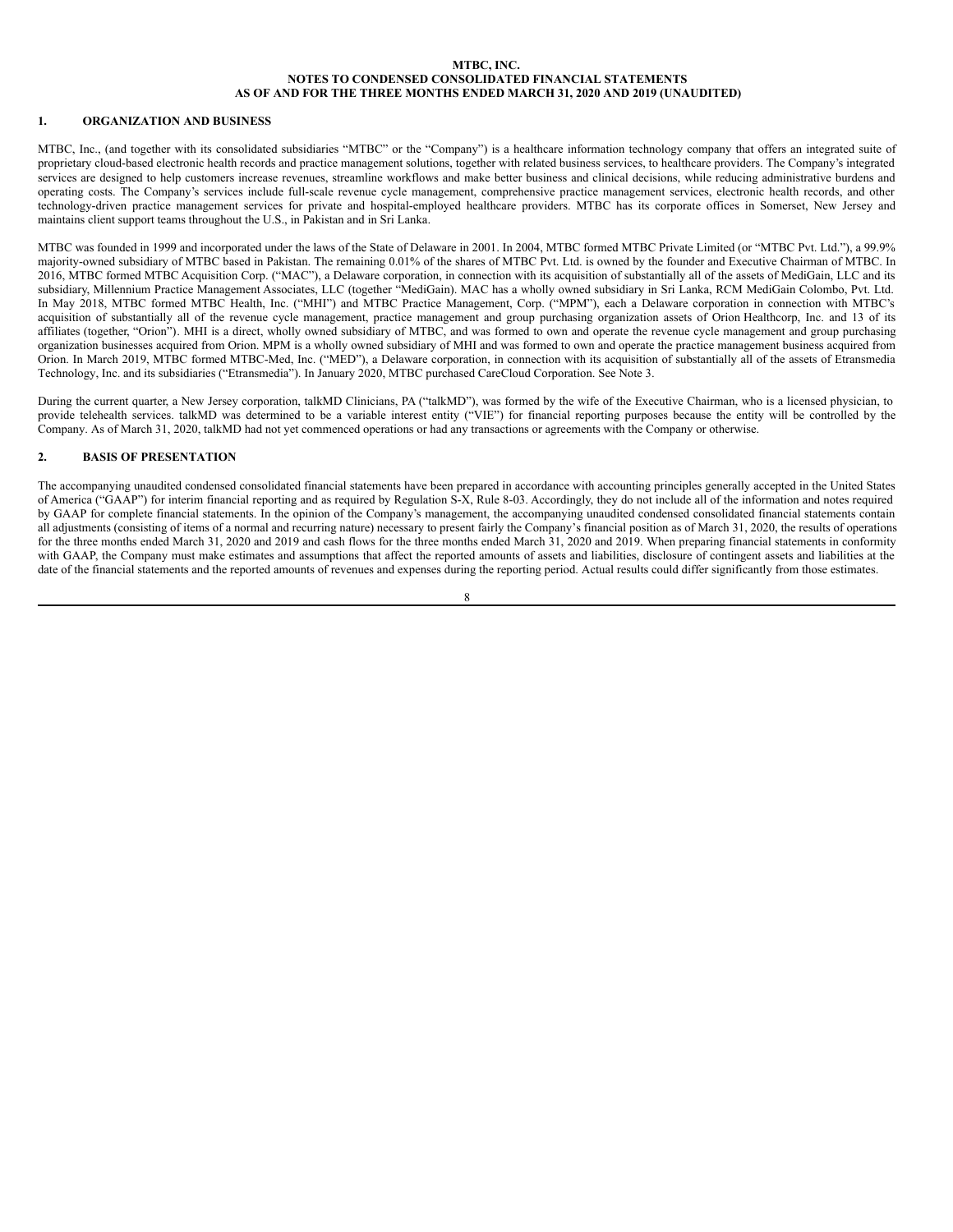The condensed consolidated balance sheet as of December 31, 2019 was derived from our audited consolidated financial statements. The accompanying unaudited condensed consolidated financial statements and notes thereto should be read in conjunction with the audited consolidated financial statements for the year ended December 31, 2019, which are included in the Company's Annual Report on Form 10-K, filed with the SEC on February 28, 2020.

*Recent Accounting Pronouncements* — On February 14, 2018, the FASB issued ASU 2018-02,*Income Statement-Reporting Comprehensive Income (Topic 220):* Reclassification of Certain Tax Effects from Accumulated Other Comprehensive Income. These amendments provide financial statement preparers with an option to reclassify standard tax effects within accumulated other comprehensive income to retained earnings in each period in which the effect of the change in the U.S. federal corporate income tax rate in the Tax Cuts and Jobs Act is recorded. This guidance is effective for fiscal years beginning after December 15, 2018, and interim periods therein. There was no impact on the condensed consolidated financial statements as a result of this standard.

In June 2018, the FASB issued ASU 2018-07,*Improvements to Nonemployee Share-Based Payment Accounting*. This ASU simplifies the accounting for nonemployee sharebased payments by aligning it with the accounting for share-based payments to employees, with exceptions. Under this guidance, the measurement of equity-classified nonemployee awards will be fixed at the grant date, which may lower their cost and reduce volatility in the income statement. Awards to nonemployees are measured by estimating the fair value of the equity instruments to be issued, rather than the fair value of the goods or services received or the fair value of the equity instruments issued, whichever can be measured more reliably. Entities need to consider the probability that a performance condition will be satisfied when an award contains such condition. The guidance is effective for public business entities for fiscal years beginning after December 15, 2018, including interim periods within that fiscal year. There was no impact on the condensed consolidated financial statements as a result of this standard.

In December 2019, the FASB issued ASU 2019-12,*Simplifying the Accounting for Income Taxes*. This ASU simplifies accounting for income taxes to reduce complexity in the accounting standards. The amendments consist of the removal of certain exceptions to the general principles of ASC 740 and some additional simplifications. The amendments are not required to be implemented until 2021 for public entities. The Company is in the process of investigating if this update will have a significant impact on the consolidated financial statements.

### **3. ACQUISITIONS**

### **2020 Acquisition**

On January 8, 2020, the Company entered into an Agreement and Plan of Merger (the "Merger Agreement") with CareCloud Corporation, a Delaware corporation ("CareCloud"), MTBC Merger Sub, Inc., a Delaware corporation and wholly-owned subsidiary of the Company ("Merger Sub") and Runway Growth Credit Fund Inc. ("Runway"), solely in its capacity as a seller representative, pursuant to which Merger Sub merged with and into CareCloud (the "Merger"), with CareCloud surviving as a wholly-owned subsidiary of the Company. The Merger became effective simultaneously with the execution of the Merger Agreement.

The total consideration for the Merger included approximately \$11.9 million paid in cash at closing, the assumption of a working capital deficiency of approximately \$5.1 million and 760,000 shares of the Company's Preferred Stock. The Merger Agreement provides that if CareCloud's 2020 revenues exceed \$36 million, there will be an earn-out payment to the seller equal to such excess, up to \$3 million. Additional consideration included warrants to purchase 2,000,000 shares of the Company's common stock, 1,000,000 of which have an exercise price per share of \$7.50 and a term of two years, and the other 1,000,000 warrants have an exercise price per share of \$10.00 and a term of three years.

#### $\overline{Q}$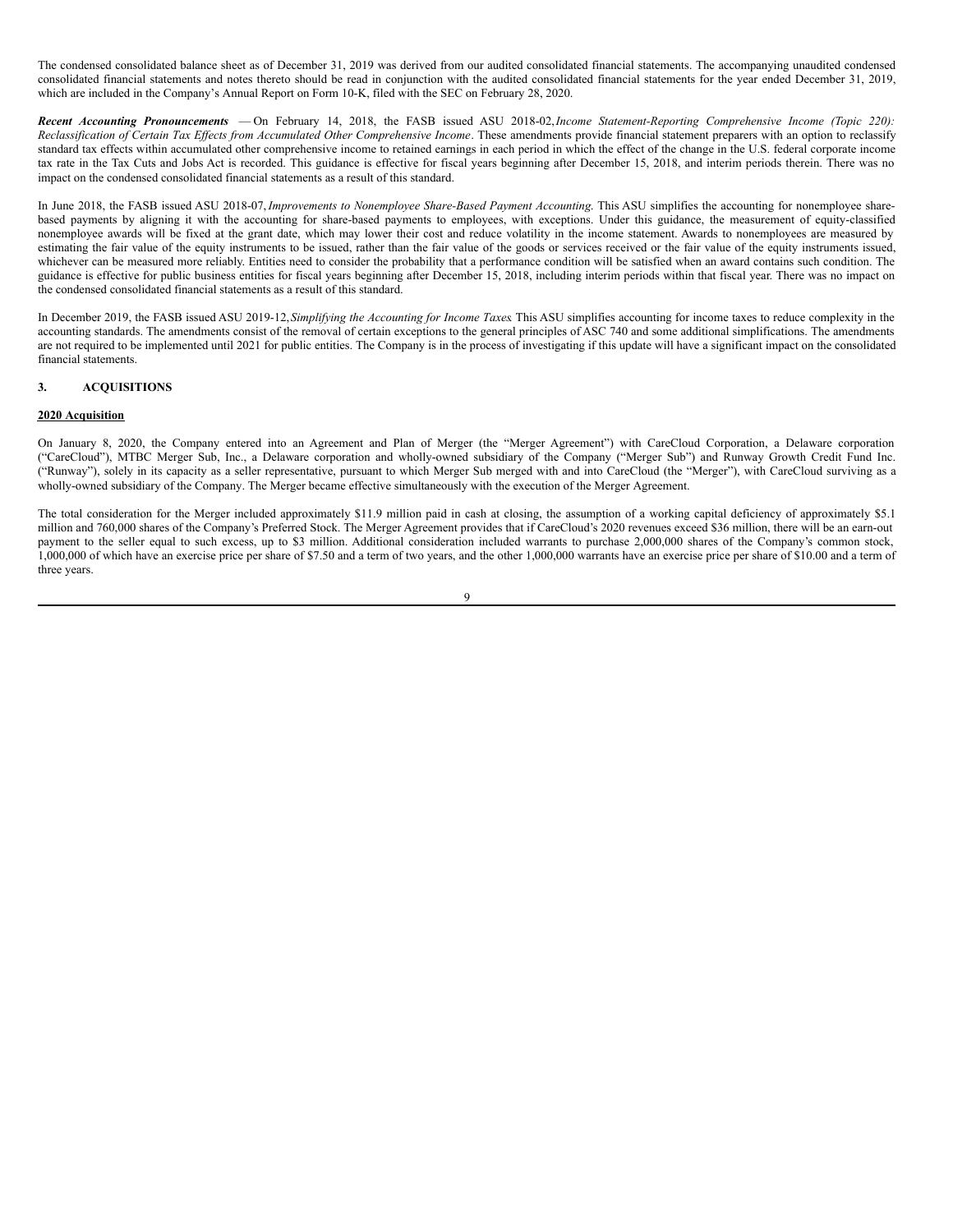A summary of the total consideration is as follows:

### **CareCloud Purchase Price**

| Cash                     | \$ | 11.852.526   |
|--------------------------|----|--------------|
| Preferred stock          |    | 19,000,000   |
| Warrants                 |    | 300,000      |
| Contingent consideration |    | 1,050,000    |
| Total purchase price     | S  | 32, 202, 526 |

Of the Preferred Stock consideration, 160,000 shares will be held in escrow for up to 24 months, and an additional 100,000 shares will be held in escrow for up to 18 months, in both cases, to satisfy indemnification obligations of the seller for losses arising from certain specified contingent liabilities. Shares net of such losses will be released upon the joint instruction of the Company and Runway in accordance with the applicable escrow terms. Such shares are entitled to the monthly dividend, which will be paid when, and if, the shares are released. The Company accrues the dividend monthly on the Preferred Stock held in escrow.

The Company's Preferred Stock and warrants issued as part of the Merger consideration were issued in a transaction exempt from registration under the Securities Act of 1933, as amended (the "Securities Act"). The Company has agreed to register for resale under the Securities Act the Preferred Stock and the securities underlying the warrants.

The CareCloud acquisition added additional clients to the Company's customer base and, similar to previous acquisitions, broadened the Company's presence in the healthcare information technology industry through geographic expansion of its customer base and by increasing available customer relationship resources and specialized trained staff.

The Company engaged a third-party valuation specialist to assist the Company in valuing the assets acquired and liabilities assumed from CareCloud. The following table summarizes the preliminary purchase price allocation. The Company expects to finalize the purchase price allocation by the end of the second quarter and is finalizing the projections and the valuation of the acquired assets and assumed liabilities. The preliminary purchase price allocation for CareCloud is summarized as follows:

| Accounts receivable                         | \$<br>2,298,716 |
|---------------------------------------------|-----------------|
| Prepaid expenses                            | 1,277,990       |
| Contract asset                              | 537,722         |
| Property and equipment                      | 402,970         |
| Operating lease right-of-use assets         | 2,858,626       |
| Customer relationships                      | 5,300,000       |
| Trademark                                   | 800,000         |
| Software                                    | 4,700,000       |
| Goodwill                                    | 25,718,078      |
| Other long term assets                      | 539,560         |
| Accounts payable                            | (6,942,710)     |
| Accrued expenses                            | (2,080,977)     |
| Current loan payable                        | (79, 655)       |
| Operating lease liability                   | (2,858,544)     |
| Deferred revenue                            | (269, 250)      |
| Total preliminary purchase price allocation | 32,202,526      |
|                                             |                 |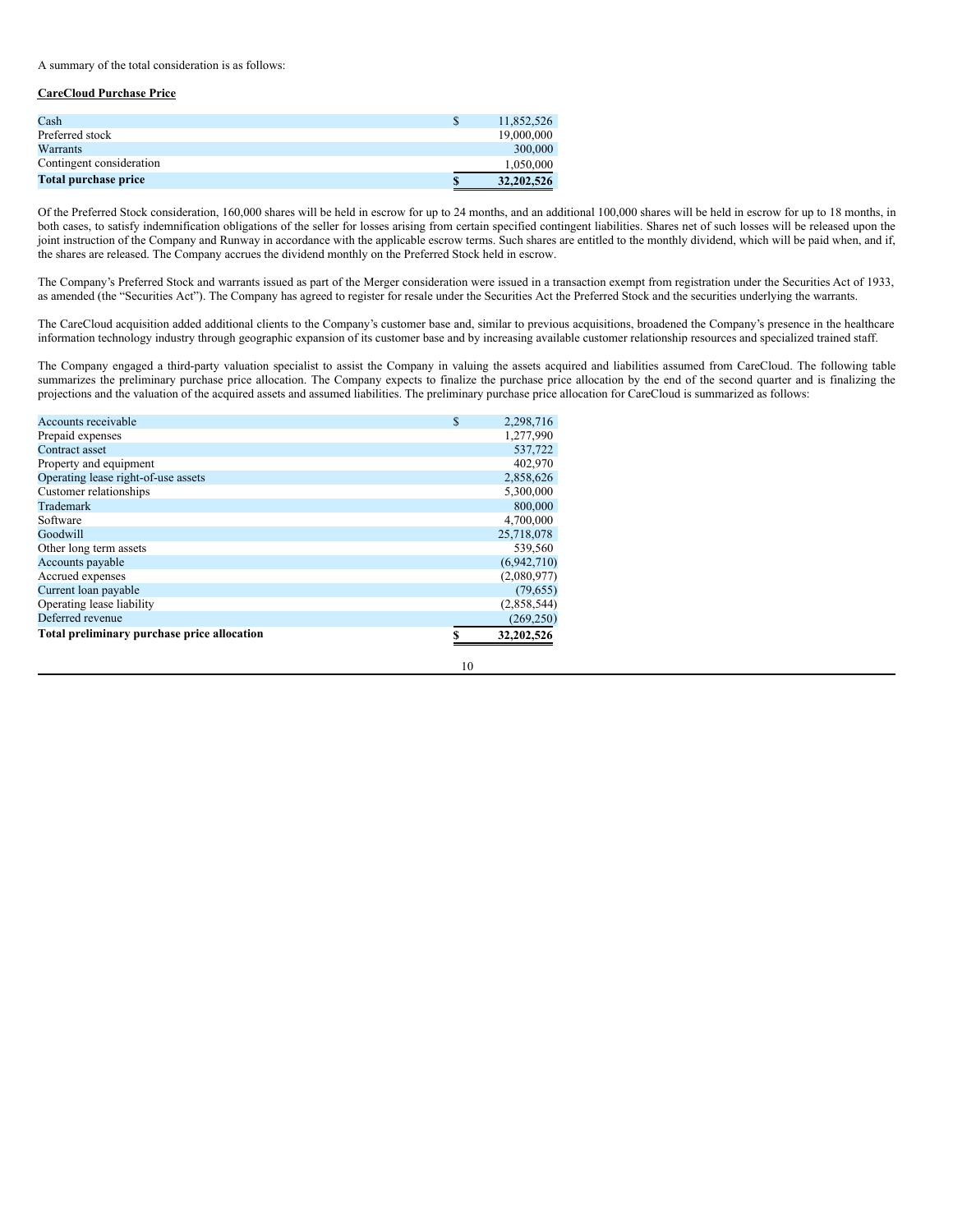The acquired accounts receivable are recorded at fair value which represents amounts that have subsequently been paid or are expected to be paid by clients. The fair value of customer relationships was based on the estimated discounted cash flows generated by these intangibles. The goodwill from this acquisition is not deductible for income tax purposes and represents the Company's ability to have an expanded local presence in additional markets and operational synergies that we expect to achieve that would not be available to other market participants.

The weighted-average amortization period of the acquired intangible assets is approximately three years.

Revenue earned from the clients obtained from the CareCloud acquisition was approximately \$7.6 million during the three months ended March 31, 2020.

#### **2019 Acquisition**

On April 3, 2019, the Company executed an asset purchase agreement ("APA") to acquire substantially all of the assets of Etransmedia. The purchase price was\$1.6 million and the assumption of certain liabilities, excluding acquisition-related costs of approximately \$125,000. Per the APA, the acquisition had an effective date of April 1, 2019. The acquisition has been accounted for as a business combination.

The Etransmedia acquisition added additional clients to the Company's customer base and, similar to previous acquisitions, broadened the Company's presence in the healthcare information technology industry through geographic expansion of its customer base and by increasing available customer relationship resources and specialized trained staff.

The purchase price allocation for Etransmedia was performed by the Company and is summarized as follows:

| Customer relationships              | \$ | 856,000     |
|-------------------------------------|----|-------------|
| Accounts receivable                 |    | 547,377     |
| Contract asset                      |    | 139,169     |
| Operating lease right-of-use assets |    | 1,224,480   |
| Property and equipment              |    | 91.277      |
| Goodwill                            |    | 39.901      |
| Operating lease liabilities         |    | (1,224,480) |
| Accrued expenses                    |    | (73, 724)   |
| Total                               | S  | 1.600.000   |

The acquired accounts receivable are recorded at fair value which represents amounts that have subsequently been paid or are expected to be paid by clients. The fair value of customer relationships was based on the estimated discounted cash flows generated by these intangibles. The goodwill from this acquisition is deductible ratably for income tax purposes over fifteen years and represents the Company's ability to have an expanded local presence in additional markets and operational synergies that we expect to achieve that would not be available to other market participants.

The weighted-average amortization period of the acquired intangible assets is approximately three years.

Revenue earned from the clients obtained from the Etransmedia acquisition was approximately \$1.2 million during the three months ended March 31, 2020.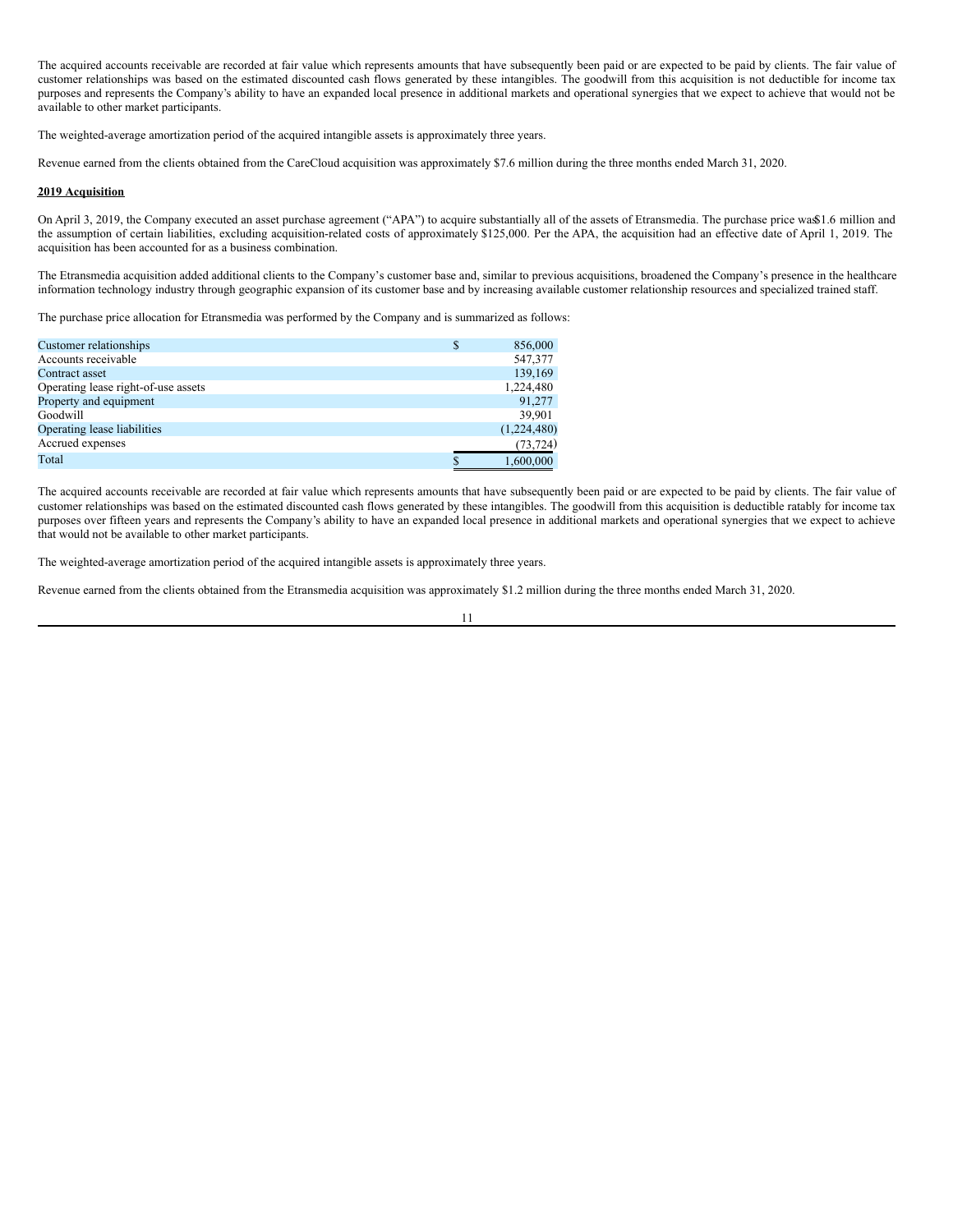### **Pro forma financial information (Unaudited)**

The unaudited pro forma information below represents the condensed consolidated results of operations as if the Etransmedia and CareCloud acquisitions occurred on January 1, 2019. The pro forma information has been included for comparative purposes and is not indicative of results of operations that the Company would have had if the acquisitions occurred on the above date, nor is it necessarily indicative of future results. The unaudited pro forma information reflects material, non-recurring pro forma adjustments directly attributable to the business combinations. The difference between the actual revenue and the pro forma revenue is approximately \$2.1 million of additional revenue recorded by Etransmedia and approximately \$8 million of additional revenue recorded by CareCloud for the three months ended March 31, 2019.

|                                              | <b>Three Months Ended</b><br>March 31.     |          |  |  |  |  |  |
|----------------------------------------------|--------------------------------------------|----------|--|--|--|--|--|
|                                              | 2020<br>2019                               |          |  |  |  |  |  |
|                                              | (\$ in thousands except per share amounts) |          |  |  |  |  |  |
| Total revenue                                | 22,485                                     | 25.196   |  |  |  |  |  |
| Net loss                                     | (2,265)                                    | (8, 769) |  |  |  |  |  |
| Net loss attributable to common shareholders | (4,908)                                    | (10.262) |  |  |  |  |  |
| Net loss per common share                    | (0.40)                                     | (0.86)   |  |  |  |  |  |

#### **4. GOODWILL AND INTANGIBLE ASSETS-NET**

Goodwill consists of the excess of the purchase price over the fair value of identifiable net assets of businesses acquired. The following is the summary of the changes to the carrying amount of goodwill for the three months ended March 31, 2020 and the year ended December 31, 2019:

|                         | <b>Three Months Ended</b> | Year Ended        |
|-------------------------|---------------------------|-------------------|
|                         | <b>March 31, 2020</b>     | December 31, 2019 |
| Beginning gross balance | 12.633.696                | 12,593,795        |
| Acquisitions            | 25.718.079                | 39.901            |
| Ending gross balance    | 38.351.775                | 12,633,696        |

Intangible assets include customer contracts and relationships and covenants not-to-compete acquired in connection with acquisitions, as well as trademarks acquired and software costs. Intangible assets - net as of March 31, 2020 and December 31, 2019 consist of the following:

|                                      | <b>Three Months Ended</b> |                   | <b>Year Ended</b> |  |
|--------------------------------------|---------------------------|-------------------|-------------------|--|
|                                      | <b>March 31, 2020</b>     | December 31, 2019 |                   |  |
| Contracts and relationships acquired | 28,897,300                | S                 | 23,597,300        |  |
| Capitalized software                 | 7,288,192                 |                   | 538,012           |  |
| Non-compete agreements               | 1,236,377                 |                   | 1,236,377         |  |
| Other intangible assets              | 1,832,468                 |                   | 1,489,458         |  |
| Total intangible assets              | 39,254,337                |                   | 26,861,147        |  |
| Less: Accumulated amortization       | 21,917,244                |                   | 20,883,922        |  |
| Intangible assets - net              | 17,337,093                |                   | 5,977,225         |  |

Amortization expense was approximately \$1.1 million and \$549,000 for the three months ended March 31, 2020 and 2019, respectively. The weighted-average amortization period is currently four years and five months.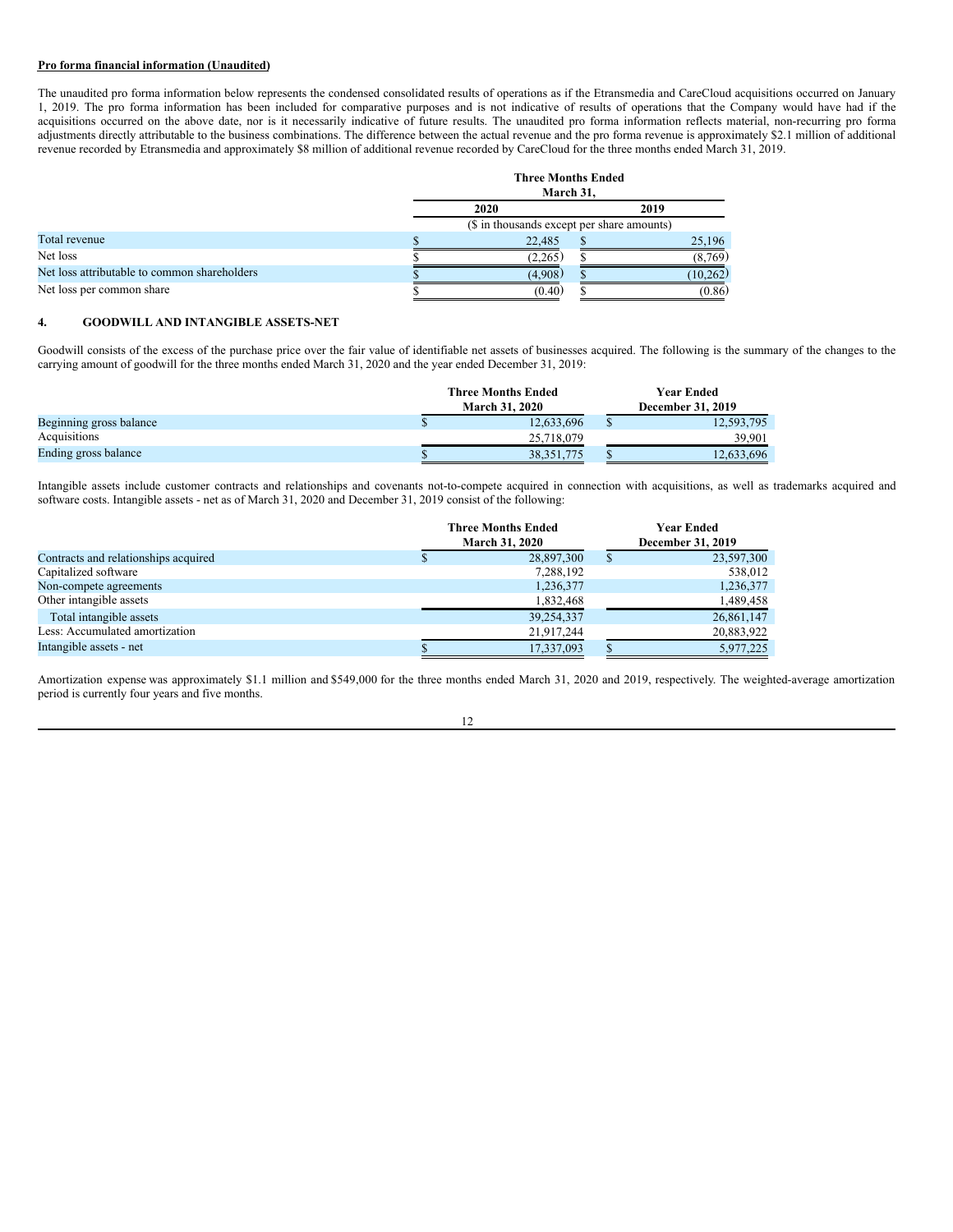As of March 31, 2020, future amortization scheduled to be expensed is as follows:

## **Years ending**

| December 31,       |                  |
|--------------------|------------------|
| 2020 (nine months) | \$<br>4,320,305  |
| 2021               | 4,941,374        |
| 2022               | 4,291,506        |
| 2023               | 1,833,908        |
| 2024               | 300,000          |
| Thereafter         | 1,650,000        |
| Total              | \$<br>17,337,093 |

### **5. NET LOSS PER COMMON SHARE**

The following table reconciles the weighted-average shares outstanding for basic and diluted net loss per share for the three months ended March 31, 2020 and 2019:

|                                                                       | <b>Three Months Ended</b><br>March 31. |               |  |             |
|-----------------------------------------------------------------------|----------------------------------------|---------------|--|-------------|
|                                                                       |                                        | 2020          |  | 2019        |
| Basic and Diluted:                                                    |                                        |               |  |             |
| Net loss attributable to common shareholders                          |                                        | (5, 144, 686) |  | (1,788,391) |
| Weighted-average common shares used to compute basic and diluted loss |                                        |               |  |             |
| per share                                                             |                                        | 12,310,818    |  | 11,946,003  |
| Net loss attributable to common shareholders per share - Basic and    |                                        |               |  |             |
| Diluted                                                               |                                        | (0.42)        |  | (0.15)      |

All unvested restricted stock units ("RSUs"), the 200,000 warrants granted to Opus Bank ("Opus"), the 153,489 warrants granted to Silicon Valley Bank ("SVB") and the 2,000,000 warrants granted in connection with the CareCloud acquisition have been excluded from the above calculations as they were anti-dilutive. Vested RSUs and vested restricted shares have been included in the above calculations.

### **6. DEBT**

*SVB* — During October 2017, the Company opened a revolving line of credit with SVB under a three-year agreement. The SVB credit facility is a secured revolving line of credit where borrowings are based on a formula of 200% of repeatable revenue adjusted by an annualized attrition rate as defined in the credit agreement. During the third quarter of 2018, the credit line was increased from \$5 million to \$10 million and the term was extended for an additional year. Nothing was drawn on this line of credit as of December 31, 2019. At March 31, 2020, the entire line available of \$9,750,000 was drawn, although it was subsequently repaid in full during April. Interest on the SVB revolving line of credit is charged at the prime rate plus 1.50%. There is also a fee of one-half of 1% annually for the unused portion of the credit line. The debt is secured by all of the Company's domestic assets and 65% of the shares in its offshore facilities. Future acquisitions are subject to approval by SVB.

*Vehicle Financing Notes* — The Company financed certain vehicle purchases both in the United States and in Pakistan. The vehicle financing noteshave three to six years terms and were issued at current market rates.

*Insurance Financing* — The Company finances certain insurance purchases over the term of the policy life. The interest rate charged is 4.52% based on the annual renewal.

### **7. LEASES**

We determine if an arrangement is a lease at inception. Operating leases are included in operating lease right-of-use ("ROU") assets, current operating lease liability and noncurrent operating lease liability in our condensed consolidated balance sheet as of March 31, 2020 and December 31, 2019. The Company does not have any finance leases.

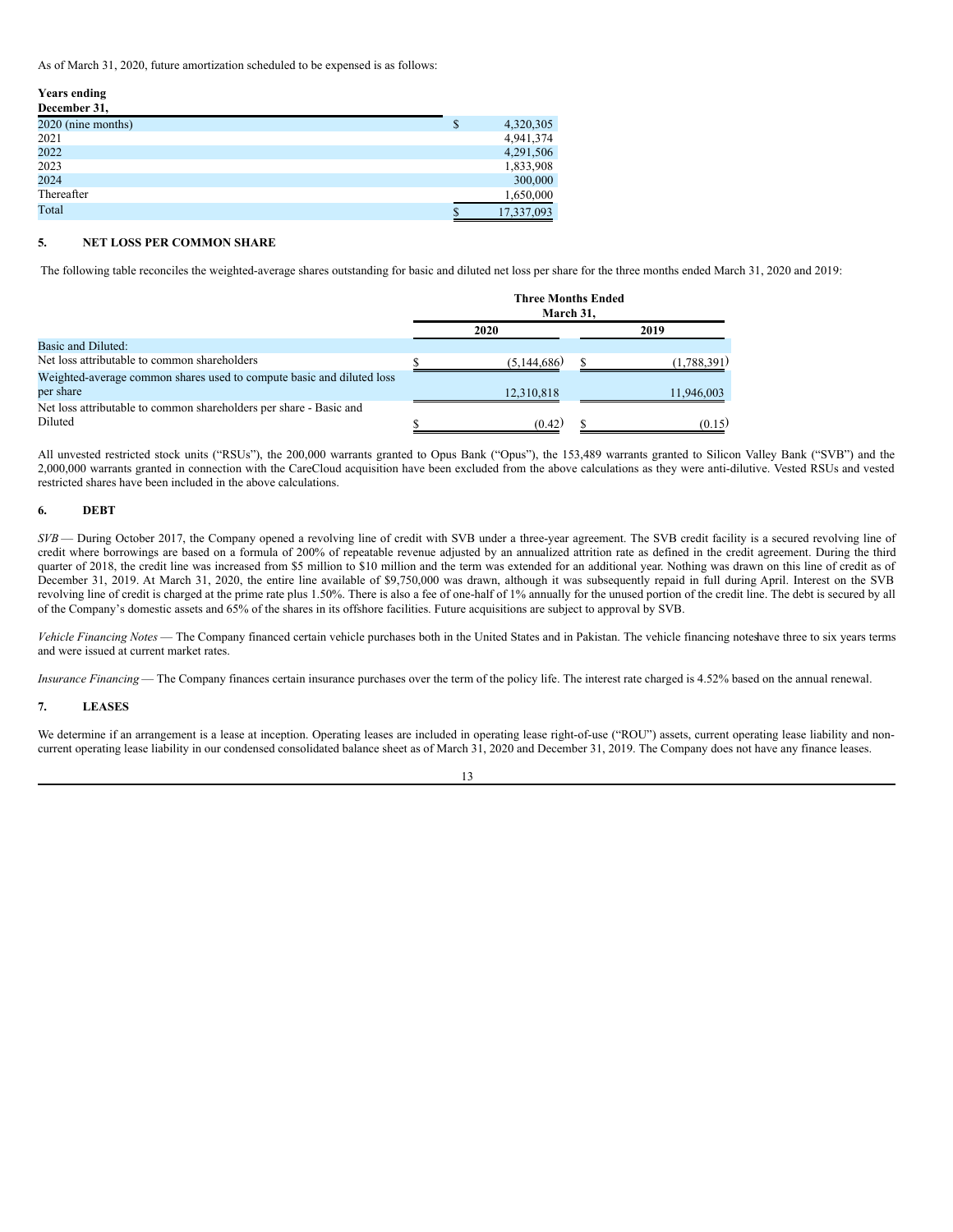ROU assets represent our right to use an underlying asset for the lease term and lease liabilities represent our obligation to make lease payments arising from the lease. ROU assets and liabilities are recognized at the lease commencement date based on the estimated present value of lease payments over the lease term.

We use our estimated incremental borrowing rates, which are derived from information available at the lease commencement date, in determining the present value of lease payments. For leases in existence at the adoption of ASC 842, we used the incremental borrowing rate as of January 1, 2019. We give consideration to our bank financing arrangements, geographical location and collateralization of assets when calculating our incremental borrowing rates.

Our lease terms include options to extend the lease when it is reasonably certain that we will exercise that option. Leases with a term of less than 12 months are not recorded in the condensed consolidated balance sheet. Our lease agreements do not contain any residual value guarantees. For real estate leases, we account for the lease and non-lease components as a single lease component. Some leases include escalation clauses and termination options that are factored in the determination of the lease payments when appropriate.

If a lease is modified after the effective date, the operating lease ROU asset and liability is re-measured using the current incremental borrowing rate. During the quarter ended March 31, 2020, a lease impairment of approximately \$298,000 was recorded since the Company is no longer using one of its leased facilities and is currently in the process of subleasing the space.

We lease all of our facilities and some equipment. Lease expense is included in direct operating costs and general and administrative expenses in the condensed consolidated statements of operations based on the nature of the expense. As of March 31, 2020, we had 28 leased properties, five in Practice Management and 23 in Healthcare IT, with remaining terms ranging from less than one year to five years. Our lease terms are determined taking into account lease renewal options, the Company's anticipated operating plans and leases that are on a month-to-month basis. We also have some related party leases – see Note 9.

The components of lease expense were as follows:

|                       | <b>Three Months Ended</b><br>March 31. |  |         |  |
|-----------------------|----------------------------------------|--|---------|--|
|                       | 2020                                   |  | 2019    |  |
| Operating lease cost  | 799.536                                |  | 465,228 |  |
| Short-term lease cost | 9,369                                  |  | 105,551 |  |
| Variable lease cost   | 13.472                                 |  | 6.583   |  |
| Total- net lease cost | 822,377                                |  | 577,362 |  |

Short-term lease cost represents leases that were not capitalized as the lease term as of the later of January 1, 2020 or the beginning of the lease was less than 12 months. Variable lease costs include utilities, real estate taxes and common area maintenance costs.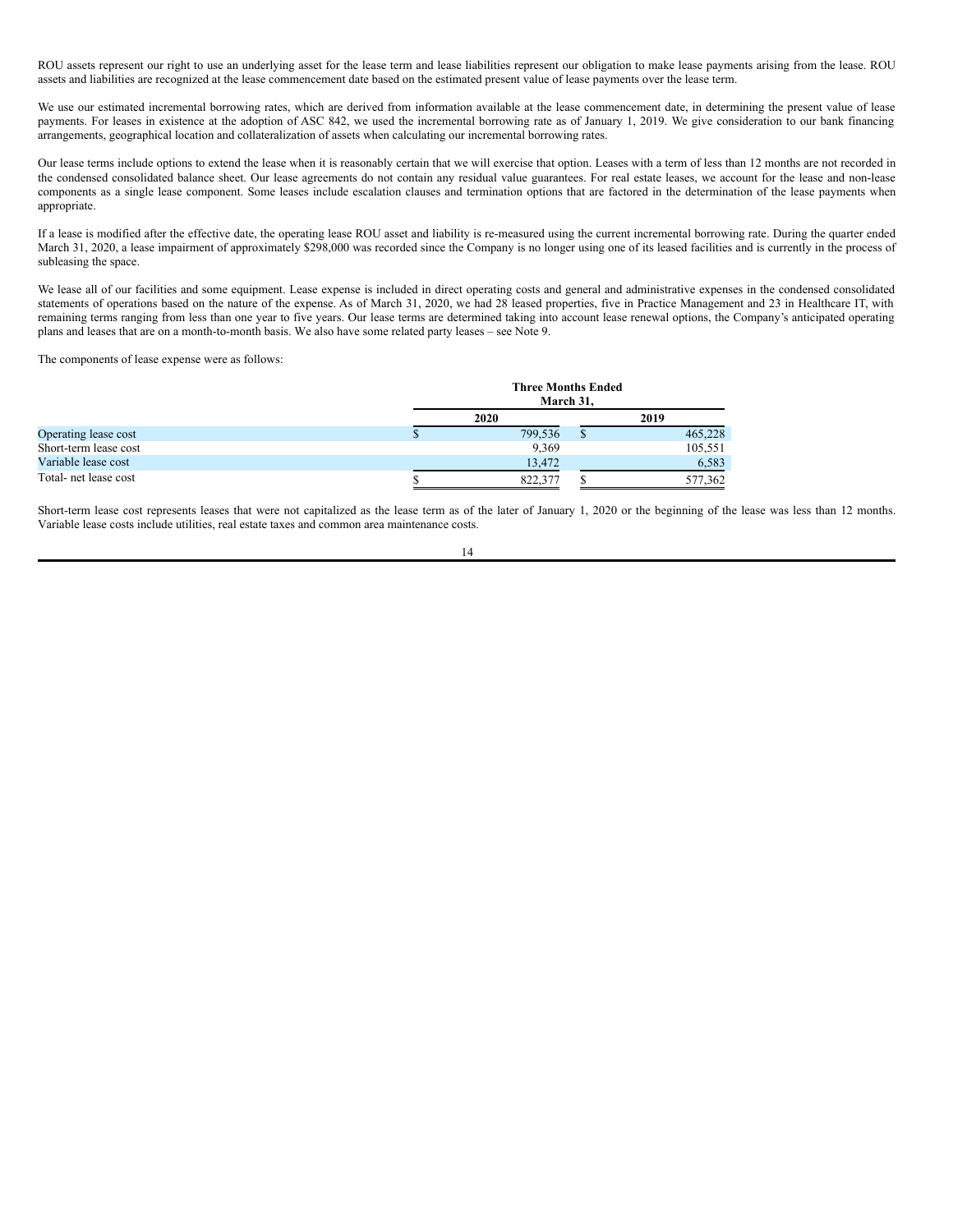Supplemental balance sheet information related to leases was as follows:

|                                                   |               | March 31, 2020 | December 31, 2019 |             |  |
|---------------------------------------------------|---------------|----------------|-------------------|-------------|--|
| Operating leases:                                 |               |                |                   |             |  |
| Operating lease ROU assets, net                   | \$            | 6,430,634      | S                 | 3,526,315   |  |
|                                                   |               |                |                   |             |  |
| Current operating lease liabilities               | <sup>\$</sup> | 2,824,729      | \$.               | 1,688,772   |  |
| Non-current operating lease liabilities           |               | 4,208,244      |                   | 2,040,772   |  |
| Total operating lease liabilities                 |               | 7,032,973      |                   | 3,729,544   |  |
|                                                   |               |                |                   |             |  |
| Operating leases:                                 |               |                |                   |             |  |
| <b>ROU</b> assets                                 | $\mathbf S$   | 7,138,689      | <sup>\$</sup>     | 5,467,749   |  |
| Asset lease expense                               |               | (683, 817)     |                   | (1,888,443) |  |
| Foreign exchange loss                             |               | (24, 238)      |                   | (52,991)    |  |
| ROU assets, net                                   |               | 6,430,634      |                   | 3,526,315   |  |
|                                                   |               |                |                   |             |  |
| Weighted average remaining lease term (in years): |               |                |                   |             |  |
| Operating leases                                  |               | 2.79           |                   | 2.46        |  |
| Weighted average discount rate:                   |               |                |                   |             |  |
| Operating leases                                  |               | 6.91%          |                   | 7.05%       |  |

Supplemental cash flow and other information related to leases was as follows:

|                                                                         | <b>Three Months Ended</b><br>March 31. |           |   |         |
|-------------------------------------------------------------------------|----------------------------------------|-----------|---|---------|
|                                                                         |                                        | 2020      |   | 2019    |
| Cash paid for amounts included in the measurement of lease liabilities: |                                        |           |   |         |
| Operating cash flows from operating leases                              |                                        | 679.333   | S | 478,060 |
| ROU assets obtained in exchange for lease liabilities:                  |                                        |           |   |         |
| Operating leases, net of impairment and terminations                    |                                        | 3.617.387 |   | 180,290 |

Maturities of lease liabilities are as follows:

### **Operating leases - Year ending December 31,**

| 2020 (nine months)          | \$<br>2,475,279 |
|-----------------------------|-----------------|
| 2021                        | 2,617,813       |
| 2022                        | 1,867,695       |
| 2023                        | 525,837         |
| 2024                        | 203,845         |
| 2025                        | 33,827          |
| Total lease payments        | 7,724,296       |
| Less: imputed interest      | (691, 323)      |
| Total lease obligations     | 7,032,973       |
| Less: current obligations   | 2,824,729       |
| Long-term lease obligations | 4,208,244       |
|                             |                 |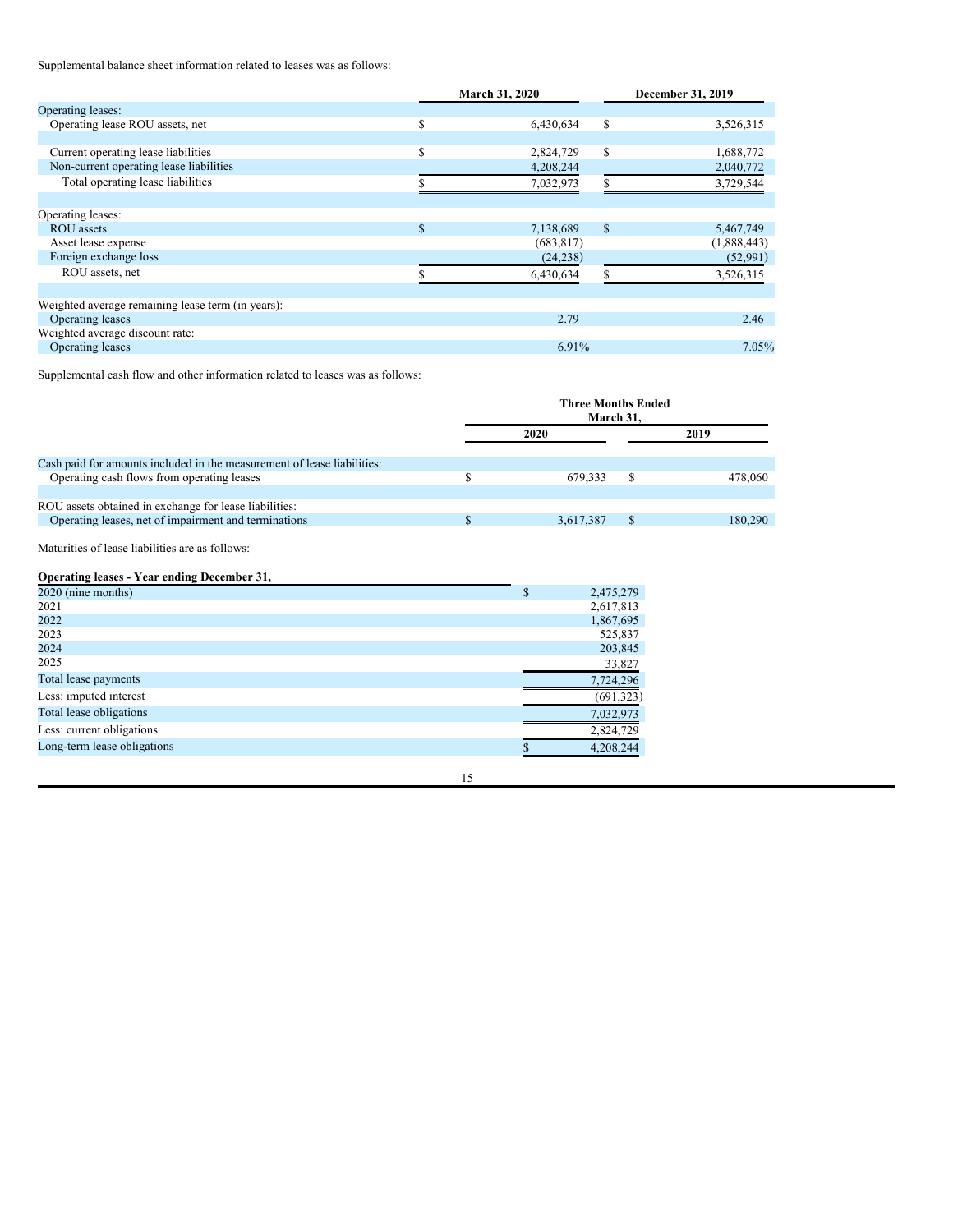### **8. COMMITMENTS AND CONTINGENCIES**

**Legal Proceedings** — On April 4, 2017, Randolph Pain Relief and Wellness Center ("RPRWC") filed an arbitration demand with the American Arbitration Association (the "Arbitration") seeking to arbitrate claims against MTBC, Inc. ("MTBC") and MTBC Acquisition Corp. ("MAC"). The claims relate solely to services provided by Millennium Practice Management Associates, Inc. ("MPMA"), a subsidiary of MediGain, LLC, pursuant to a billing services agreement that contains an arbitration provision. MTBC and MAC jointly moved in the Superior Court of New Jersey, Chancery Division, Somerset County (the "Chancery Court") to enjoin the Arbitration on the grounds that neither were a party to the billing services agreement. On May 30, 2018, the Chancery Court denied that motion and MTBC and MAC appealed. The Chancery Court ordered the Arbitration stayed pending the appeal.

On April 23, 2019, the Appellate Division reversed the Chancery Court's ruling that MTBC is required to participate in the Arbitration and remanded the case for further proceedings before the Chancery Court on that issue. The Appellate Division upheld the Chancery Court's ruling that MAC was required to participate in the Arbitration. The parties completed discovery in the remanded matter, and both MTBC and RPRWC filed cross-motions for summary judgement in their favor. On February 6, 2020, the Chancery Court denied RPRWC's motion for summary judgment and granted MTBC's motion for summary judgment, holding that MTBC cannot be compelled to participate in the Arbitration. RPRWC has informed MTBC that it does not intend to appeal the Chancery Court's ruling and that it intends to move forward solely against MAC in the Arbitration. On March 25, 2020, the Chancery Court lifted the stay of arbitration relative to RPRWC and MAC.

RPRWC seeks compensatory damages of \$6.6 million, plus costs, for MPMA's alleged breach of the billing services agreement. RPRWC's breach of contract and compensatory damages claims have not been the subject of the ongoing court proceedings, which have focused solely on whether RPRWC can compel MTBC and MAC to arbitrate its claim. Thus, RPRWC has not yet provided MTBC and MAC with information sufficient to enable them to estimate a range of possible losses that may arise from the Arbitration. MAC intends to vigorously defend against RPRWC's claims. If RPRWC is successful in the Arbitration, MTBC and MAC anticipate the award would be substantially less than the amount claimed.

From time to time, we may become involved in other legal proceedings arising in the ordinary course of our business. Including the proceedings described above, we are not presently a party to any legal proceedings that, in the opinion of our management, would individually or taken together have a material adverse effect on our business, consolidated results of operations, financial position or cash flows of the Company.

### **9. RELATED PARTIES**

The Company had sales to a related party, a physician who is the wife of the Executive Chairman. Revenues from this customer were approximately \$5,000 and \$4,000 for the three months ended March 31, 2020 and 2019, respectively. As of both March 31, 2020, and December 31, 2019, the receivable balance due from this customer was approximately \$2,000.

The Company is a party to a nonexclusive aircraft dry lease agreement with Kashmir Air, Inc. ("KAI"), which is owned by the Executive Chairman. The Company recorded an expense of approximately \$41,000 and \$32,000 for the three month periods ended March 31, 2020 and 2019. As of both March 31, 2020 and December 31, 2019, the Company had a liability outstanding to KAI of approximately \$1,000, which is included in accrued liability to related party in the condensed consolidated balance sheets. The original aircraft lease expired on March 31, 2019 and was not included in the ROU asset at January 1, 2019. A lease for a different aircraft at the same lease rate was entered into as of April 1, 2019 and has been included in the ROU asset and operating lease liability at December 31, 2019 and March 31, 2020.

The Company leases its corporate offices in New Jersey, its temporary housing for its foreign visitors, a storage facility and its backup operations center in Bagh, Pakistan, from the Executive Chairman. The related party rent expense for the three months ended March 31, 2020 and 2019 was approximately \$47,000 and \$49,000, respectively, and is included in direct operating costs and general and administrative expense in the consolidated statements of operations. During the three months ended March 31, 2020, the Company spent approximately \$37,000 to upgrade two of the leased facilities. Current assets-related party in the condensed consolidated balance sheets includes security deposits and prepaid rent related to the leases of the Company's corporate offices in the amount of approximately \$13,000 as of both March 31, 2020 and December 31, 2019.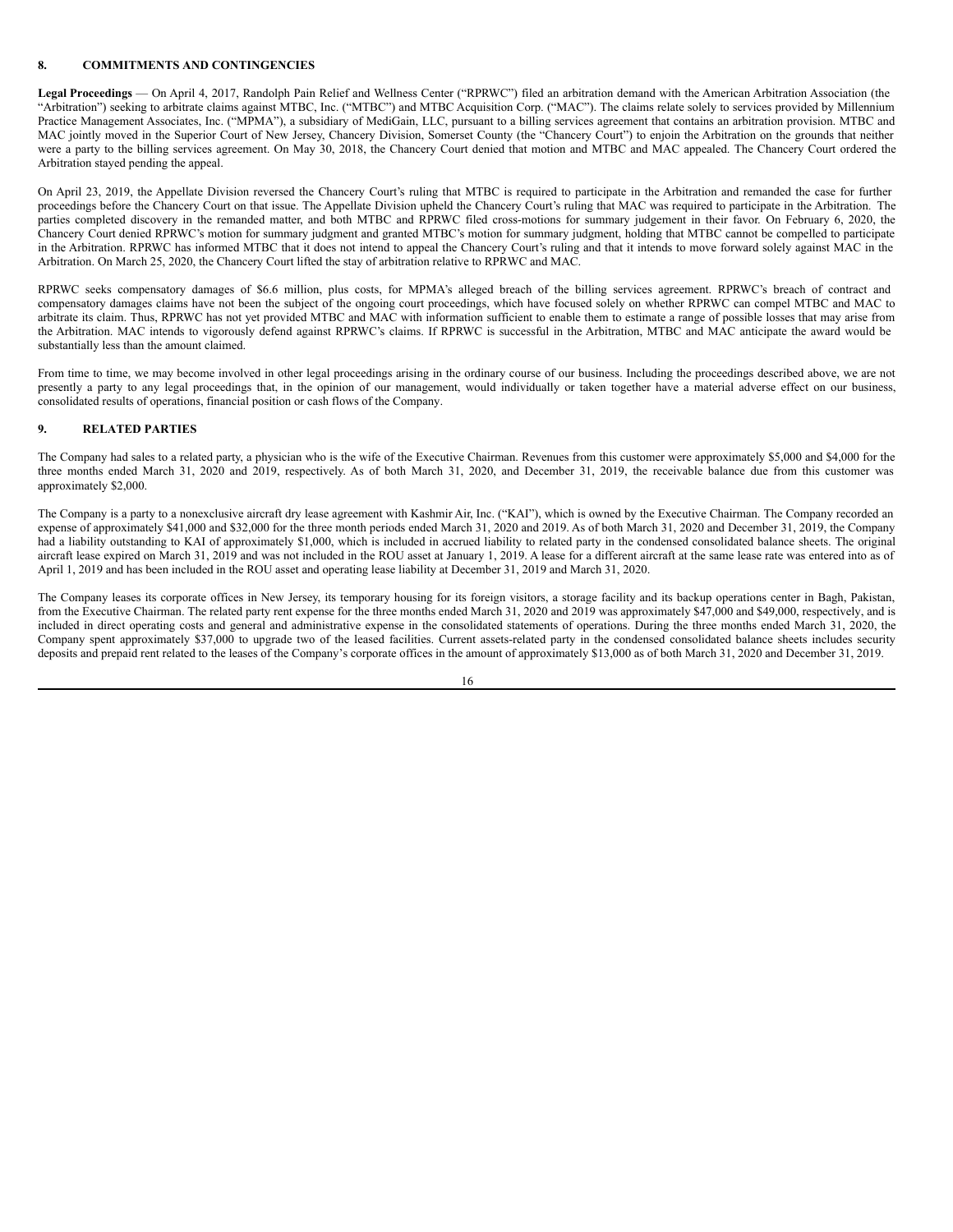Included in the ROU asset at March 31, 2020 and December 31, 2019 is approximately \$489,000 and \$566,000, respectively, applicable to the related party leases. Included in the current and non-current operating lease liability at March 31, 2020 is approximately \$279,000 and \$218,000, respectively, applicable to the related party leases. At December 31, 2019, the current and non-current operating lease liability applicable to related party leases was approximately \$275,000 and \$298,000, respectively.

During the first quarter, talkMD Clinicians, PA, a New Jersey corporationwas formed to provide telehealth services. This entity is owned by the wife of the Executive Chairman since an entity providing medical services must be owned by a physician. The Company did not have any transactions with this entity during the quarter ended March 31, 2020.

#### **10. REVENUE**

#### *Introduction*

The Company accounts for revenue in accordance with ASC 606,*Revenue from Contracts with Customers*, which was adopted January 1, 2018 using the modified retrospective method. All revenue is recognized as our performance obligations are satisfied. A performance obligation is a promise in a contract to transfer a distinct good or service to a customer, and is the unit of account under ASC 606. Under ASC 606, the Company recognizes revenue when the revenue cycle management services begin on the medical billing claims, which is generally upon receipt of the claim from the provider. For revenue cycle management services, the Company estimates the value of the consideration it will earn over the remaining contractual period as our services are provided and recognizes the fees over the term; this estimation involves predicting the amounts our clients will ultimately collect associated with the services they provided. The selling price of the Company's services equals the contractual price. Certain significant estimates, such as payment-to-charge ratios, effective billing rates and the estimated contractual payment periods are required to measure revenue cycle management revenue under ASC 606.

Most of our current contracts with customers contain a single performance obligation. For contracts where we provide multiple services, such as where we perform multiple ancillary services, each service represents its own performance obligation. Selling prices are based on the contractual price for the service, which approximates the stand alone selling price.

We apply the portfolio approach as permitted by ASC 606 as a practical expedient to contracts with similar characteristics and we use estimates and assumptions when accounting for those portfolios. Our contracts generally include standard commercial payment terms. We have no significant obligations for refunds, warranties or similar obligations and our revenue does not include taxes collected from our customers.

### *Disaggregation of Revenue from Contracts with Customers*

We derive revenue from eight primary sources: revenue cycle management services, SaaS solutions, professional services, ancillary services, group purchasing services, printing and mailing services, and clearinghouse and EDI (electronic data interchange) services and practice management services.

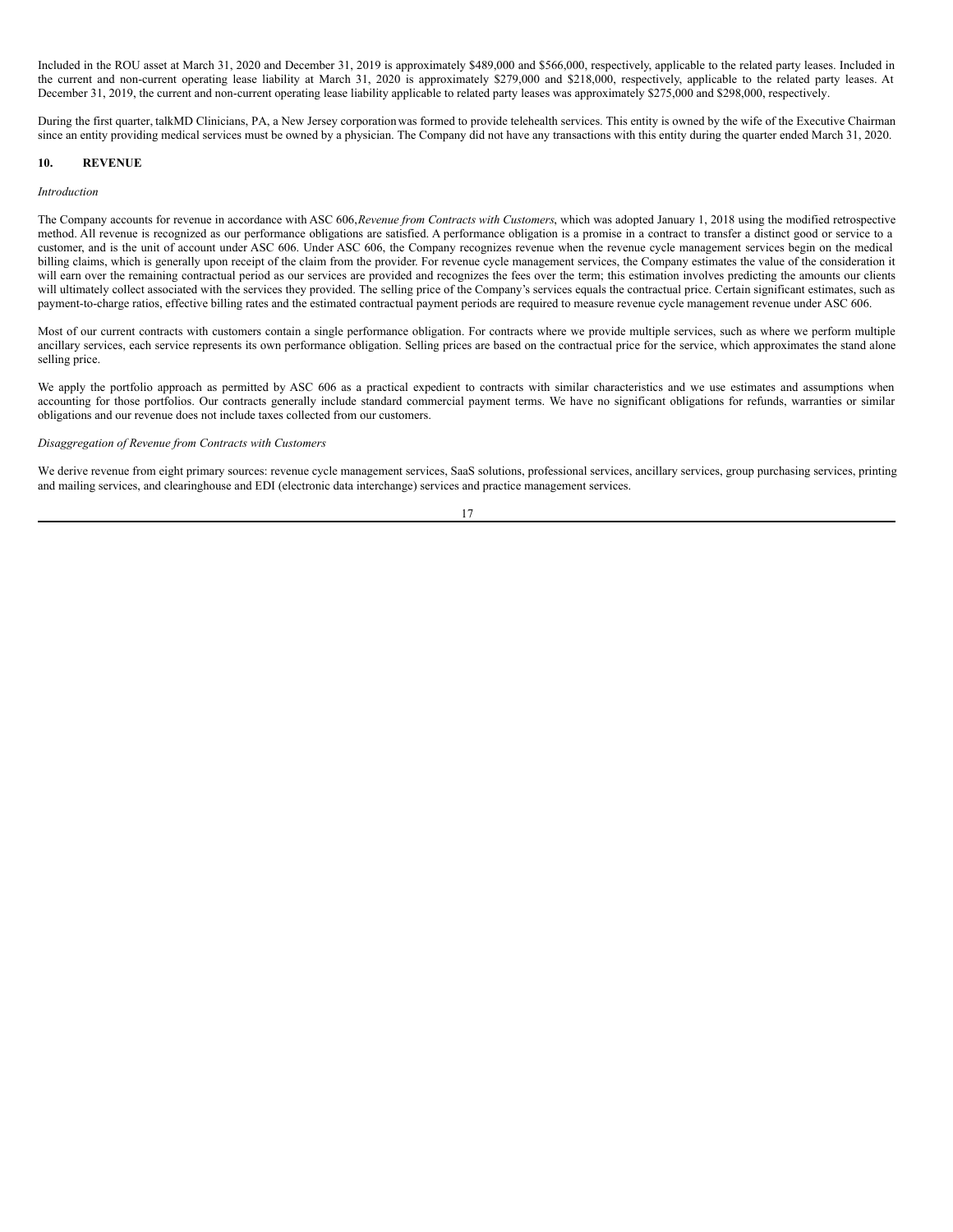The following table represents a disaggregation of revenue for the three months ended March 31:

|                                   | <b>Three Months Ended</b><br>March 31. |            |               |            |  |
|-----------------------------------|----------------------------------------|------------|---------------|------------|--|
|                                   |                                        | 2020       |               | 2019       |  |
| <b>Healthcare IT:</b>             |                                        |            |               |            |  |
| Revenue cycle management services |                                        | 13,189,963 | <sup>\$</sup> | 10,516,840 |  |
| SaaS solutions                    |                                        | 3,613,514  |               | 40,602     |  |
| Professional services             |                                        | 391,428    |               | 335,435    |  |
| Ancillary services                |                                        | 721,366    |               | 499,096    |  |
| Group purchasing services         |                                        | 176,552    |               | 200,047    |  |
| Printing and mailing services     |                                        | 428,875    |               | 391,660    |  |
| Clearinghouse and EDI services    |                                        | 319,167    |               | 136,064    |  |
| <b>Practice Management:</b>       |                                        |            |               |            |  |
| Practice management services      |                                        | 3,026,304  |               | 2,960,467  |  |
| Total                             |                                        | 21,867,169 |               | 15,080,211 |  |

#### *Revenue cycle management services:*

Revenue cycle management services are the recurring process of submitting and following up on claims with health insurance companies in order for the healthcare providers to receive payment for the services they rendered. MTBC typically invoices customers on a monthly basis based on the actual collections received by its customers and the agreedupon rate in the sales contract. The services include use of practice management software and related tools (on a software-as-a-service ("SaaS") basis), electronic health records (on a SaaS basis), medical billing services and use of mobile health solutions. We consider the services to be one performance obligation since the promises are not distinct in the context of the contract. The performance obligation consists of a series of distinct services that are substantially the same and have the same periodic pattern of transfer to our customers.

In many cases, our clients may terminate their agreements with 90 days' notice without cause, thereby limiting the term in which we have enforceable rights and obligations, although this time period can vary between clients. Our payment terms are normally net 30 days. Although our contracts typically have stated terms of one or more years, under ASC 606 our contracts are considered month-to-month and accordingly, there is no financing component.

For the majority of our revenue cycle management contracts, the total transaction price is variable because our obligation is to process an unknown quantity of claims, as and when requested by our customers over the contract period. When a contract includes variable consideration, we evaluate the estimate of the variable consideration to determine whether the estimate needs to be constrained; therefore, we include variable consideration in the transaction price only to the extent that it is probable that a significant reversal of the amount of cumulative revenue recognized will not occur when the uncertainty associated with variable consideration is subsequently resolved. Estimates to determine variable consideration such as payment to charge ratios, effective billing rates, and the estimated contractual payment periods are updated at each reporting date. Revenue is recognized over the performance period using the input method.

### *SaaS Solutions:*

The Company has three primary SaaS solutions, which were initially developed and sold by CareCloud – Central, Complete and Breeze. Central is a SaaS subscription service for healthcare practice management. Complete is a SaaS subscription service that combines healthcare practice management with electronic health records. Breeze is a SaaS subscription service providing patient registration and intake solutions.

Under the Company's Central, Complete, and Breeze solutions, the Company derives revenue primarily from recurring business subscription fees. The Company typically invoices customers on a monthly basis based on an agreed upon rate in the sales contract. The Company considers all these services to be one performance obligation since the promises are not distinct in the context of the contract. The performance obligation consists of a series of distinct services that are substantially the same and have the same periodic pattern of transfer to customers. Recurring business subscription fees may also include amounts charged to the customer for patient statements and for other services for which reimbursement is based on a fixed fee per patient visit and recognized as revenue as the related services are performed.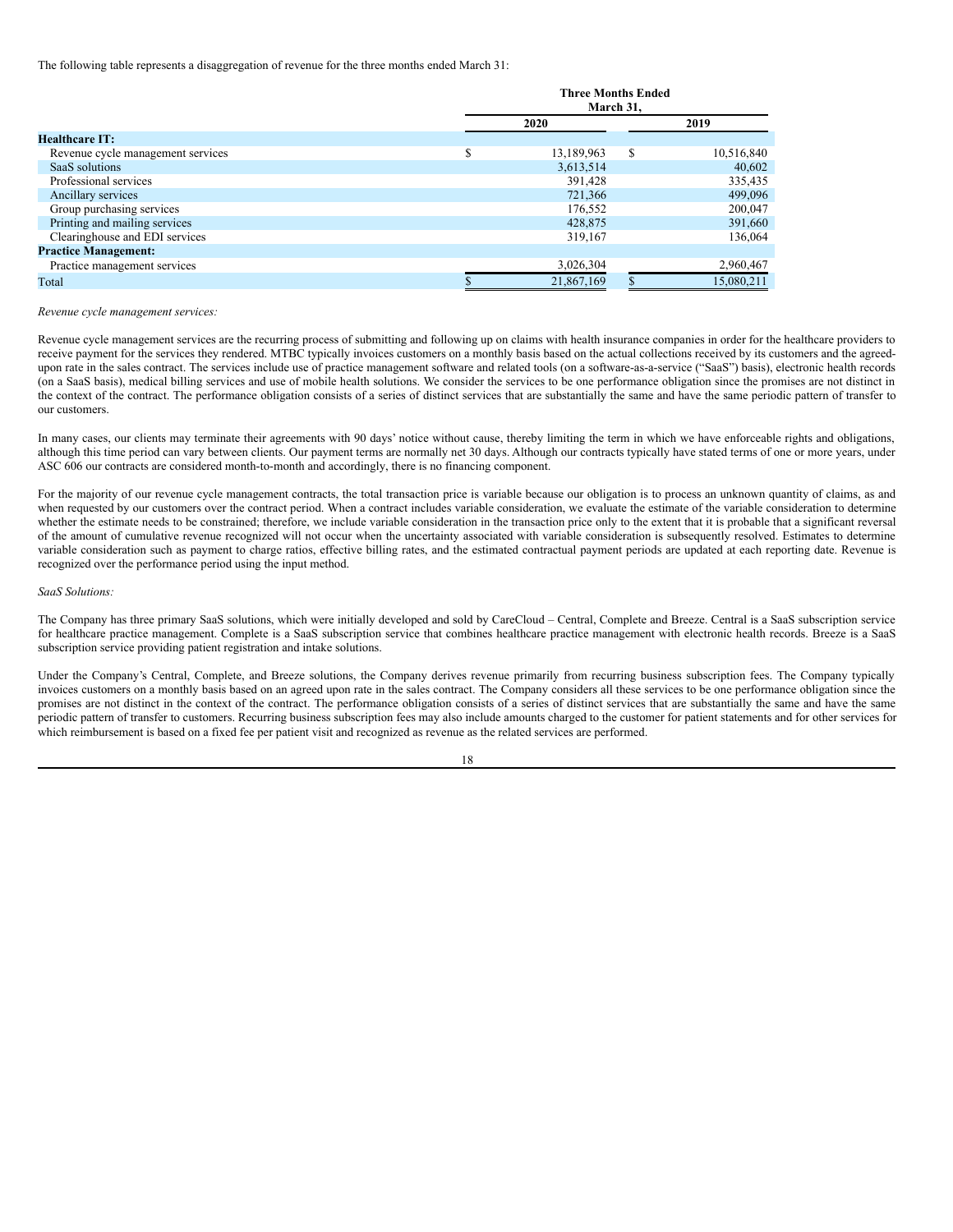Payment terms for the above SaaS solutions are normally net seven days. Although the contracts typically have stated terms of one or more years, under ASC 606, contracts are considered month-to-month and accordingly, there is no financing component.

### *Professional services:*

These services include training, implementation, data conversion, data migration and ongoing support.

For all of the above revenue streams, revenue is recognized over time, which is typically one month or less, which closely matches the point in time that the customer simultaneously receives and consumes the benefits provided by the Company. Each service is substantially the same and has the same periodic pattern of transfer to the customer. Each of the services provided above is considered a separate performance obligation.

#### *Other revenue streams:*

MTBC also provides implementation and professional services to certain customers and records revenue monthly on a time and materials or a fixed rate basis. The performance obligation is satisfied over time as the implementation or professional services are rendered.

Ancillary services represent services such as coding, credentialing and transcription that are rendered in connection with the delivery of revenue cycle management and related medical services. The Company invoices customers monthly, based on the actual amount of services performed at the agreed upon rate in the contract. These services are only offered to revenue cycle management customers. These services do not represent a material right because the services are optional to the customer and customers electing these services are charged the same price for those services as if they were on a standalone basis. Each individual coding, credentialing or transcription transaction processed represents a performance obligation, which is satisfied over time as that individual service is rendered.

The Company provides group purchasing services which enable medical providers to purchase various vaccines directly from selected pharmaceutical companies at a discounted price. Currently, there are approximately 4,000 medical providers who are members of the program. Revenue is recognized as the vaccine shipments are made to the medical providers. Referral fees from the pharmaceutical companies are paid to MTBC either quarterly or annually and the Company adjusts its revenue accrual at the time of payment. The Company makes significant judgments regarding the variable consideration which we expect to be entitled to for the group purchasing services which includes the anticipated shipments to the members enrolled in the program, anticipated volumes of purchases made by the members and the changes in the number of members. The amounts recorded are constrained by estimates of decreases in shipments and loss of members to avoid a significant revenue reversal in the subsequent period. The only performance obligation is to provide the pharmaceutical companies with the medical providers who want to become members in order to purchase vaccines. The performance obligation is satisfied once the medical provider agrees to purchase a specific quantity of vaccines and the medical provider's information is forwarded to the vaccine suppliers. The Company records a contract asset for revenue earned and not paid as the ultimate payment is conditioned on achieving certain volume thresholds.

The Company provides printing and mailing services for both revenue cycle management customers and a non- revenue cycle management customer, and invoices on a monthly basis based on the number of prints, the agreed-upon rate per print and the postage incurred. The performance obligation is satisfied once the printing and mailing is completed.

The medical billing clearinghouse service takes claim information from customers, checks the claims for errors and sends this information electronically to insurance companies. MTBC invoices customers on a monthly basis based on the number of claims submitted and the agreed-upon rate in the agreement. This service is provided to medical practices and providers to medical practices who are not revenue cycle management customers. The performance obligation is satisfied once the relevant submissions are completed.

For all of the above revenue streams other than group purchasing services, revenue is recognized over time, which is typically one month or less, which closely matches the point in time that the customer simultaneously receives and consumes the benefits provided by the Company. For the group purchasing services, revenue is recognized at a point in time. Other than the group purchasing services, each of the Company's services are substantially the same and have the same periodic pattern of transfer to the customer. Each service provided by the Company is considered a separate performance obligation.

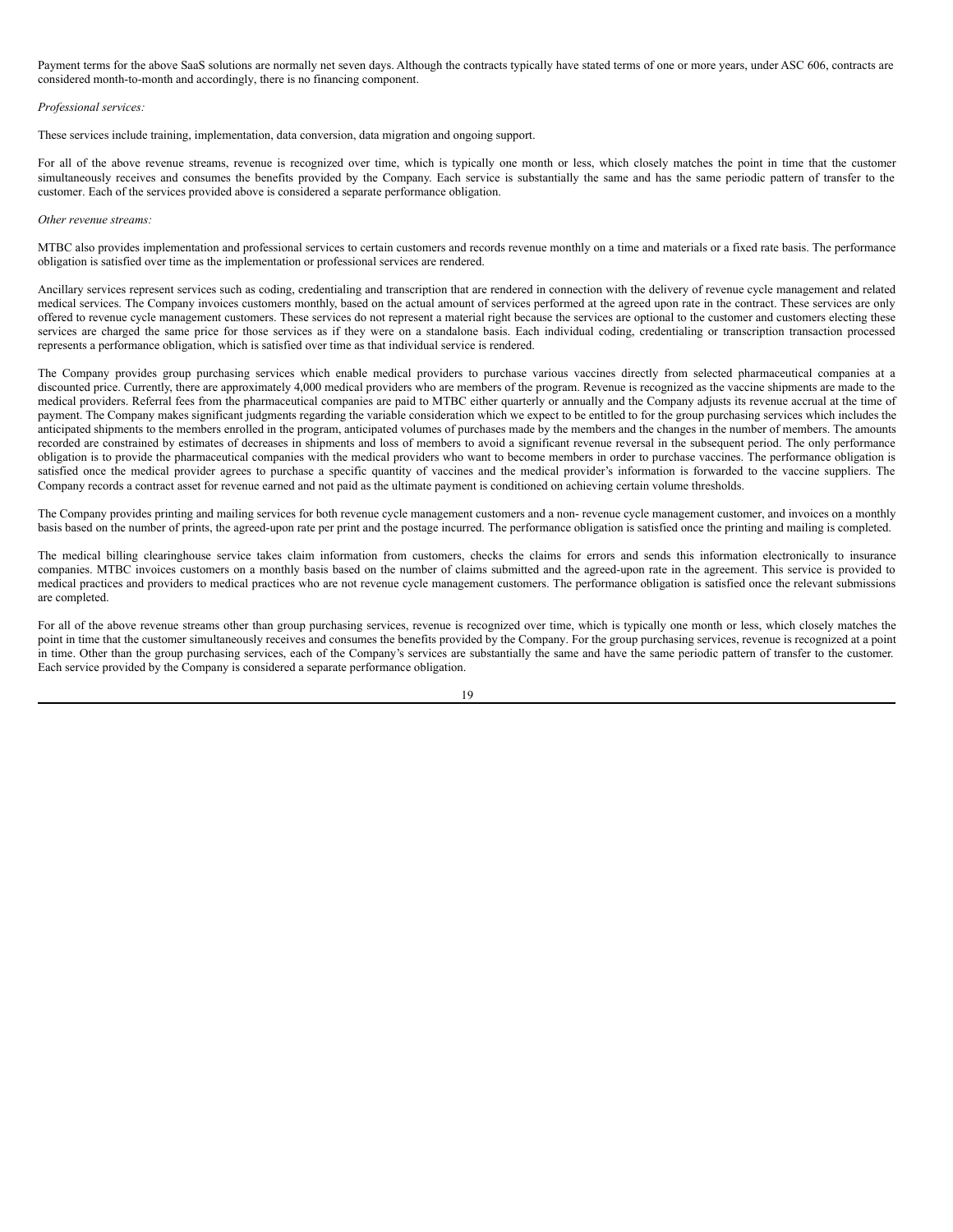### *Practice management services:*

The Company also provides practice management services under long-term management service agreements to threemedical practices. We provide the medical practices with the nurses, administrative support, facilities, supplies, equipment, marketing, RCM, accounting, and other non-clinical services needed to efficiently operate their practices. Revenue is recognized as the services are provided to the medical practices. Revenue recorded in the consolidated statements of operations represents the reimbursement of costs paid by the Company for the practices and the management fee earned each month for managing the practice. The management fee is based on either a fixed fee or a percentage of the net operating income.

The Company assumes all financial risk for the performance of the managed medical practices. Revenue is impacted by amount of the costs incurred by the practices and their operating income. The gross billing of the practices is impacted by billing rates, changes in current procedural terminology code reimbursement and collection trends which in turn impacts the management fee that the Company is entitled to. Billing rates are reviewed at least annually and adjusted based on current insurer reimbursement practices. The performance obligation is satisfied as the management services are provided.

Our contracts for practice management services have approximately an additional 20 years remaining and are only cancellable under very limited circumstances. The Company receives a management fee each month for managing the day-to-day business operations of each medical group as a fixed fee or a percentage payment of the net operating income which is included in revenue in the consolidated statements of operations.

The Company also provides accounting services and a practice manager to one additional medical practice for which it receives monthly fees.

Our practice management services obligations consist of a series of distinct services that are substantially the same and have the same periodic pattern of transfer to our customers. Revenue is recognized over time; however, for reporting and convenience purposes, the management fee is computed at each month end.

### *Information about contract balances:*

The contract assets in the condensed consolidated balance sheets represent the revenue associated with the amounts we estimate our revenue cycle management clients will ultimately collect associated with the services they have provided and the relative fee we charge associated with those collections, together with amounts related to the group purchasing services. As of March 31, 2020, the estimated revenue expected to be recognized in the future related to the remaining revenue cycle management performance obligations outstanding was approximately \$2.5 million. We expect to recognize substantially all of the revenue for the remaining performance obligations over the next three months. Approximately \$366,000 of the contract asset represents revenue earned, not paid, from the group purchasing services.

Accounts receivable are shown separately at their net realizable value in our condensed consolidated balance sheets. Amounts that we are entitled to collect under the applicable contract are recorded as accounts receivable. Invoicing is performed at the end of each month when the services have been provided. The contract asset results from our revenue cycle management services and is due to the timing of revenue recognition, submission of claims from our customers and payments from the insurance providers. The contract asset includes our right to payment for services already transferred to a customer when the right to payment is conditional on something other than the passage of time. For example, contracts for revenue cycle management services where we recognize revenue over time but do not have a contractual right to payment until the customer receives payment of their claim from the insurance provider. The contract asset also includes the revenue accrued, not received, for the group purchasing services.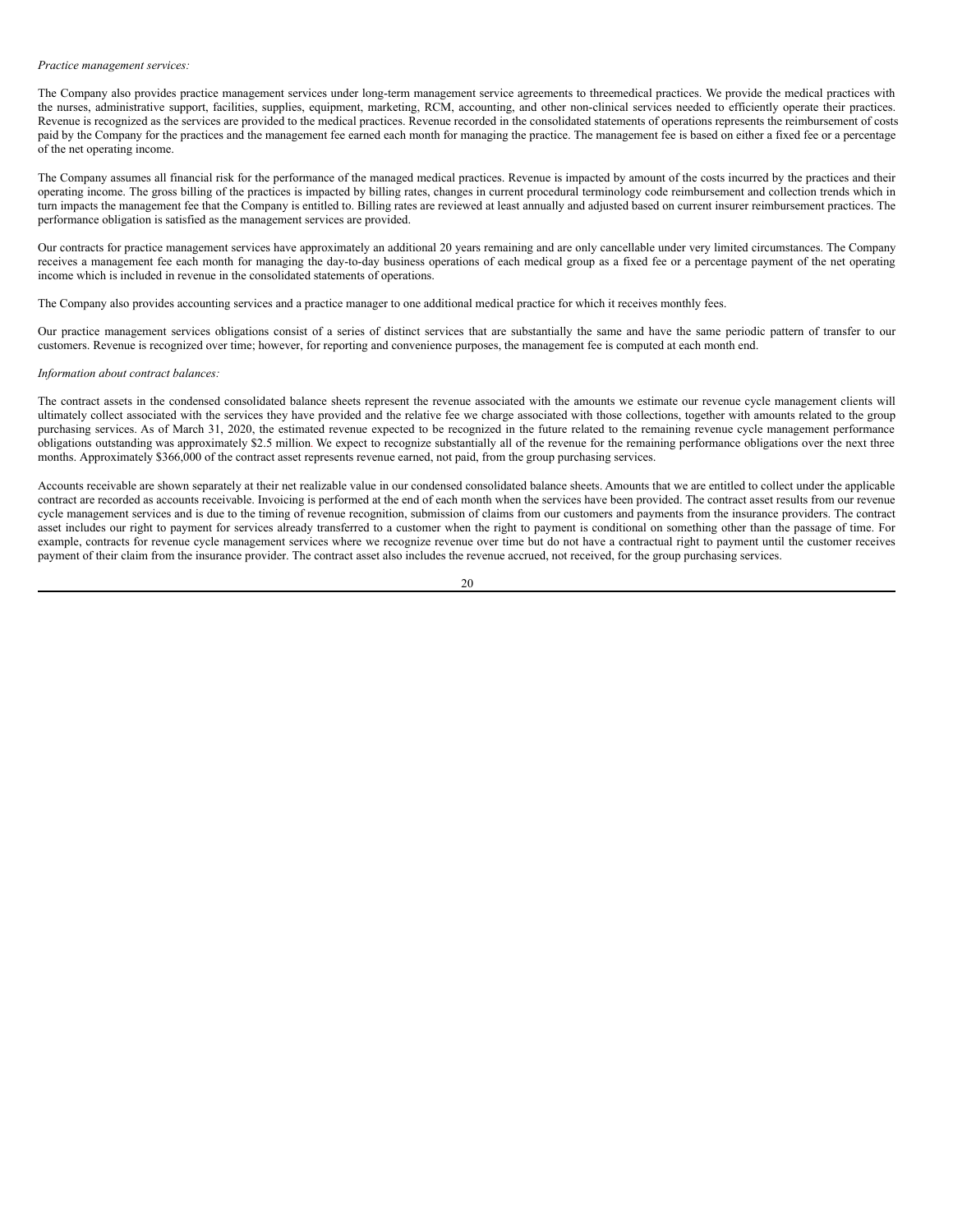The contract asset was approximately\$2.9 million and \$2.4 million as of March 31, 2020 and 2019, respectively. Changes in the contract asset are recorded as adjustments to net revenue. The changes primarily result from providing services to revenue cycle management customers that result in additional consideration and are offset by our right to payment for services becoming unconditional and changes in the revenue accrued for the group purchasing services. The contract asset for our group purchasing services is reduced when we receive payments from vaccine manufacturers and is increased for revenue earned, not received. Deferred revenue represents sign-up fees received from customers that are amortized over three years. The opening and closing balances of the Company's accounts receivable, contract asset and deferred revenue are as follows for the three months ended March 31, 2020 and 2019:

|                               | Accounts<br>Receivable.<br><b>Net</b> | Contract<br>Asset | <b>Deferred</b><br>Revenue<br>(current) | <b>Deferred Revenue</b><br>(long term) |
|-------------------------------|---------------------------------------|-------------------|-----------------------------------------|----------------------------------------|
| Balance as of January 1, 2020 | 6.995.343                             | 2,385,334         | 20,277                                  | 18.745                                 |
| CareCloud acquisition         | 2,298,716                             | 537,722           |                                         | 269,250                                |
| Increase (Decrease), net      | 21,352                                | (38,319)          | 3,510                                   | (92,206)                               |
| Balance as of March 31, 2020  | 9,315,411                             | 2,884,737         | 23,787                                  | 195,789                                |
| Balance as of January 1, 2019 | 7,331,474                             | 2,608,631         | 25,355                                  | 18.949                                 |
| Increase (Decrease), net      | 476,393                               | (252,317)         | (4,001)                                 | 266                                    |
| Balance as of March 31, 2019  | 7.807.867                             | 2,356,314         | 21,354                                  | 19.215                                 |

### *Deferred commissions:*

Our sales incentive plans include commissions payable to employees and third parties at the time of initial contract execution that are capitalized as incremental costs to obtain a contract. The capitalized commissions are amortized over the period the related services are transferred. As we do not offer commissions on contract renewals, we have determined the amortization period to be the estimated client life, which is three years for contracts entered into by MTBC and four years for contracts entered into by CareCloud. Deferred commissions were approximately \$411,000 and \$77,000 at March 31, 2020 and 2019, respectively, and are included in the other assets amounts in the condensed consolidated balance sheets.

### **11. STOCK-BASED COMPENSATION**

In April 2014, the Company adopted the Medical Transcription Billing, Corp. 2014 Equity Incentive Plan (the "2014 Plan"), reserving 1,351,000 shares of common stock for grants to employees, officers, directors and consultants. During 2017, the 2014 Plan was amended and restated whereby an additional 1,500,000 shares of common stock and 100,000 shares of Preferred Stock were added to the plan for future issuance. During 2018, an additional 200,000 of preferred shares were added to the plan for future issuance. The 2014 Plan was amended and restated on April 14, 2017 (the "Amended and Restated Equity Incentive Plan"). As of March 31, 2020, 94,522 shares of common stock and 85,157 shares of Preferred Stock are available for grant. Permissible awards include incentive stock options, non-statutory stock options, stock appreciation rights, restricted stock, RSUs, performance stock and cash-settled awards and other stock-based awards in the discretion of the Compensation Committee of the Board of Directors including unrestricted stock grants.

The equity-based RSUs contain a provision in which the units shall immediately vest and become converted into common shares at the rate of one share per RSU, immediately after a change in control, as defined in the award agreement. The preferred stock RSUs contain a similar provision, which vest and convert to Preferred Stock upon a change in control.

### *Common and preferred stock RSUs*

In January 2020, the Compensation Committee approved executive bonuses to be paid in shares of Preferred Stock, with the number of shares and the amount based on specified criteria being achieved during the year 2020. The actual amount will be settled in early 2021 based on the achievement of the specified criteria. For the three months ended March 31, 2020, an expense of approximately \$300,000, was recorded for these bonuses based on the value of the shares at the grant date and recognized over the service period. The portion of the stock compensation expense to be used for the payment of withholding and payroll taxes is included in accrued compensation in the condensed consolidated balance sheets. The balance of the stock compensation expense has been recorded as additional paid-in capital.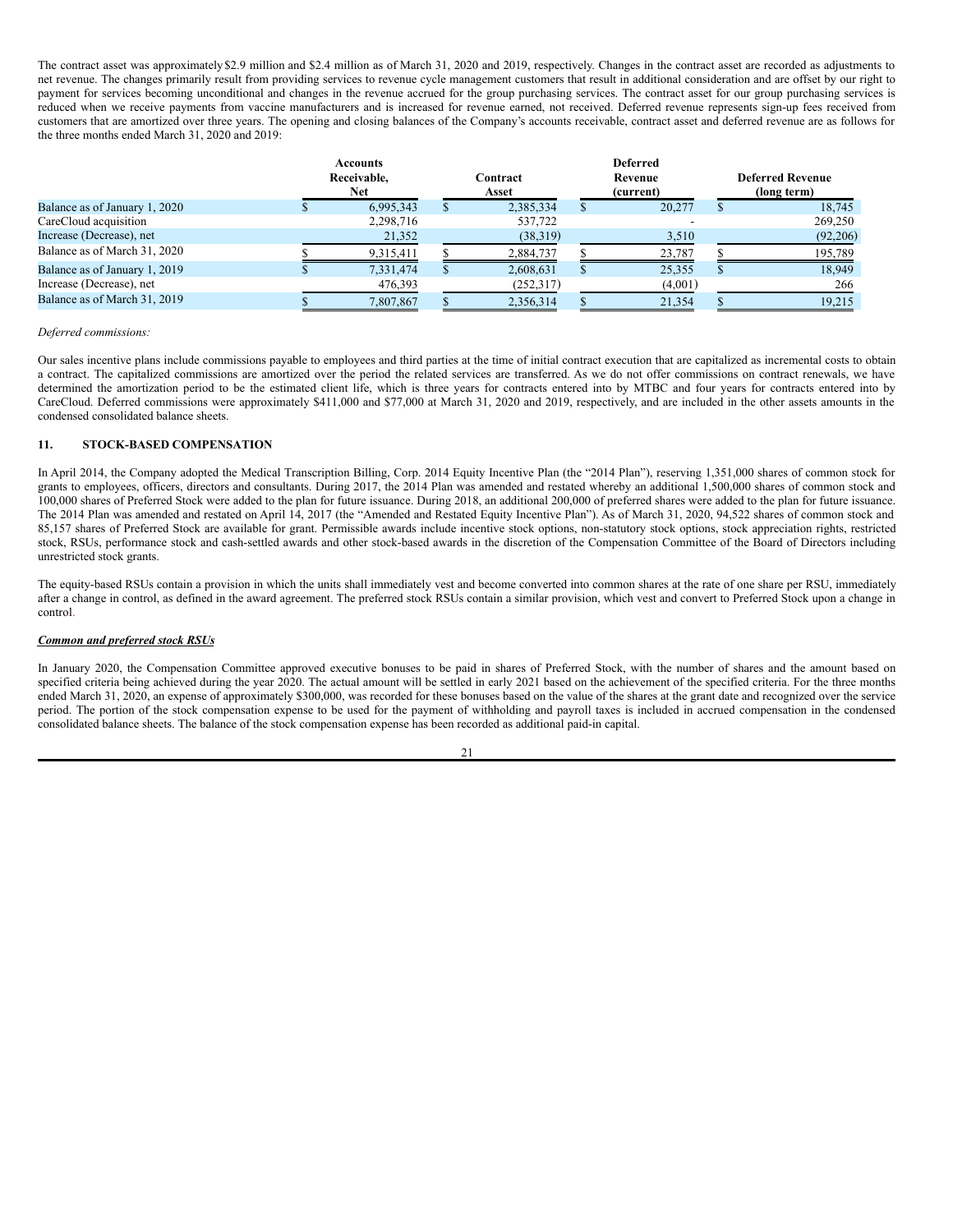The following table summarizes the RSU transactions related to the common and preferred stock under the Equity Incentive Plan for the three months ended March 31, 2020:

|                                                    | <b>Common Stock</b> | <b>Preferred Stock</b> |
|----------------------------------------------------|---------------------|------------------------|
| Outstanding and unvested shares at January 1, 2019 | 929.347             | 44,800                 |
| Granted                                            |                     | 44,000                 |
| Vested                                             | (262, 656)          | (44,800)               |
| Forfeited                                          | (10, 120)           |                        |
| Outstanding and unvested shares at March 31, 2019  | 656,571             | 44,000                 |
| Outstanding and unvested shares at January 1, 2020 | 451,085             | 44,000                 |
| Granted                                            | 326,175             | 44,000                 |
| Vested                                             | (176, 334)          | (44,000)               |
| Forfeited                                          | (18,958)            |                        |
| Outstanding and unvested shares at March 31, 2020  | 581,968             | 44,000                 |

Of the total outstanding and unvested common stock RSUs at March 31, 2020, 554,968 RSUs are classified as equity and 27,000 RSUs are classified as a liability. All of the preferred stock RSUs are classified as equity.

#### *Stock-based compensation expense*

The Company recognizes compensation expense on a straight-line basis over the total requisite service period for the entire award. For stock awards classified as equity, the market price of our common stock or preferred stock on the date of grant is used in recording the fair value of the award and includes the related taxes. For stock awards classified as a liability, the earned amount is marked to market based on the end of period common stock price. The liability for the cash-settled awards was approximately \$376,000 and \$741,000 at March 31, 2020 and December 31, 2019, respectively, and is included in accrued compensation in the condensed consolidated balance sheets.

The following table summarizes the components of share-based compensation expense for the three months ended March 31, 2020 and 2019:

| Stock-based compensation included in the | <b>Three Months Ended</b><br>March 31. |         |
|------------------------------------------|----------------------------------------|---------|
| consolidated statements of operations:   | 2020                                   | 2019    |
| Direct operating costs                   | 170.501                                | 50,650  |
| General and administrative               | 851,470                                | 696,422 |
| Research and development                 | 76.349                                 | 5,481   |
| Selling and marketing                    | 208,984                                | 4,972   |
| Total stock-based compensation expense   | 1,307,304                              | 757,525 |

### **12. INCOME TAXES**

The income tax expense for the three months ended March 31, 2020 was approximately \$30,000, comprised of a current tax expense of \$15,000 and a deferred tax expense of \$15,000. The current income tax provision for the three months ended March 31, 2019 was approximately \$15,000 and the deferred tax benefit was \$56,000.

The current income tax provision for the three months ended March 31, 2020 and 2019 primarily relates to state minimum taxes and foreign income taxes. The deferred tax provision (benefit) for the three months ended March 31, 2020 and 2019 relates to the book and tax difference of amortization on indefinite-lived intangibles, primarily goodwill. To the extent allowable, the federal tax provision has been offset by the indefinite life net operating loss.

| I | ٧<br>٦ |
|---|--------|
|   |        |
|   |        |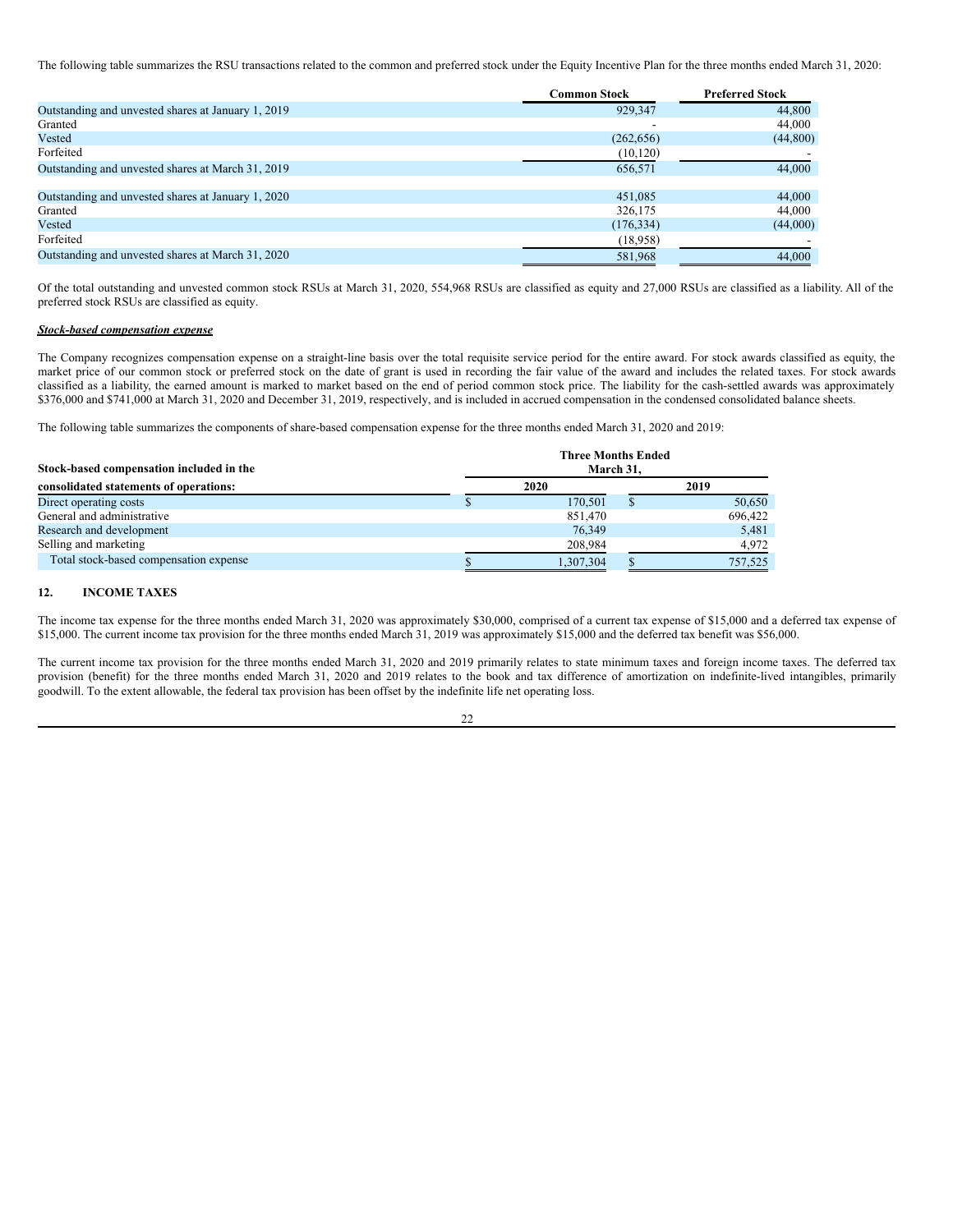On March 27, 2020, the Coronavirus Aid, Relief and Economic Security (CARES) Act was signed into law. Several new corporate tax provisions were included in the CARES Act, including, but not limited to, the following: increasing the limitation threshold for determining deductible interest expense, class life changes to qualified improvements (in general - from 39 years to 15 years), and the ability to carry back net operating losses incurred from tax years 2018 through 2020 up to the five preceding tax years. The Company has evaluated the new tax provisions of the CARES Act and determined the impact to be either immaterial or not applicable.

Although the Company is forecasting a return to profitability, it has incurred cumulative losses which make realization of deferred tax asset difficult to support in accordance with ASC 740. Accordingly, a valuation allowance has been recorded against the Federal and state deferred tax assets as of March 31, 2020 and December 31, 2019.

### **13. FAIR VALUE OF FINANCIAL INSTRUMENTS**

As of March 31, 2020, and December 31, 2019, the carrying amounts of accounts receivable, accounts payable and accrued expenses approximated their estimated fair values because of the short-term nature of these financial instruments.

### *Fair value measurements-Level 2*

Our notes payable are carried at cost and approximate fair value since the interest rates being charged approximate market rates. As a result, the Company categorizes these borrowings as Level 2 in the fair value hierarchy.

#### *Contingent Consideration*

The Company's contingent consideration of approximately \$1 million and \$307,000 as of March 31, 2020 and 2019, respectively, is a Level 3 liability. The fair value of the contingent consideration at March 31, 2019 and 2018 were primarily driven by changes in revenue estimates related to the Company's acquisitions, the passage of time and the associated discount rate. Due to the number of factors used to determine contingent consideration, it is not possible to determine a range of outcomes.

The following table provides a reconciliation of the beginning and ending balances for the contingent consideration measured at fair value using significant unobservable inputs (Level 3):

**Fair Value Measurement at Reporting Date**

| 2020      | 2019 |                                                                                                                           |  |
|-----------|------|---------------------------------------------------------------------------------------------------------------------------|--|
| -         |      | 526,432                                                                                                                   |  |
| 1,050,000 |      |                                                                                                                           |  |
|           |      | (64,203)                                                                                                                  |  |
|           |      | (154, 844)                                                                                                                |  |
| 1.050.000 |      | 307.385                                                                                                                   |  |
|           |      | Tan Value Measurement at Reporting Date<br>Using Significant Unobservable Inputs, Level 3<br>Three Months Ended March 31, |  |

### **14. SEGMENT REPORTING**

Both our Chief Executive Officer and Executive Chairman serve as the Chief Operating Decision Maker ("CODM"), organize the Company, manage resource allocations and measure performance among two operating and reportable segments: (i) Healthcare IT and (ii) Practice Management.

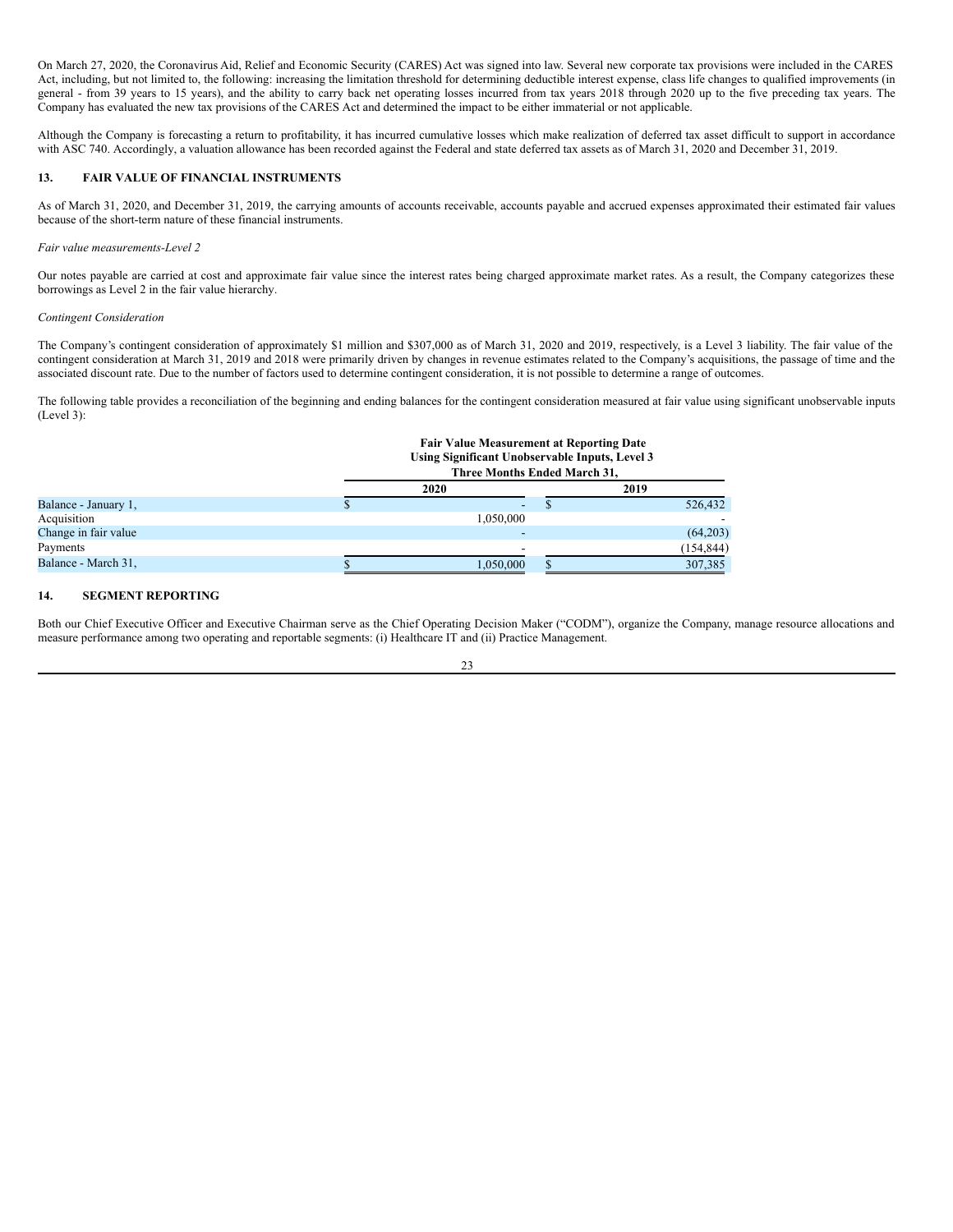The Healthcare IT segment includes revenue cycle management, SaaS solutions and other services. The Practice Management segment includes the management of three medical practices and starting April 1, 2019, certain practice management services are being provided to a fourth practice. Each segment is considered a reporting unit. The CODM evaluates financial performance of the business units on the basis of revenue and direct operating costs excluding unallocated amounts, which are mainly corporate overhead costs. Our CODM does not evaluate operating segments using asset or liability information. The accounting policies of the segments are the same as those disclosed in the Company's Annual Report on Form 10-K for the year ended December 31, 2019 filed with the SEC on February 28, 2020. The following tables present revenues, operating expenses and operating income (loss) by reportable segment:

|                               | Three Months Ended March 31, 2020 |                      |  |                        |  |                                                    |  |              |  |
|-------------------------------|-----------------------------------|----------------------|--|------------------------|--|----------------------------------------------------|--|--------------|--|
|                               |                                   | <b>Healthcare IT</b> |  | Practice<br>Management |  | <b>Unallocated</b><br>Corporate<br><b>Expenses</b> |  | <b>Total</b> |  |
| Net revenue                   |                                   | 18.840.865           |  | 3,026,304              |  |                                                    |  | 21,867,169   |  |
| Operating expenses:           |                                   |                      |  |                        |  |                                                    |  |              |  |
| Direct operating costs        |                                   | 11.165.926           |  | 2,400,804              |  |                                                    |  | 13,566,730   |  |
| Selling and marketing         |                                   | 1.572.772            |  | 8,581                  |  |                                                    |  | 1,581,353    |  |
| General and administrative    |                                   | 3.880.222            |  | 556,508                |  | 1,155,995                                          |  | 5,592,725    |  |
| Research and development      |                                   | 2,333,126            |  |                        |  |                                                    |  | 2,333,126    |  |
| Depreciation and amortization |                                   | 1,253,289            |  | 79,497                 |  | $\overline{\phantom{0}}$                           |  | 1,332,786    |  |
| Impairment charges            |                                   | 297,651              |  |                        |  |                                                    |  | 297,651      |  |
| Total operating expenses      |                                   | 20,502,986           |  | 3,045,390              |  | 1,155,995                                          |  | 24,704,371   |  |
| Operating (loss) income       |                                   | (1,662,121)          |  | (19,086)               |  | (1,155,995)                                        |  | (2,837,202)  |  |

|                                    | Three Months Ended March 31, 2019 |  |                          |  |                                                    |  |            |  |  |
|------------------------------------|-----------------------------------|--|--------------------------|--|----------------------------------------------------|--|------------|--|--|
|                                    | <b>Healthcare IT</b>              |  | Practice<br>Management   |  | <b>Unallocated</b><br>Corporate<br><b>Expenses</b> |  | Total      |  |  |
| Net revenue                        | 12,119,744                        |  | 2,960,467                |  |                                                    |  | 15,080,211 |  |  |
| Operating expenses:                |                                   |  |                          |  |                                                    |  |            |  |  |
| Direct operating costs             | 7.474.454                         |  | 2,373,086                |  |                                                    |  | 9,847,540  |  |  |
| Selling and marketing              | 351,951                           |  | 9,448                    |  |                                                    |  | 361,399    |  |  |
| General and administrative         | 2,462,403                         |  | 396,370                  |  | 1,303,303                                          |  | 4,162,076  |  |  |
| Research and development           | 254,656                           |  | -                        |  |                                                    |  | 254,656    |  |  |
| Change in contingent consideration | (64,203)                          |  | $\overline{\phantom{0}}$ |  |                                                    |  | (64,203)   |  |  |
| Depreciation and amortization      | 677,987                           |  | 78,753                   |  |                                                    |  | 756,740    |  |  |
| Total operating expenses           | 11,157,248                        |  | 2,857,657                |  | 1,303,303                                          |  | 15,318,208 |  |  |
| Operating income (loss)            | 962,496                           |  | 102.810                  |  | (1,303,303)                                        |  | (237,997)  |  |  |

### **15. SUBSEQUENT EVENT**

During April 2020, the Company sold 828,000 shares of its Series A Preferred Stock and received net proceeds of approximately \$19.1 million, before issuance expenses.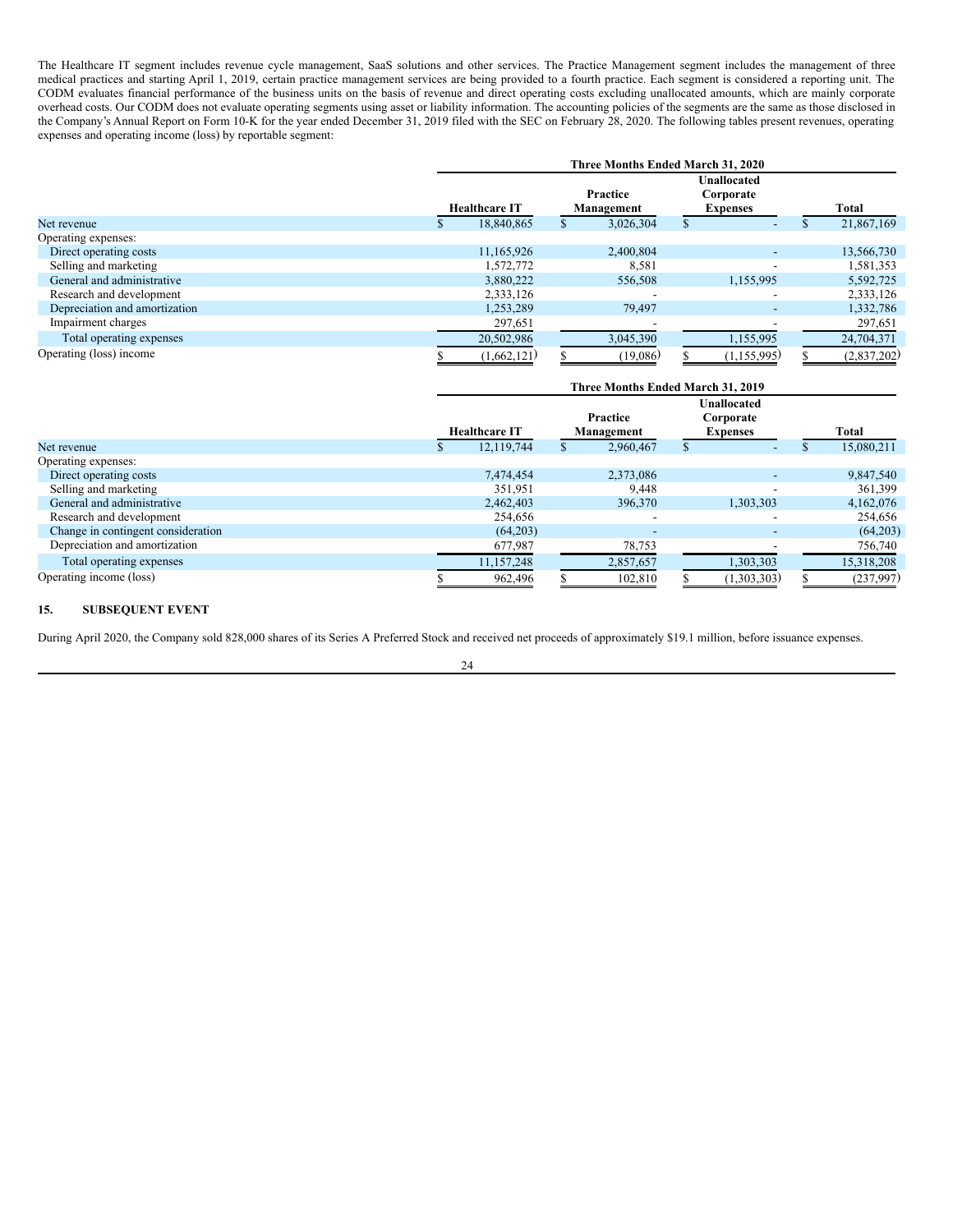### <span id="page-25-0"></span>*Item 2. Management's Discussion and Analysis of Financial Condition and Results of Operations*

The following is a discussion of our condensed consolidated financial condition and results of operations for the three months ended March 31, 2020 and 2019, and other factors that are expected to affect our prospective financial condition. The following discussion and analysis should be read together with our Condensed Consolidated Financial Statements and related notes beginning on page 4 of this Quarterly Report on Form 10-Q.

Some of the statements set forth in this section are forward-looking statements relating to our future results of operations. Our actual results may vary from the results anticipated by these statements. Please see "*Forward-Looking Statements*" on page 2 of this Quarterly Report on Form 10-Q.

#### **COVID-19 Pandemic**

In December 2019, a novel strain of coronavirus, SARS-CoV-2, was reported to have surfaced in Wuhan, China. Since then, SARS-CoV-2, and the resulting disease COVID-19, has spread to most countries, and all 50 states within the United States. In March 2020, the World Health Organization declared the COVID-19 outbreak a pandemic. Further, the President of the United States declared the COVID-19 pandemic a national emergency, invoking powers under the Stafford Act, the legislation that directs federal emergency disaster response, and under the Defense Production Act, the legislation that facilitates the production of goods and services necessary for national security and for other purposes. Numerous governmental jurisdictions, including the State of New Jersey where we maintain our principal executive offices, and those in which many of our U.S. and international offices are based, have imposed, and others in the future may impose, "shelter-in-place" orders, quarantines, executive orders and similar government orders and restrictions for their residents to control the spread of COVID-19. Most states and the federal government, including the State of New Jersey, together with foreign jurisdictions in which we have operations centers, have declared a state of emergency related to the spread of COVID-19.

While the COVID-19 pandemic did not materially adversely affect the Company's consolidated financial results and operations in the Company's first quarter ended March 31, 2020, economic and health conditions in the United States and across most of the globe have changed rapidly since the end of the quarter. The Company has expanded its telehealth operations, which is an alternative to office visits. However, not all physicians are using telehealth and not to the same extent as previous office visits.

The COVID-19 pandemic is affecting the Company's operations in the second quarter, and may continue to do so indefinitely thereafter. The pandemic may have an impact on the Company's business, operations, and financial results and conditions, directly and indirectly, including, without limitation, impacts on the health of the Company's management and employees, its operations, marketing and sales activities, and on the overall economy. The scope and nature of these impacts, most of which are beyond the Company's control, continue to evolve and the outcomes are uncertain.

Due to the above circumstances and as described generally in this Quarterly Report on Form 10-Q, the Company's consolidated results of operations for the three month period ended March 31, 2020 are not necessarily indicative of the results to be expected for the full fiscal year. Management cannot predict the full impact of the COVID-19 pandemic on the Company's consolidated operations nor on economic conditions generally, including the effects on patient visits. The ultimate extent of the effects of the COVID-19 pandemic on the Company is highly uncertain and will depend on future developments, and such effects could exist for an extended period of time even after the pandemic might end. See Item 1A. "Risk Factors" below for additional details.

#### **Overview**

MTBC, Inc., together with its consolidated subsidiaries ("MTBC" or the "Company"), is a healthcare information technology company that provides a suite of proprietary webbased solutions and business services to healthcare providers. Our integrated Software-as-a-Service ("SaaS") platform and business services are designed to help our clients increase revenues, streamline workflows and make better business and clinical decisions, while reducing administrative burdens and operating costs. These solutions and services include:

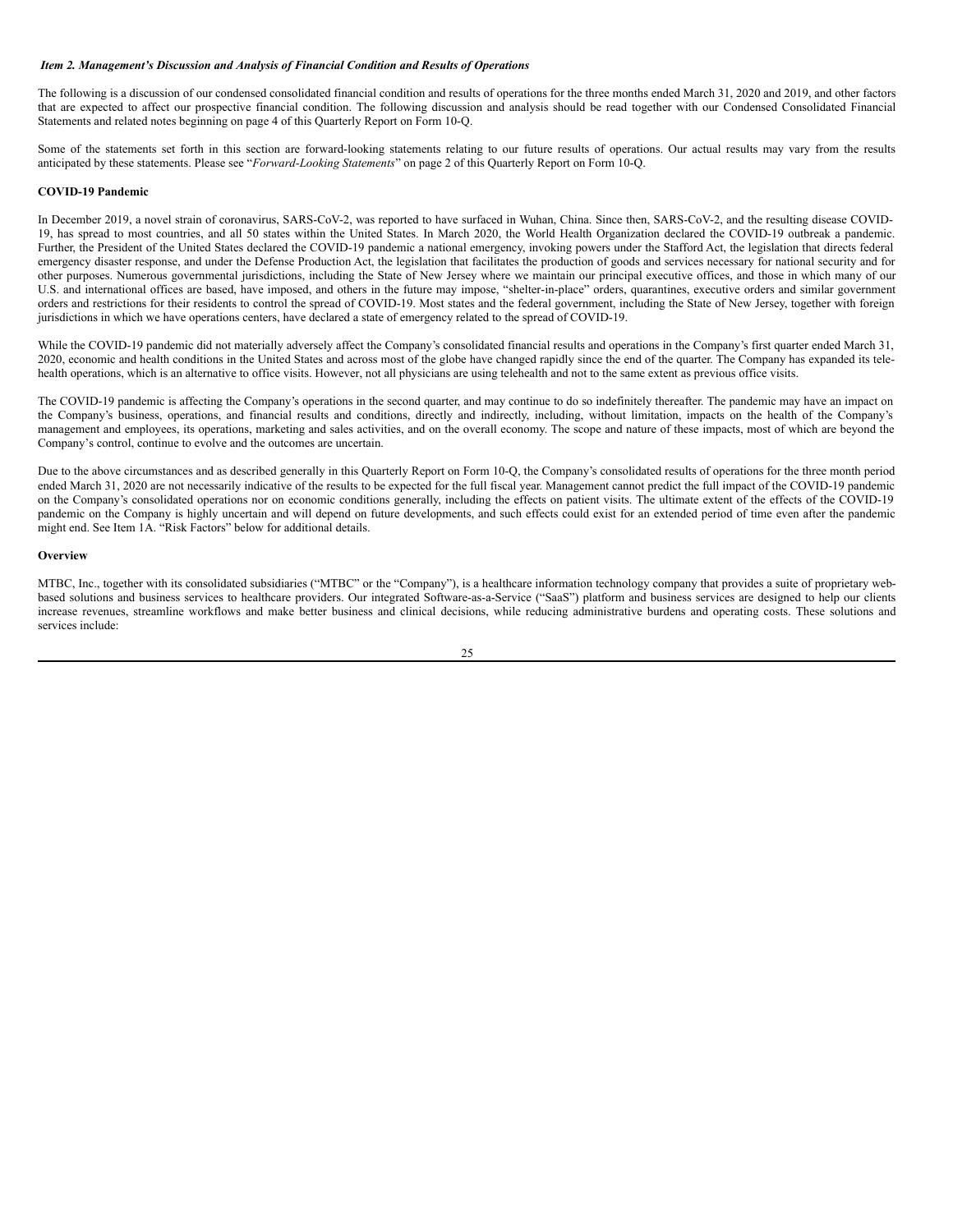Healthcare IT:

- Revenue cycle management ("RCM") services;
	- Proprietary, healthcare IT solutions, which are part of our RCM services, including:
		- *■* Electronic health records,
		- Practice management software and related tools,
		- *■* Mobile Health ("mHealth") solutions,
		- *■* Telehealth solutions,
		- *■* Healthcare claims clearinghouse, and
		- Business intelligence, customized applications, interfaces and a variety of other technology solutions that support our healthcare clients.
- Group purchasing services.

Practice Management Services:

Comprehensive practice management services.

We are able to deliver our industry-leading solutions at very competitive prices because we leverage a combination of our proprietary software, which automates our workflows and increases efficiency, together with our team of approximately 450 experienced health industry experts throughout the United States, who are supported by our highly educated and specialized offshore workforce of approximately 2,500 team members at labor costs that we believe are approximately one-tenth the cost of comparable U.S. employees. Our unique business model has also allowed us to become a leading consolidator in our industry sector, in which we have gained a reputation for being able to acquire and transform distressed competitors into profitable operations of MTBC.

Adoption of our RCM solutions requires little or no upfront expenditure by a practice. Additionally, for most of our solutions and customers, our financial performance is linked directly to the financial performance of our clients because the vast majority of our revenues are based on a percentage of our clients' collections. The standard fee for our complete, integrated, end-to-end solution is among the lowest in the industry. We currently provide services to more than 15,000 providers, (which we define as physicians, nurses, nurse practitioners, physician assistants and other clinical staff that render bills for their services) practicing in approximately 2,000 independent medical practices and hospitals.

During April 2019, the Company acquired substantially all of the revenue cycle management business of Etransmedia Technology, Inc. and its subsidiaries (together "Etransmedia") through MTBC's wholly owned subsidiary MTBC-Med, Inc. The Etransmedia acquisition added additional clients to the Company's customer base and, similar to previous acquisitions, broadened the Company's presence in the healthcare information technology industry through geographic expansion of its customer base and by increasing available customer relationship resources and specialized trained staff. The Company paid \$1.6 million in cash for the acquisition.

On January 8, 2020, through a merger with a subsidiary, the Company acquired CareCloud Corporation ("CareCloud"), which has developed a highly acclaimed cloud-based platform including EHR, PM and patient experience capabilities. The Company paid \$11.9 million in cash, assumed a working capital deficiency of approximately \$5.1 million and issued 760,000 shares of the Company's Series A Preferred Stock and two million warrants for the purchase of the Company's common stock at prices ranging from \$7.50 to \$10.00 per share.

Our offshore operations in Pakistan and Sri Lanka accountedfor approximately 11% and 18% of total expenses for the three months ended March 31, 2020 and 2019, respectively. A significant portion of those foreign expenses were personnel-related costs (approximately 80% for both the three months ended March 31, 2020 and 2019). Because personnel-related costs are significantly lower in Pakistan and Sri Lanka than in the U.S. and many other offshore locations, we believe our offshore operations give us a competitive advantage over many industry participants. We are able to achieve significant cost reductions as leverage technology to reduce manual work and strategically transition a portion of the remaining manual tasks to our highly-specialized, cost-efficient team in the U.S., Pakistan and Sri Lanka.

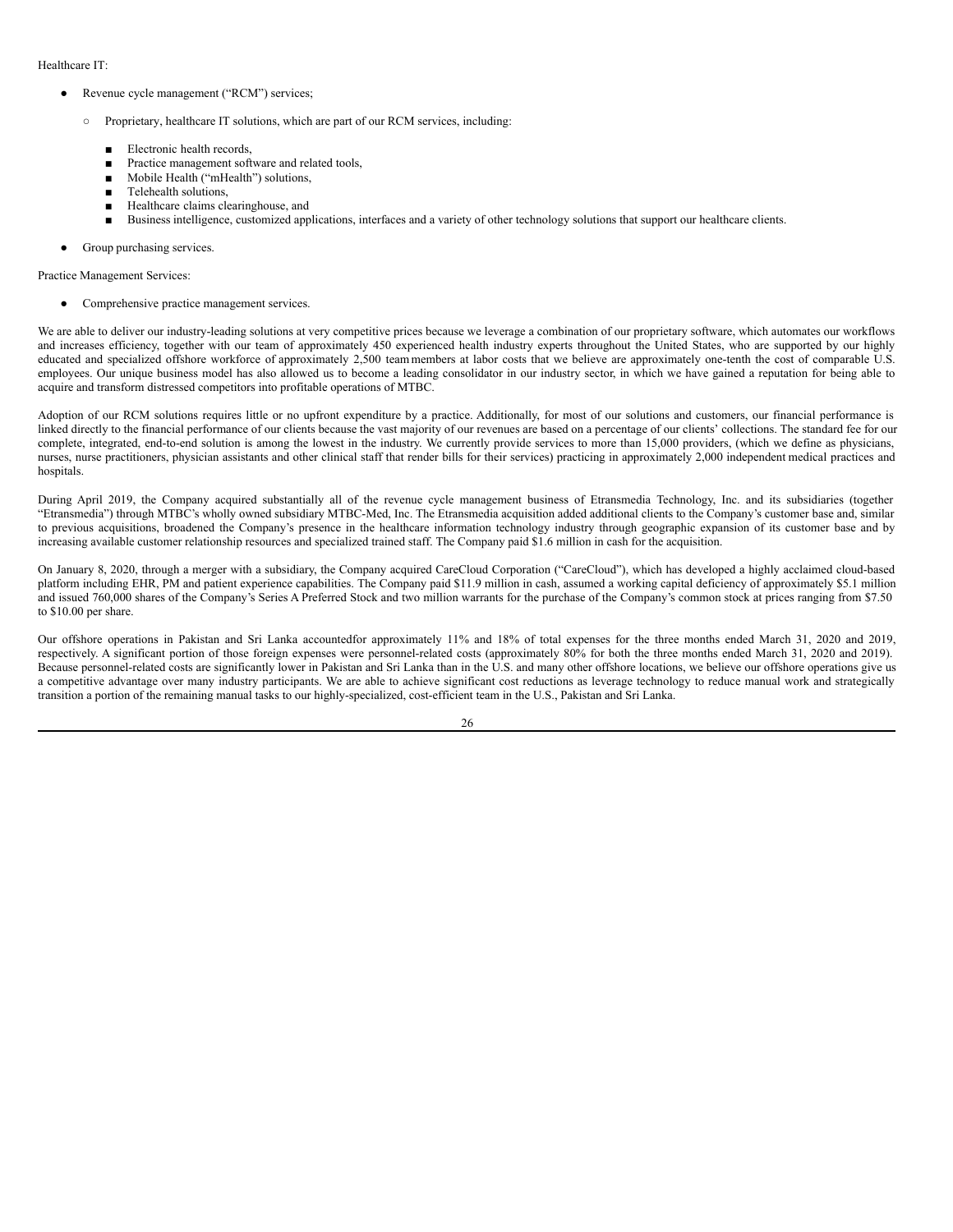### **Key Performance Measures**

We consider numerous factors in assessing our performance. Key performance measures used by management, including adjusted EBITDA, adjusted operating income, adjusted operating margin, adjusted net income and adjusted net income per share, are non-GAAP financial measures, which we believe better enable management and investors to analyze and compare the underlying business results from period to period.

These non-GAAP financial measures should not be considered in isolation, or as a substitute for or superior to, financial measures calculated in accordance with accounting principles generally accepted in the United States of America ("GAAP"). Moreover, these non-GAAP financial measures have limitations in that they do not reflect all the items associated with the operations of our business as determined in accordance with GAAP. We compensate for these limitations by analyzing current and future results on a GAAP basis as well as a non-GAAP basis, and we provide reconciliations from the most directly comparable GAAP financial measures to the non-GAAP financial measures. Our non-GAAP financial measures may not be comparable to similarly titled measures of other companies. Other companies, including companies in our industry, may calculate similarly titled non-GAAP financial measures differently than we do, limiting the usefulness of those measures for comparative purposes.

Adjusted EBITDA, adjusted operating income, adjusted operating margin, adjusted net income and adjusted net income per share provide an alternative view of performance used by management and we believe that an investor's understanding of our performance is enhanced by disclosing these adjusted performance measures.

Adjusted EBITDA excludes the following elements which are included in GAAP net income (loss):

- Income tax expense (benefit) or the cash requirements to pay our taxes;
- Interest expense, or the cash requirements necessary to service interest on principal payments, on our debt;
- Foreign currency gains and losses and other non-operating expenditures;
- Stock-based compensation expense includes cash-settled awards and the related taxes, based on changes in the stock price;
- Depreciation and amortization charges;
- Integration costs, such as severance amounts paid to employees from acquired businesses, transaction costs, such as brokerage fees, pre-acquisition accounting costs and legal fees and exit costs related to contractual agreements;
- Impairment charges; and
- Changes in contingent consideration.

Set forth below is a presentation of our adjusted EBITDA for the three months ended March 31, 2020 and 2019:

|                                              | <b>Three Months Ended</b><br>March 31, |  |        |  |  |
|----------------------------------------------|----------------------------------------|--|--------|--|--|
|                                              | 2020                                   |  |        |  |  |
|                                              | (\$ in thousands)                      |  |        |  |  |
| Net revenue                                  | 21,867                                 |  | 15,080 |  |  |
|                                              |                                        |  |        |  |  |
| GAAP net loss                                | (2,502)                                |  | (296)  |  |  |
| Provision (benefit) for income taxes         | 30                                     |  | (41)   |  |  |
| Net interest expense                         | 80                                     |  | 17     |  |  |
| Foreign exchange (gain) loss / other expense | (424)                                  |  | 244    |  |  |
| Stock-based compensation expense             | 1,307                                  |  | 758    |  |  |
| Depreciation and amortization                | 1,333                                  |  | 757    |  |  |
| Transaction and integration costs            | 645                                    |  | 205    |  |  |
| Impairment charges                           | 298                                    |  |        |  |  |
| Change in contingent consideration           |                                        |  | (64)   |  |  |
| <b>Adjusted EBITDA</b>                       | 767                                    |  | 1,580  |  |  |
|                                              |                                        |  |        |  |  |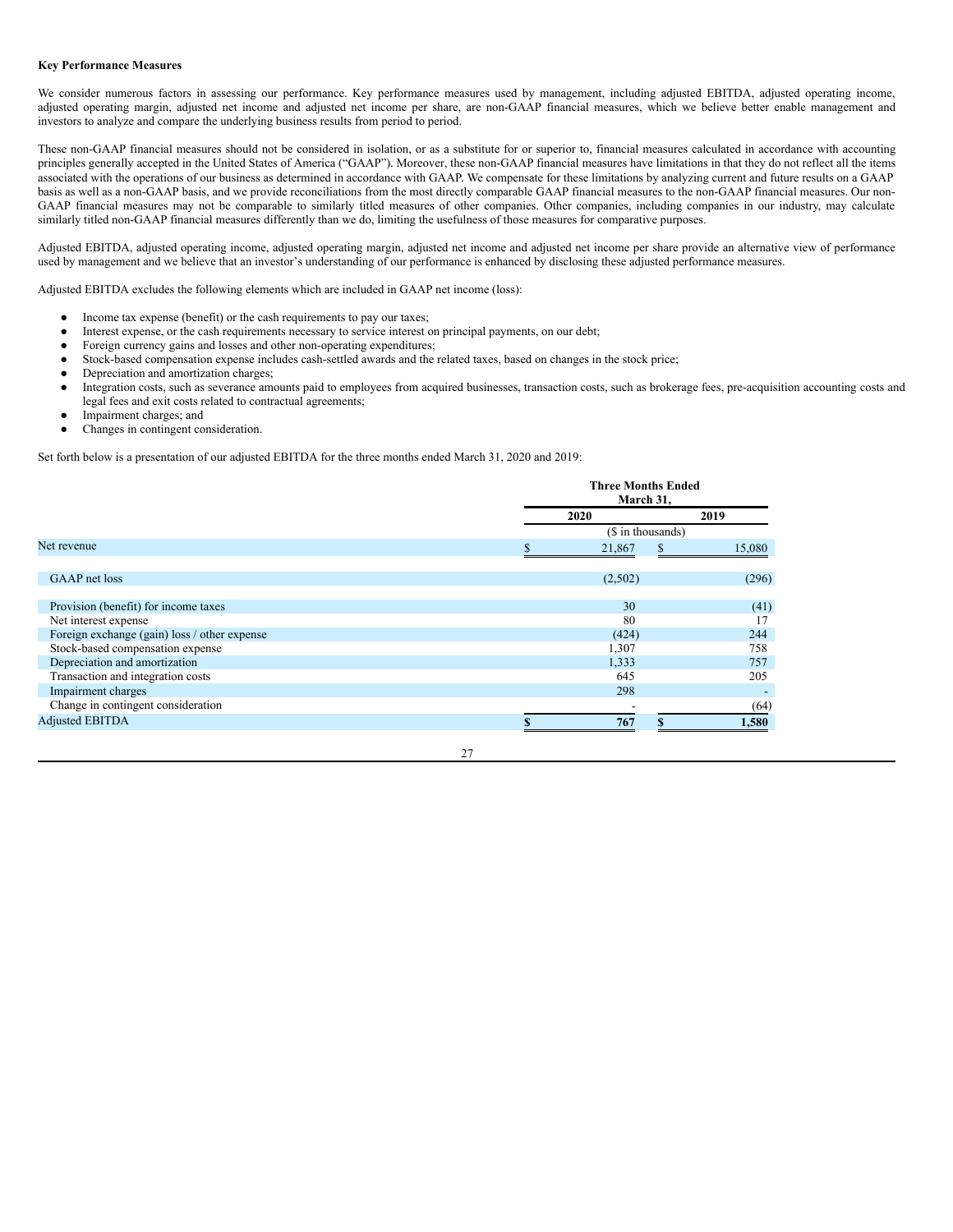Adjusted operating income and adjusted operating margin exclude the following elements which are included in GAAP operating income (loss):

- Stock-based compensation expense includes cash-settled awards and the related taxes, based on changes in the stock price;
- Amortization of purchased intangible assets;
- Integration costs, such as severance amounts paid to employees from acquired businesses, transaction costs, such as brokerage fees, pre-acquisition accounting costs and legal fees and exit costs related to contractual agreements;
- Impairment charges; and
- Changes in contingent consideration.

Set forth below is a presentation of our adjusted operating income and adjusted operating margin, which represents adjusted operating income as a percentage of net revenue, for the three months ended March 31, 2020 and 2019:

|                                             | <b>Three Months Ended</b><br>March 31, |           |  |  |  |
|---------------------------------------------|----------------------------------------|-----------|--|--|--|
|                                             | 2020                                   | 2019      |  |  |  |
|                                             | (\$ in thousands)                      |           |  |  |  |
| Net revenue                                 | 21,867                                 | 15,080    |  |  |  |
|                                             |                                        |           |  |  |  |
| GAAP net loss                               | (2,502)                                | (296)     |  |  |  |
| Provision (benefit) for income taxes        | 30                                     | (41)      |  |  |  |
| Net interest expense                        | 80                                     | 17        |  |  |  |
| Other (income) expense - net                | (445)                                  | 82        |  |  |  |
| <b>GAAP</b> operating loss                  | (2,837)                                | (238)     |  |  |  |
| GAAP operating margin                       | $(13.0)\%$                             | $(1.6)\%$ |  |  |  |
|                                             |                                        |           |  |  |  |
| Stock-based compensation expense            | 1,307                                  | 758       |  |  |  |
| Amortization of purchased intangible assets | 1,015                                  | 486       |  |  |  |
| Transaction and integration costs           | 645                                    | 205       |  |  |  |
| Impairment charges                          | 298                                    |           |  |  |  |
| Change in contingent consideration          |                                        | (64)      |  |  |  |
| Non-GAAP adjusted operating income          | 428                                    | 1,147     |  |  |  |
| Non-GAAP adjusted operating margin          | 2.0%                                   | 7.6%      |  |  |  |

Adjusted net income and adjusted net income per share exclude the following elements which are included in GAAP net income (loss):

- Foreign currency gains and losses and other non-operating expenditures;
- Stock-based compensation expense includes cash-settled awards and the related taxes, based on changes in the stock price;
- Amortization of purchased intangible assets;
- Integration costs, such as severance amounts paid to employees from acquired businesses, transaction costs, such as brokerage fees, pre-acquisition accounting costs and legal fees and exit costs related to contractual agreements;
- Impairment charges;
- Changes in contingent consideration; and
- Income tax expense (benefit) resulting from the amortization of goodwill related to our acquisitions.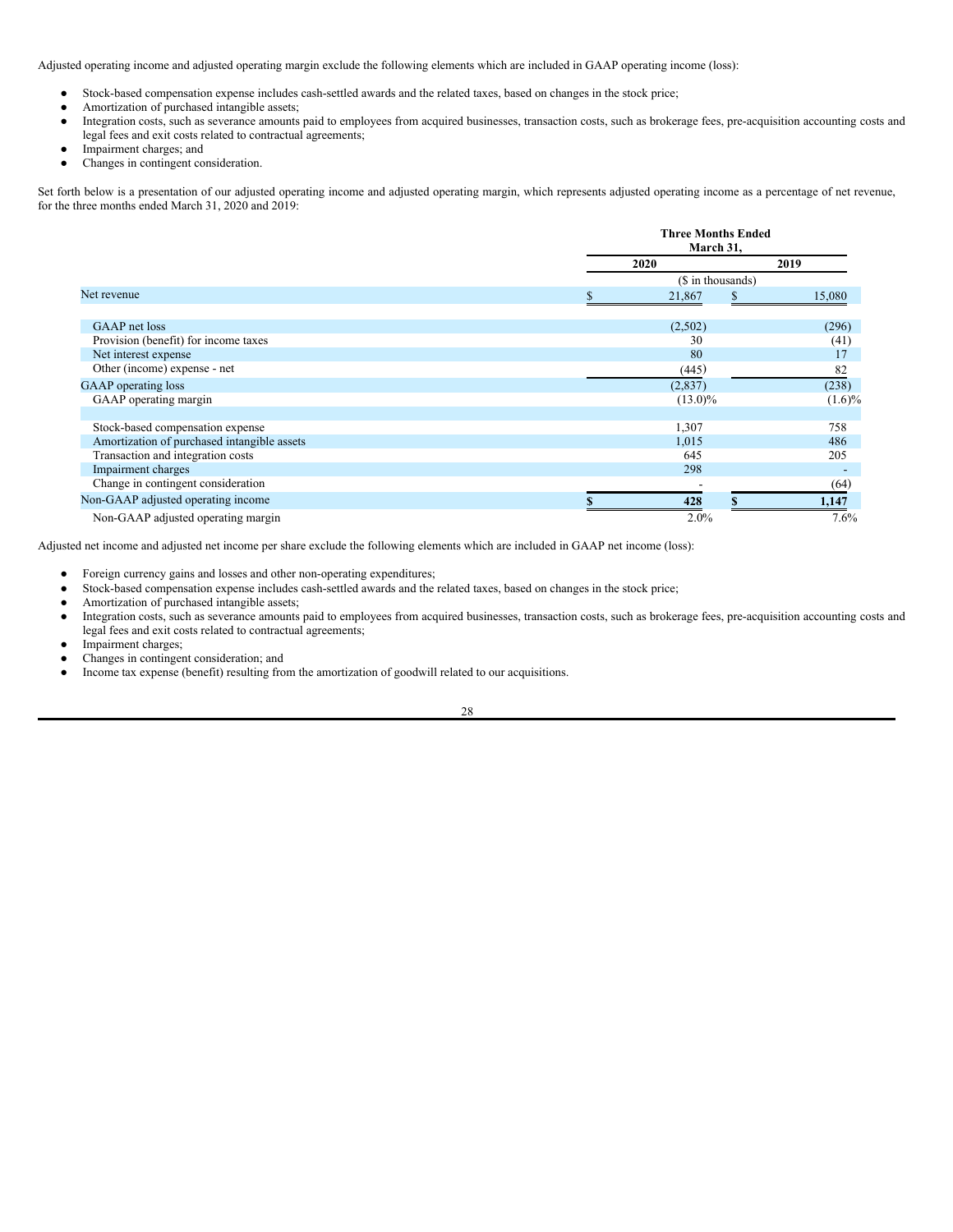No tax effect has been provided in computing non-GAAP adjusted net income and non-GAAP adjusted net income per share as the Company has sufficient carry forward net operating losses to offset the applicable income taxes. The following table shows our reconciliation of GAAP net loss to non-GAAP adjusted net income for the three months ended March 31, 2020 and 2019:

|                                                  | <b>Three Months Ended</b><br>March 31, |   |       |  |  |
|--------------------------------------------------|----------------------------------------|---|-------|--|--|
|                                                  | 2020                                   |   | 2019  |  |  |
|                                                  | (\$ in thousands)                      |   |       |  |  |
| GAAP net loss                                    | (2,502)                                | S | (296) |  |  |
|                                                  |                                        |   |       |  |  |
| Foreign exchange (gain) loss / other expense     | (424)                                  |   | 244   |  |  |
| Stock-based compensation expense                 | 1,307                                  |   | 758   |  |  |
| Amortization of purchased intangible assets      | 1,015                                  |   | 486   |  |  |
| Transaction and integration costs                | 645                                    |   | 205   |  |  |
| Impairment charges                               | 298                                    |   |       |  |  |
| Change in contingent consideration               | -                                      |   | (64)  |  |  |
| Income tax expense (benefit) related to goodwill | 15                                     |   | (56)  |  |  |
| Non-GAAP adjusted net income                     | 354                                    |   | 1,277 |  |  |

Set forth below is a reconciliation of our GAAP net loss attributable to common shareholders, per share to our non-GAAP adjusted net income per share:

|                                                              | <b>Three Months Ended</b><br>March 31, |   |            |
|--------------------------------------------------------------|----------------------------------------|---|------------|
|                                                              | 2020                                   |   | 2019       |
| GAAP net loss attributable to common shareholders, per share | (0.42)                                 | S | (0.15)     |
| Impact of preferred stock dividend                           | 0.22                                   |   | 0.13       |
| Net loss per end-of-period share                             | (0.20)                                 |   | (0.02)     |
|                                                              |                                        |   |            |
| Foreign exchange (gain) loss / other expense                 | (0.03)                                 |   | 0.02       |
| Stock-based compensation expense                             | 0.11                                   |   | 0.06       |
| Amortization of purchased intangible assets                  | 0.08                                   |   | 0.04       |
| Transaction and integration costs                            | 0.05                                   |   | 0.02       |
| Impairment charges                                           | 0.02                                   |   |            |
| Change in contingent consideration                           | $\overline{\phantom{0}}$               |   | (0.01)     |
| Income tax expense (benefit) related to goodwill             | 0.00                                   |   | (0.00)     |
| Non-GAAP adjusted net income per share                       | 0.03                                   |   | 0.11       |
|                                                              |                                        |   |            |
| End-of-period shares                                         | 12.367.293                             |   | 12,009,742 |

For purposes of determining non-GAAP adjusted net income per share, the Company used the number of common shares outstanding at the end of March 31, 2020 and 2019. Non-GAAP adjusted net income per share does not take into account dividends paid on our preferred stock. No tax effect has been provided in computing non-GAAP adjusted net income and non-GAAP adjusted net income per common share as the Company has sufficient carry forward net operating losses to offset the applicable income taxes.

### **Key Metrics**

In addition to the line items in our condensed consolidated financial statements, we regularly review the following metrics. We believe information on these metrics is useful for investors to understand the underlying trends in our business.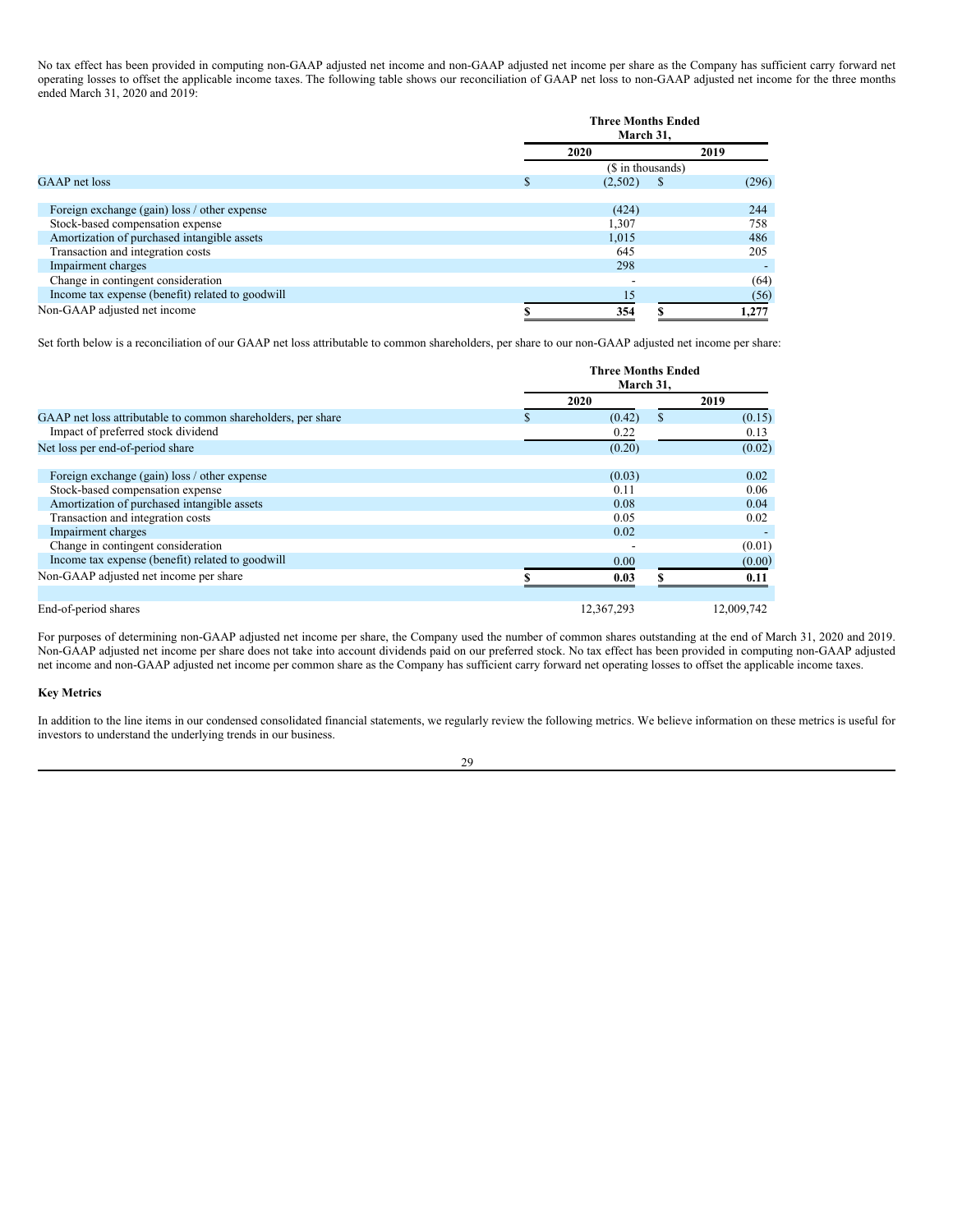*Providers and Practices Served:*As of March 31, 2020, we provided services to an estimated universe of more than 15,000 providers (which we define as physicians, nurses, nurse practitioners, physician assistants and other clinical staff that render bills for their services), representing approximately 2,000 independent medical practices and hospitals. In addition, we served approximately 160 clients who were not medical practices, but are service organizations who serve the healthcare community. As of March 31, 2019, we served approximately more than 11,000 providers representing approximately 1,800 practices. The foregoing numbers include clients leveraging any of our products or services and are based in part upon estimates in cases where the precise number of practices or providers is unknown.

### **Sources of Revenue**

*Revenue:* We primarily derive our revenues from revenue cycle management services, reported in our Healthcare IT segment, which is typically billed as a percentage of payments collected by our customers. This fee includes RCM, as well as the ability to use our EHR and practice management software as part of the bundled fee. These bundled fees are classified as revenue cycle management revenue. These services accounted for approximately 60% and 70% of our revenues during the three months ended March 31, 2020 and 2019, respectively. Software-as-a-service fees, for clients not utilizing revenue cycle management services, accounted for approximately 17% of revenue during the three months ended March 31, 2020. Other Healthcare IT services, including printing and mailing operations and professional services, represented approximately 9% of revenues for both the three months ended March 31, 2020 and 2019.

We earned approximately 14% and 20% of our revenue from practice management services during the three months ended March 31, 2020 and 2019, respectively. This revenue represents fees based on our actual costs plus a percentage of the operating profit and is reported in our Practice Management segment.

### **Operating Expenses**

*Direct Operating Costs.*Direct operating cost consists primarily of salaries and benefits related to personnel who provide services to our customers, claims processing costs, costs to operate the three managed practices, including facility lease costs, supplies, insurance and other direct costs related to our services. Costs associated with the implementation of new customers are expensed as incurred. The reported amounts of direct operating costs do not include depreciation and amortization, which are broken out separately in the condensed consolidated statements of operations.

*Selling and Marketing Expense.* Selling and marketing expense consists primarily of compensation and benefits, commissions, travel and advertising expenses.

*Research and Development Expense.* Research and development expense consists primarily of personnel-related costs and third-party contractor costs.

*General and Administrative Expense.* General and administrative expense consists primarily of personnel-related expense for administrative employees, including compensation, benefits, travel, facility lease costs and insurance, software license fees and outside professional fees.

*Contingent Consideration.* Contingent consideration represents the portion of consideration payable to the sellers of some of our acquisitions, the amount of which is based on the achievement of defined performance measures contained in the purchase agreements. Contingent consideration is adjusted to fair value at the end of each reporting period.

*Depreciation and Amortization Expense.* Depreciation expense is charged using the straight-line method over the estimated lives of the assets ranging from three to ten years. Amortization expense is charged on either an accelerated or on a straight-line basis over a period of three or four years for most intangible assets acquired in connection with acquisitions including those intangibles related to the group purchasing services. Amortization expense related to the value of our practice management clients is amortized on a straight-line basis over a period of twelve years.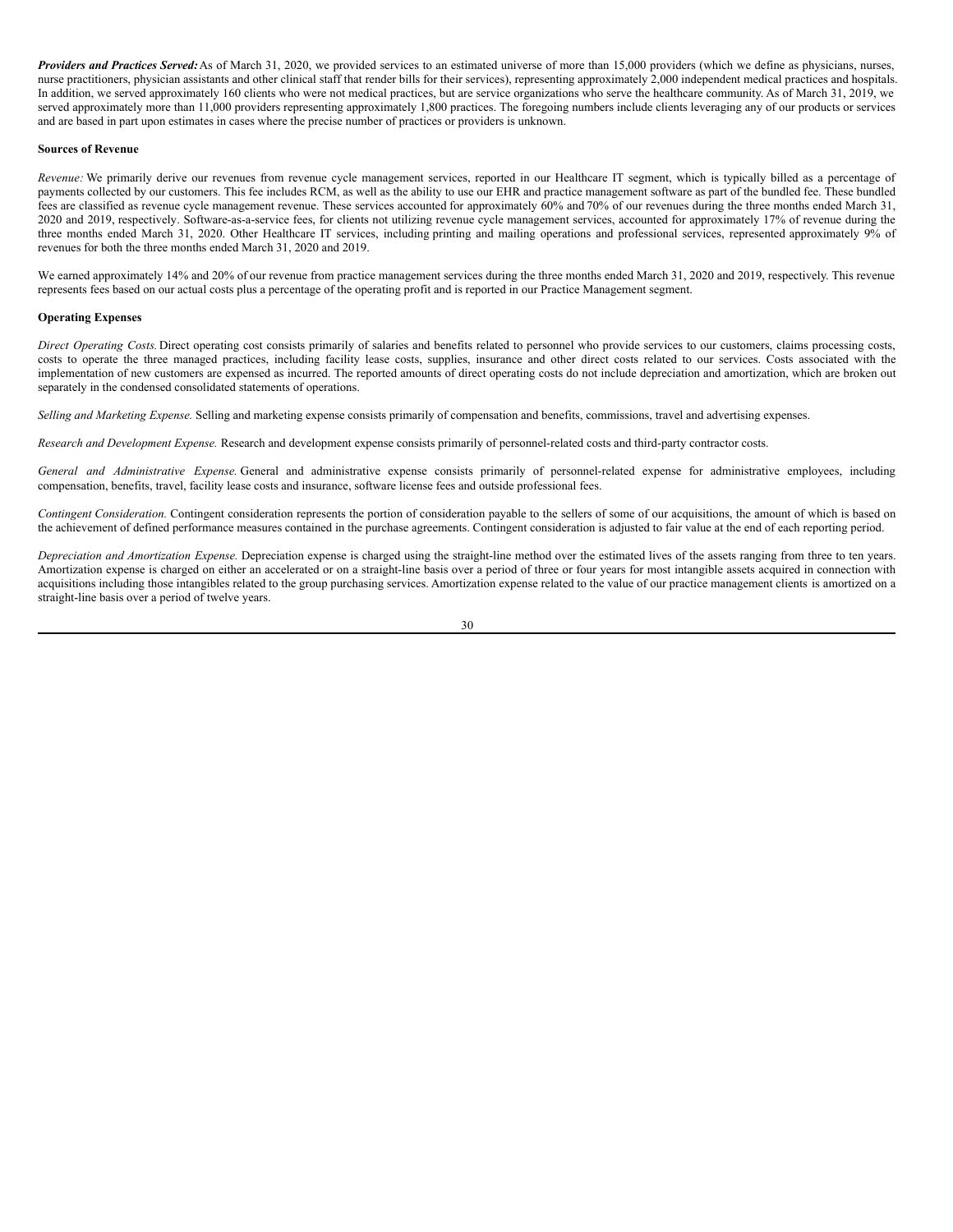*Impairment Charges.* Impairment charges represent charges recorded for a leased facility no longer being used by the Company. The Company is marketing the facility for sublease but has recorded an impairment for the remainder of the lease term.

*Interest and Other Income (Expense).* Interest expense consists primarily of interest costs related to our line of credit, term loans and amounts due in connection with acquisitions, offset by interest income. Other income (expense) results primarily from foreign currency transaction gains (losses) and income earned from temporary cash investments.

*Income Tax.* In preparing our condensed consolidated financial statements, we estimate income taxes in each of the jurisdictions in which we operate. This process involves estimating actual current tax exposure together with assessing temporary differences resulting from differing treatment of items for tax and financial reporting purposes. These differences result in deferred income tax assets and liabilities. Although the Company is forecasting a return to profitability, it incurred losses historically and there is uncertainty regarding future U.S. taxable income, which makes realization of a deferred tax asset difficult to support in accordance with ASC 740. Accordingly, a valuation allowance has been recorded against all deferred tax assets as of March 31, 2020 and December 31, 2019.

### **Critical Accounting Policies and Estimates**

The critical accounting policies and estimates used in the preparation of our condensed consolidated financial statements that we believe affect our more significant judgments and estimates used in the preparation of our condensed consolidated financial statements presented in this Report are described in Management's Discussion and Analysis of Financial Condition and Results of Operations and in the Notes to the consolidated financial statements included in our Annual Report on Form 10-K for the year ended December 31, 2019.

#### *Leases:*

We adopted ASU 2016-02: *Leases* (Topic 842) as of January 1, 2019. We determine if an arrangement is a lease at inception. Operating leases are included in operating lease right-of-use ("ROU") assets, operating lease liability (current portion) and operating lease liability (noncurrent portion) in our condensed consolidated balance sheet at March 31, 2020. The Company does not have any finance leases.

ROU assets represent our right to use an underlying asset for the lease term and lease liabilities represent our obligation to make lease payments arising from the lease. ROU assets and liabilities are recognized at the lease commencement date based on the estimated present value of lease payments over the lease term.

We use our estimated incremental borrowing rates, which are derived from information available at the lease commencement date, in determining the present value of lease payments. We give consideration to bank financing arrangements, geographical location and collateralization of assets when calculating our incremental borrowing rates.

Our lease term includes options to extend the lease when it is reasonably certain that we will exercise that option. Leases with a term of less than 12 months are not recorded in the condensed consolidated balance sheet. Our lease agreements do not contain any residual value guarantees. For real estate leases, we account for the leased and non-leased components as a single lease component. Some leases include escalation clauses and termination options that are factored into the determination of the future lease payments when appropriate.

There have been no material changes in our critical accounting policies and estimates from those described in the Management's Discussion and Analysis of Financial Condition and Results of Operations, included in our Annual Report on Form 10-K for the year ended December 31, 2019, filed with the SEC on February 28, 2020.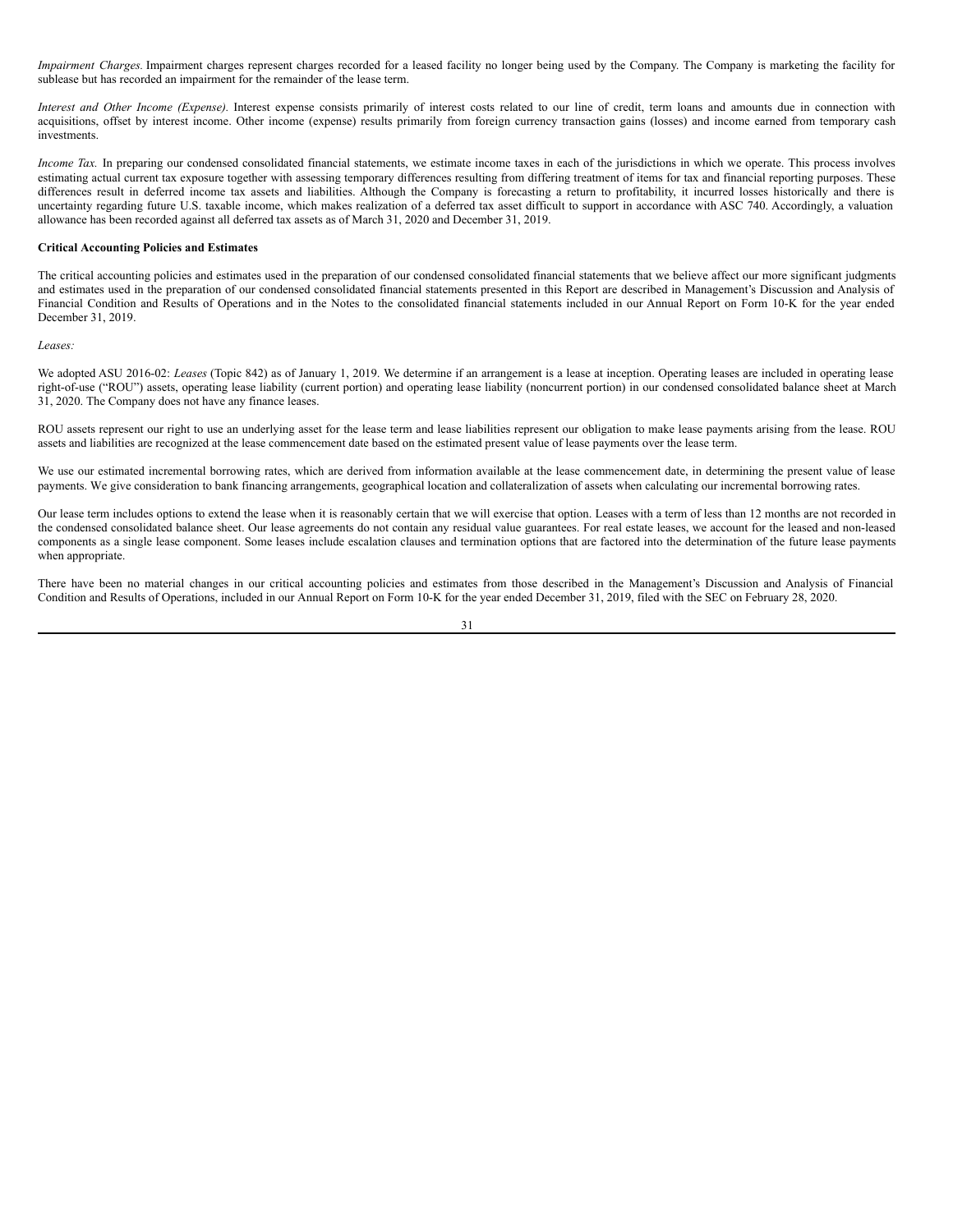### **Results of Operations**

The following table sets forth our consolidated results of operations as a percentage of total revenue for the periods shown:

|                                    | <b>Three Months Ended</b><br>March 31, |           |
|------------------------------------|----------------------------------------|-----------|
|                                    | 2020                                   | 2019      |
| Net revenue                        | 100.0%                                 | 100.0%    |
| Operating expenses:                |                                        |           |
| Direct operating costs             | 62.0%                                  | 65.3%     |
| Selling and marketing              | 7.2%                                   | $2.4\%$   |
| General and administrative         | $25.6\%$                               | 27.6%     |
| Research and development           | $10.7\%$                               | 1.7%      |
| Change in contingent consideration | $0.0\%$                                | $(0.4)\%$ |
| Depreciation and amortization      | $6.1\%$                                | $5.0\%$   |
| Impairment charges                 | $1.4\%$                                | $0.0\%$   |
| Total operating expenses           | 113.0%                                 | 101.6%    |
| Operating loss                     | $(13.0)\%$                             | $(1.6)\%$ |
| Interest expense - net             | $0.4\%$                                | $0.1\%$   |
| Other income (expense) - net       | $2.0\%$                                | $(0.5)\%$ |
| Loss before income taxes           | $(11.4)\%$                             | $(2.2)\%$ |
| Income tax provision (benefit)     | $0.1\%$                                | $(0.3)\%$ |
| Net loss                           | $(11.5)\%$                             | (1.9)%    |

### *Comparison of the three months ended March 31, 2020 and 2019*

|             | <b>Three Months Ended</b> |  |           |  |               |         |  |
|-------------|---------------------------|--|-----------|--|---------------|---------|--|
|             | March 31.                 |  |           |  | <b>Change</b> |         |  |
|             | 2019<br>2020              |  |           |  | Amount        | Percent |  |
| Net revenue | 21,867,169                |  | 5.080.211 |  | 6.786.958     | 45%     |  |

*Net Revenue.* Net revenue of \$21.9 million for the three months ended March 31, 2020 increased by \$6.8 million or 45% from revenue of \$15.1 million for the three months ended March 31, 2019. Revenue for the three months ended March 31, 2020 includes approximately \$1.2 million and \$7.6 million respectively, from customers acquired in the Etransmedia and CareCloud acquisitions. Revenue for the three months ended March 31, 2020 includes \$13.2 million relating to RCM services, \$3.0 million for practice management services and \$3.6 million related to SaaS services.

|                                    | <b>Three Months Ended</b> |           |            |  |           |           |  |  |
|------------------------------------|---------------------------|-----------|------------|--|-----------|-----------|--|--|
|                                    |                           | March 31. |            |  | Change    |           |  |  |
|                                    | 2020                      |           | 2019       |  | Amount    | Percent   |  |  |
| Direct operating costs             | 13,566,730                |           | 9,847,540  |  | 3,719,190 | 38%       |  |  |
| Selling and marketing              | 1,581,353                 |           | 361,399    |  | 1,219,954 | 338%      |  |  |
| General and administrative         | 5,592,725                 |           | 4,162,076  |  | 1,430,649 | 34%       |  |  |
| Research and development           | 2,333,126                 |           | 254,656    |  | 2,078,470 | 816%      |  |  |
| Change in contingent consideration |                           |           | (64,203)   |  | 64,203    | $(100)\%$ |  |  |
| Depreciation                       | 274,381                   |           | 207,617    |  | 66.764    | 32%       |  |  |
| Amortization                       | 1,058,405                 |           | 549,123    |  | 509,282   | 93%       |  |  |
| Impairment charges                 | 297,651                   |           |            |  | 297,651   | $100\%$   |  |  |
| Total operating expenses           | 24,704,371                |           | 15.318.208 |  | 9,386,163 | $61\%$    |  |  |

*Direct Operating Costs.*Direct operating costs of \$13.6 million for the three months ended March 31, 2020 increased by \$3.7 million or 38% compared to direct operating costs of \$9.8 million for the three months ended March 31, 2019, respectively.During the three months ended March 31, 2020, salary costs increased by \$1.2 million, and outsourcing and processing costs increased by \$1.9 million. Facilities costs increased by \$83,000 for the three months ended March 31, 2020 and medical supplies for the managed practices increased by \$336,000 for the three months ended March 31, 2020. The increase in the costs for the three months ended March 31, 2020 were primarily related to the Etransmedia and CareCloud acquisitions.

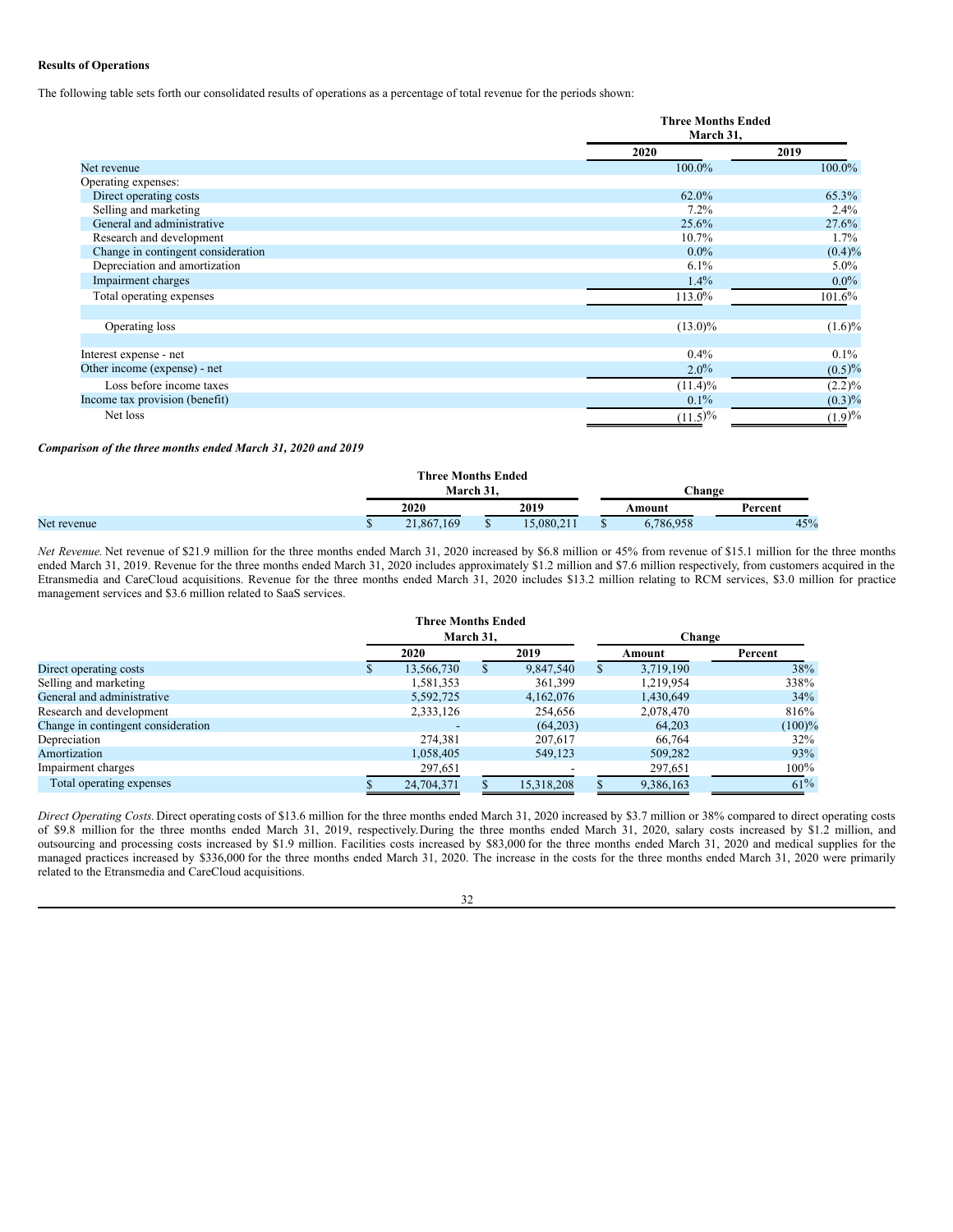*Selling and Marketing Expense.* Selling and marketing expense of \$1.6 million for the three ended March 31, 2020 increased by \$1.2 million or 338% from selling and marketing expense of \$361,000 for the three months ended March 31, 2019. The increase was primarily related to additional salary expense as a result of the CareCloud acquisition.

*General and Administrative Expense.* General and administrative expense of \$5.6 million for the three months ended March 31, 2020 increased by \$1.4million or 34% compared to the same period in 2019. The increase in general and administrative expense was primarily related to additional salaries, facility costs and professional fees as a result of the Etransmedia and CareCloud acquisitions.

*Research and Development Expense.* Research and development expense of \$2.3 million for the three months ended March 31, 2020 increased by\$2.1 million from research and development expense of \$255,000 for the three months ended March 31, 2019. During the three months ended March 31, 2020, the Company capitalized approximately \$1.6 million of development costs in connection with its internal-use software.

*Contingent Consideration.* There was no change in contingent consideration for the three months ended March 31, 2020, compared to (\$64,000) for three months ended March 31, 2019, which resulted from favorable settlements of the amount due to the owners of companies previously acquired during 2019.

*Depreciation.* Depreciation of \$274,000 for the three months ended March 31, 2020 increased by \$67,000 or 32% from depreciation of \$208,000 for the three months ended March 31, 2019, primarily due to the property and equipment acquired as part of the Etransmedia and CareCloud acquisitions.

*Amortization Expense.* Amortization expense of \$1.1 million for the three months ended March 31, 2020 increased by \$509,000 or 93% from amortization expense of \$549,000 for the three months ended March 31, 2019. The increase was primarily related to the intangible assets acquired from the Etransmedia and CareCloud acquisitions.

*Impairment Charges.* Impairment charges represent charges recorded for a leased facility no longer being used by the Company. The Company is marketing the facility for sublease.

|                                | <b>Three Months Ended</b><br>March 31. |            |  |           |  | Change    |         |  |
|--------------------------------|----------------------------------------|------------|--|-----------|--|-----------|---------|--|
|                                |                                        | 2020       |  | 2019      |  | Amount    | Percent |  |
| Interest income                |                                        | 37,757     |  | 78,200    |  | (40, 443) | (52)%   |  |
| Interest expense               |                                        | (117, 545) |  | (95,396)  |  | (22, 149) | 23%     |  |
| Other income (expense) - net   |                                        | 445,143    |  | (81,030)  |  | 526,173   | (649)%  |  |
| Income tax provision (benefit) |                                        | 29,923     |  | (40, 532) |  | 70,455    | (174)%  |  |

*Interest Income.* Interest income of \$38,000 for the three months ended March 31, 2020 decreased by \$40,000 or 52% from interest income of \$78,000 for the three months ended March 31, 2019. The interest income represents interest earned on temporary cash investments.

*Interest Expense.* Interest expense of \$118,000 for the three months ended March 31, 2020, increased by \$22,000 or 23% from interest expense of \$95,000 for the three months ended March 31, 2019. The increase was primarily due to the utilization of line of credit. Interest expense includes the amortization of deferred financing costs, which was \$48,000 each during the three months ended March 31, 2020 and 2019.

*Other (Expense) Income - net.*Other income - net was \$445,000 for the three months ended March 31, 2020, compared to other expense - net of \$81,000 for the three months ended March 31, 2019. Other income primarily represents foreign currency transaction gains and other expense primarily represents foreign currency transaction losses. These transaction gains and losses result from revaluing intercompany accounts whenever the exchange rate varies and are recorded in the condensed consolidated statements of operations.

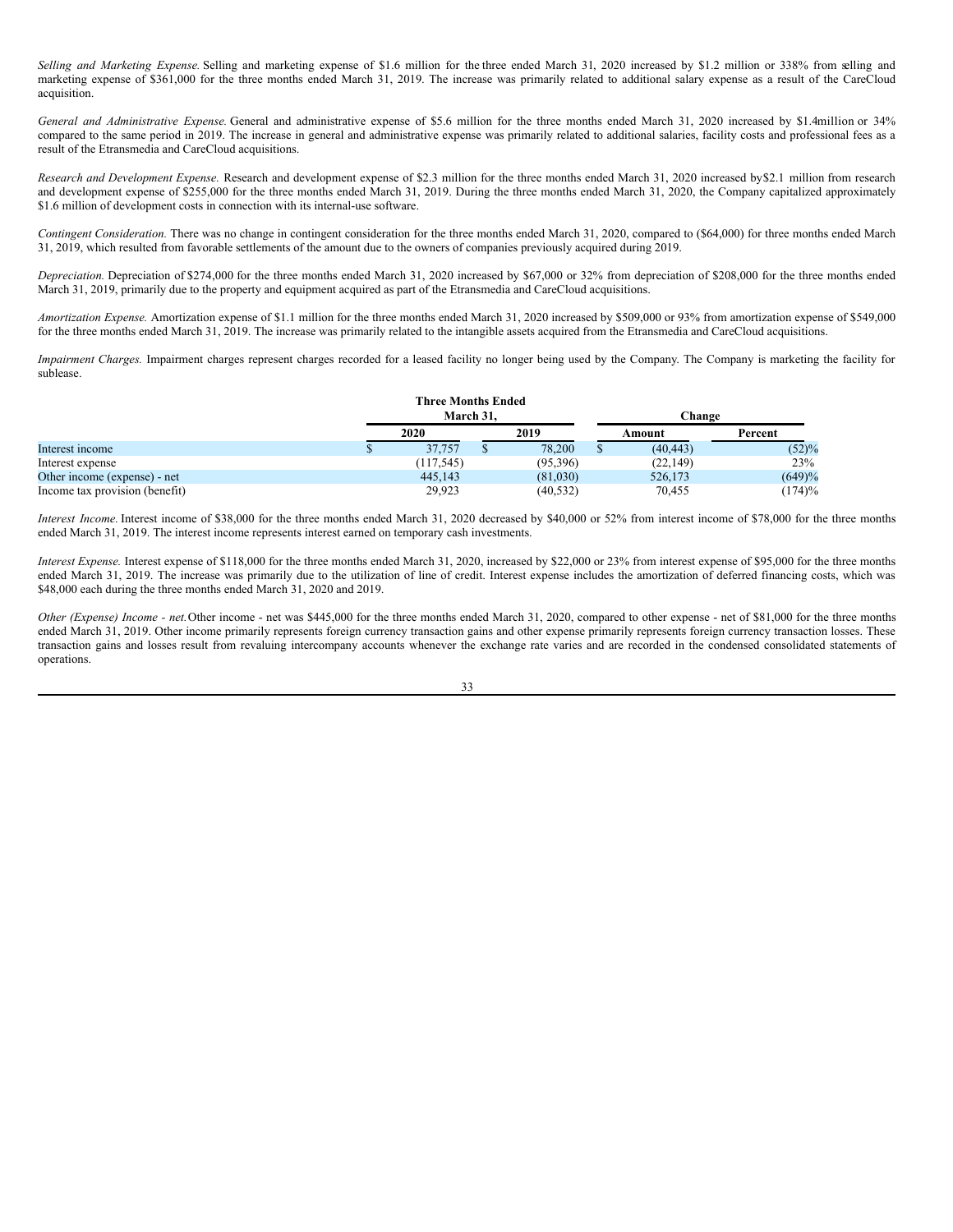*Income Tax Provision (Benefit).* The provision for income taxes was \$30,000 for the three months ended March 31, 2020, compared to an income tax benefit of \$41,000 for the three months ended March 31, 2019. As a result of the Company incurring a tax loss for 2020 and 2019, which has an indefinite life under the current tax rules, the federal deferred tax liability was offset against the federal net operating loss to the extent allowable in 2020 and 2019. The current income tax provision for the three months ended March 31, 2020 was approximately \$15,000 and primarily relates to state minimum taxes and foreign income taxes. Although the Company is forecasting a return to profitability, it has incurred losses historically and there is uncertainty regarding future U.S. taxable income, which makes realization of a deferred tax asset difficult to support in accordance with ASC 740. Accordingly, a valuation allowance was recorded against all deferred tax assets at March 31, 2020 and 2019.

### **Liquidity and Capital Resources**

Borrowings under the SVB facility are based on 200% of repeatable revenue, reduced by an annualized attrition rate as defined in the agreement.

During the three months ended March 31, 2020, there was negative cash flow from operations of approximately \$3.9 million, primarily because the Company assumed approximately \$5.1 million of net payables as part of its acquisition of CareCloud. Even though a portion of the purchase price was retained by the Company to pay these expenses which relate to prior periods, these payments are treated as cash used in operations. As of March 31, 2020, the Company had approximately \$8.4 million in cash, positive working capital of \$5.2 million and \$9.75 million drawn on its line of credit.

During April 2020, the Company sold 828,000 shares of its Series A Preferred Stock and received net proceeds of approximately \$19.1 million, after issuance expenses. A portion of these proceeds was used to fully repay the line of credit.

During the quarter ended March 31, 2020, the Company paid \$11.9 million in cash as part of the CareCloud purchase consideration.

The following table summarizes our cash flows for the periods presented:

|                                                     | <b>Three Months Ended</b> |             |        |              |           |  |
|-----------------------------------------------------|---------------------------|-------------|--------|--------------|-----------|--|
|                                                     | March 31.                 |             | Change |              |           |  |
|                                                     | 2020                      | 2019        |        | Amount       | Percent   |  |
| Net cash (used in) provided by operating activities | (3,883,414)               | 937,509     |        | (4,820,923)  | $(514)\%$ |  |
| Net cash used in investing activities               | (14, 033, 196)            | (510.938)   |        | (13,522,258) | 2647%     |  |
| Net cash provided by (used in) financing activities | 6.809.586                 | (2,586,271) |        | 9,395,857    | $(363)\%$ |  |
| Effect of exchange rate changes on cash             | (491.789)                 | 213.864     |        | (705, 653)   | $(330)\%$ |  |
| Net decrease in cash                                | (11, 598, 813)            | (1,945,836) |        | (9,652,977)  | $496\%$   |  |

The loss before income taxes was \$2.5 million for the three months ended March 31, 2020, which included \$1.3 million and of non-cash depreciation and amortization. The loss before taxes for the three months ended March 31, 2019 was \$336,000, which included \$757,000 of non-cash depreciation and amortization.

### *Operating Activities*

Cash used in operating activities was \$3.9million and cash provided by operating activities was \$938,000 during the three months ended March 31, 2020 and March 31, 2019, respectively. The increase in the net loss of \$2.2 million for the three months ended March 31, 2020 as compared to the same period in 2019 included the following changes in non-cash items: an increase in depreciation and amortization expense of \$730,000, an increase in stock based compensation expense of \$550,000, a change in the provision (benefit) for deferred income taxes of \$70,000 and an increase in interest expense of \$47,000.

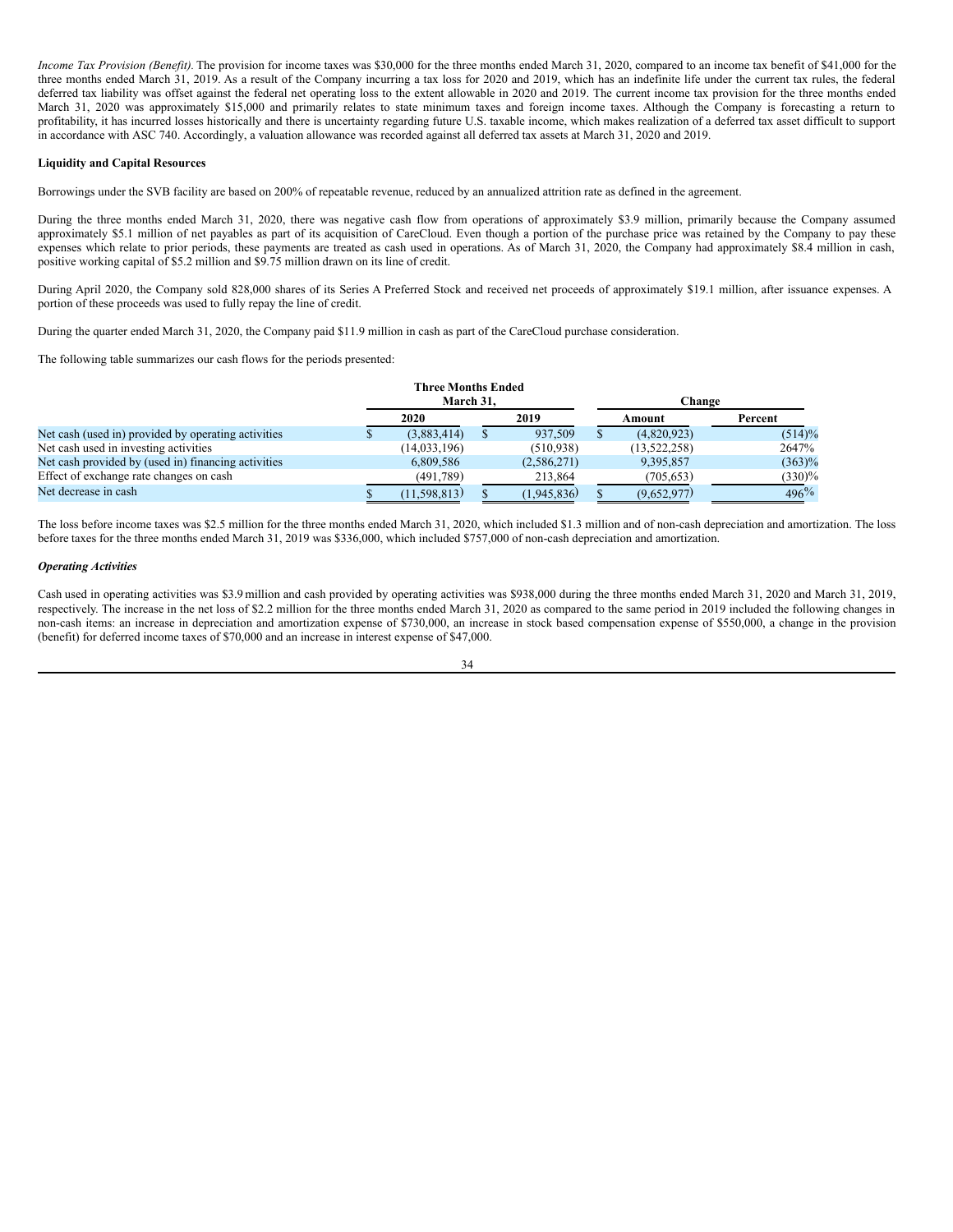The net change in operating assets and liabilities was \$3.9 million. Accounts payable, accrued compensation and accrued expenses decreased by \$4.5 million for the three months ended March 31, 2020 compared to a decrease of \$765,000 for the three months ended March 31, 2019 as the Company paid past due amounts from the CareCloud acquisition. Accounts receivable decreased by \$302,000 for the three months ended March 31, 2020, compared with a decrease of \$481,000 for the three months ended March 31, 2019. For the three months ended March 31, 2020 and 2019, the change in the lease liabilities is included in this amount.

### *Investing Activities*

Capital expenditures were \$539,000 and \$511,000 for the three months ended March 31, 2020 and 2019, respectively. The capital expenditures for the three months ended March 31, 2020 and 2019 primarily represented computer equipment purchased for the Pakistan office. Software development costs of \$1.6 million for the three months ended March 31, 2020 were capitalized in connection with the development of software for providing revenue cycle management services and software-as-a-service offerings.

#### *Financing Activities*

Cash provided by financing activities during the three months ended March 31, 2020 was \$6.8 million and cash used in financing activities was \$2.6 million for the three months ended March 31, 2019. Cash used in financing activities during the three months ended March 31, 2020 included \$2.0 million of preferred stock dividends, \$139,000 of repayments for debt obligations and \$820,000 of tax withholding obligations paid in connection with stock awards issued to employees. Cash used in financing activities for three months ended March 31, 2019 included \$1.5 million of preferred stock dividends, \$85,000 of repayment for debt obligations and \$872,000 of tax withholding obligations paid in connection with stock awards issued to employees. During the three months ended March 31, 2020, the Company drew the full amount available under its credit line of \$9.75 million due to the uncertainty of the effect COVID-19 would have on its cash flows. There were no bank debt repayments during the three months ended March 31, 2020.

### **Contractual Obligations and Commitments**

We have contractual obligations under our line of credit. We also maintain operating leases for property and certain office equipment. We were in compliance with all SVB covenants as of March 31, 2020. For additional information, see Contractual Obligations and Commitments under Item 7, "Management's Discussion and Analysis of Financial Condition and Results of Operations," in the Company's Annual Report on Form 10-K for the year ended December 31, 2019, filed with the SEC on February 28, 2020.

#### **Off-Balance Sheet Arrangements**

As of March 31, 2020, and 2019, we did not have any relationships with unconsolidated entities or financial partnerships, such as entities often referred to as structured finance or special-purpose entities, which would have been established for the purpose of facilitating off-balance sheet arrangements or other contractually narrow or limited purposes.

#### <span id="page-35-0"></span>*Item 3. Quantitative and Qualitative Disclosures about Market Risk*

We are a smaller reporting company as defined by 17 C.F.R. 229.10(f)(1) and are not required to provide information under this item, pursuant to Item 305(e) of Regulation S-K.

#### <span id="page-35-1"></span>*Item 4. Controls and Procedures*

#### *Evaluation of Disclosure Controls and Procedures*

Our management, with the participation of our Chief Executive Officer and Chief Financial Officer, based on the 2013 framework and criteria established by the Committee of Sponsoring Organizations of the Treadway Commission ("COSO"), evaluated the effectiveness of our disclosure controls and procedures as of March 31, 2020 as required by Rules 13a-15(b) and 15d-15(b) of the Exchange Act. The term "disclosure controls and procedures," as defined in Rules 13a-15(e) and 15d-15(e) under the Exchange Act, means controls and other procedures of a company that are designed to ensure that information required to be disclosed by a company in the reports that it files or submits under the Exchange Act is recorded, processed, summarized and reported, within the time periods specified in the SEC's rules and forms.

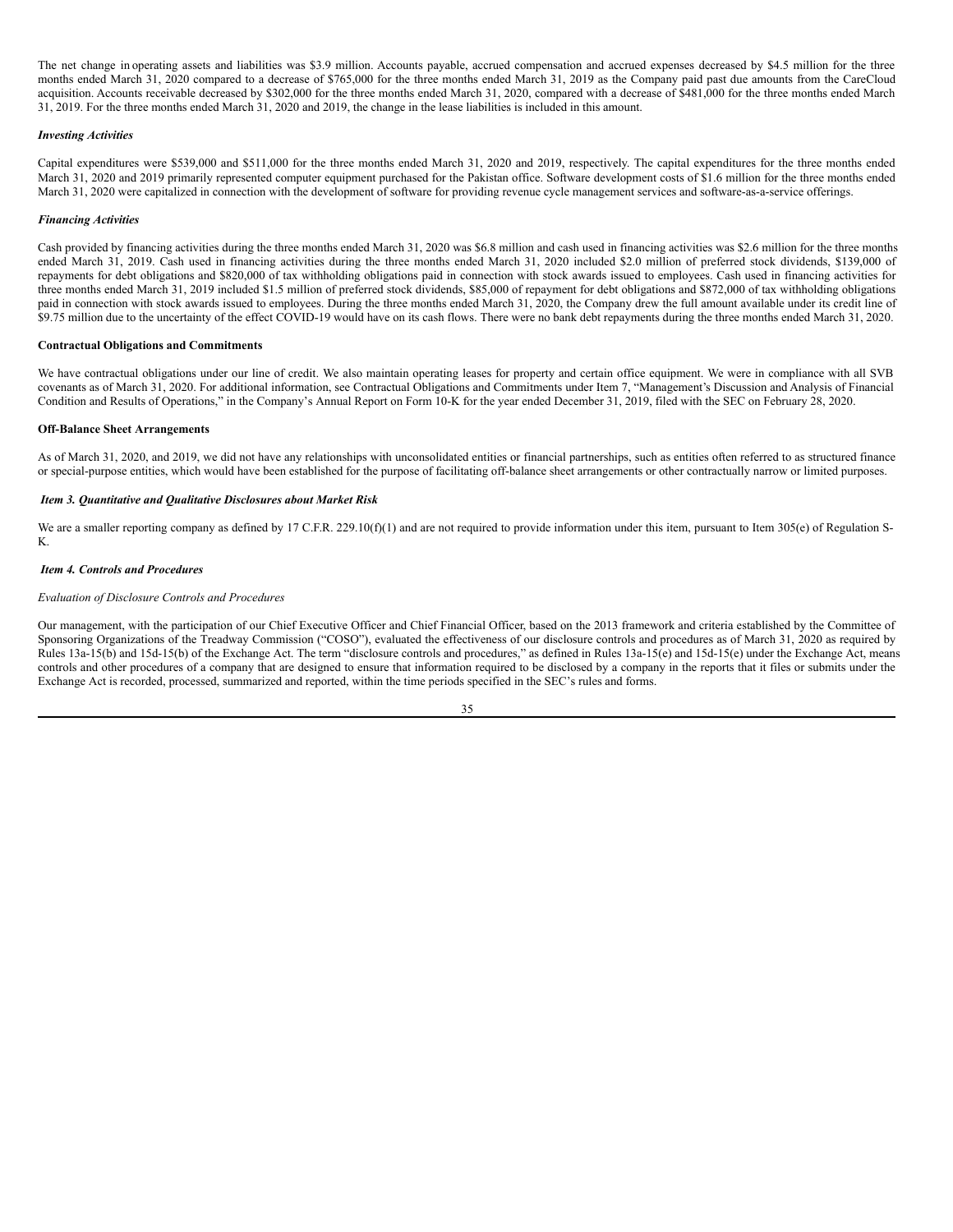Disclosure controls and procedures include, without limitation, controls and procedures designed to ensure that information required to be disclosed by a company in the reports that it files or submits under the Exchange Act is accumulated and communicated to the company's management, including its principal executive and principal financial officer, to allow timely decisions regarding required disclosure. Management recognizes that any controls and procedures, no matter how well designed and operated, can provide only reasonable assurance of achieving their objectives and management necessarily applies its judgment in evaluating the cost-benefit relationship of possible controls and procedures.

Based on the evaluation of our disclosure controls and procedures, as of March 31, 2020, our Chief Executive Officer and Chief Financial Officer concluded that, as of such date, our disclosure controls and procedures were effective at the reasonable assurance level.

### *Changes in Internal Control Over Financial Reporting*

There were no changes in our internal control over financial reporting (as defined in Rules 13a-15(f) and 15d-15(f) of the Exchange Act) that occurred during our most recent fiscal quarter that have materially affected, or are reasonably likely to materially affect, our internal control over financial reporting.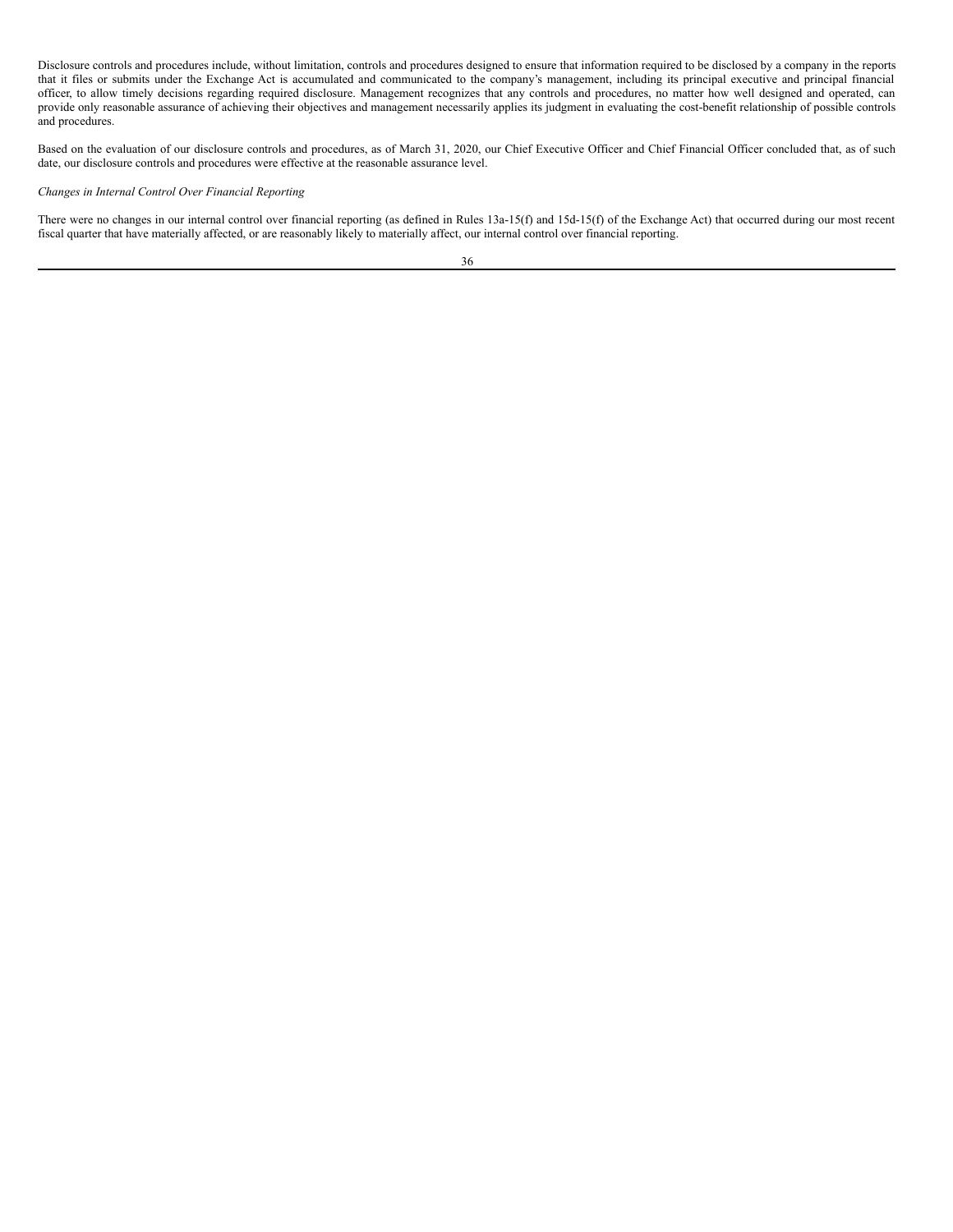### <span id="page-37-1"></span><span id="page-37-0"></span>*Item 1. Legal Proceedings*

See discussion of legal proceedings in "Note 8, Commitments And Contingencies" of the Notes to Condensed Consolidated Financial Statements in this Quarterly Report, which is incorporated by reference herein.

### <span id="page-37-2"></span>*Item 1A. Risk Factors*

In addition to the other information set forth in this Quarterly Report on Form 10-Q and the risk factor noted below, you should carefully consider the factors discussed in Part I —Item 1A. "Risk Factors" in our Annual Report on Form 10-K, filed with the SEC on February 28, 2020, which could materially affect our business, financial condition and/or future results and may be further impacted by the coronavirus pandemic. The risks described in our Annual Report on Form 10-K and herein are not the only risks facing us. Additional risks and uncertainties not currently known to us or that we currently deem to be immaterial may also materially adversely affect our business, financial condition, cash flows and/or future results.

### Our business, financial condition, results of operations and growth could be harmed by the effects of the COVID-19 pandemic.

We are subject to risks related to the public health crises such as the global pandemic associated with the coronavirus ("COVID-19"). In December 2019, a novel strain of coronavirus, SARS-CoV-2, was reported to have surfaced in Wuhan, China. Since then, SARS-CoV-2, and the resulting disease COVID-19, has spread to most countries, and all 50 states within the United States. In March 2020, the World Health Organization declared the COVID-19 outbreak a pandemic. Further, the President of the United States declared the COVID-19 pandemic a national emergency, invoking powers under the Stafford Act, the legislation that directs federal emergency disaster response, and under the Defense Production Act, the legislation that facilitates the production of goods and services necessary for national security and for other purposes. Numerous governmental jurisdictions, including the State of New Jersey where we maintain our principal executive offices, and those in which many of our U.S. and international offices are based, have imposed, and others in the future may impose, "shelter-in-place" orders, quarantines, executive orders and similar government orders and restrictions for their residents to control the spread of COVID-19. Most states and the federal government, including the State of New Jersey, together with foreign jurisdictions in which we have operations centers, have declared a state of emergency related to the spread of COVID-19. Such orders or restrictions, and the perception that such orders or restrictions could occur, have resulted in business closures, work stoppages, slowdowns and delays, work-from-home policies, travel restrictions and cancellation of events, among other effects, thereby negatively impacting our customers, employees, and offices, among others. These challenges have been, and are anticipated to continue being, particularly difficult to manage in foreign jurisdictions in which we have offices due to, among other things, a reduced ability to enable efficient and secure work-from-home.

Health care organizations around the world, including our health care provider customers, have faced and will continue to face, substantial challenges in treating patients with COVID-19, such as the diversion of staff and resources from ordinary functions to the treatment of COVID-19, supply, resource and capital shortages and overburdening of staff and resource capacity. In the United States, governmental authorities have also recommended, and in certain cases required, that elective, specialty and other procedures and appointments, including certain primary care services, be suspended or canceled to avoid non-essential patient exposure to medical environments and potential infection with COVID-19 and to focus limited resources and personnel capacity toward the treatment of COVID-19. These measures and challenges will likely continue for the duration of the pandemic, which is uncertain, and will disproportionately harm the results of operations, liquidity and financial condition of these health care organizations and our health care provider customers. To the extent such health care provider customers experience challenges and difficulties, it will adversely affect our business operation and results of operations. We note, for example, that approximately 60% of our revenue is directly tied to the cash collected by our health care provider customers, which means that our short-term revenue has and is expected to decline as less patients visit their doctors during periods of social distancing. Further, a recession or prolonged economic contraction as a result of COVID-19 pandemic could also harm the business and results of operations of our enterprise customers, resulting in potential business closures, layoffs of employees and a significant increase in unemployment in the United States and elsewhere which may continue even after the pandemic. The occurrence of any such events may lead to reduced income for customers and reduced size of workforces, which could reduce our revenue and harm our business, financial condition and results of operations.

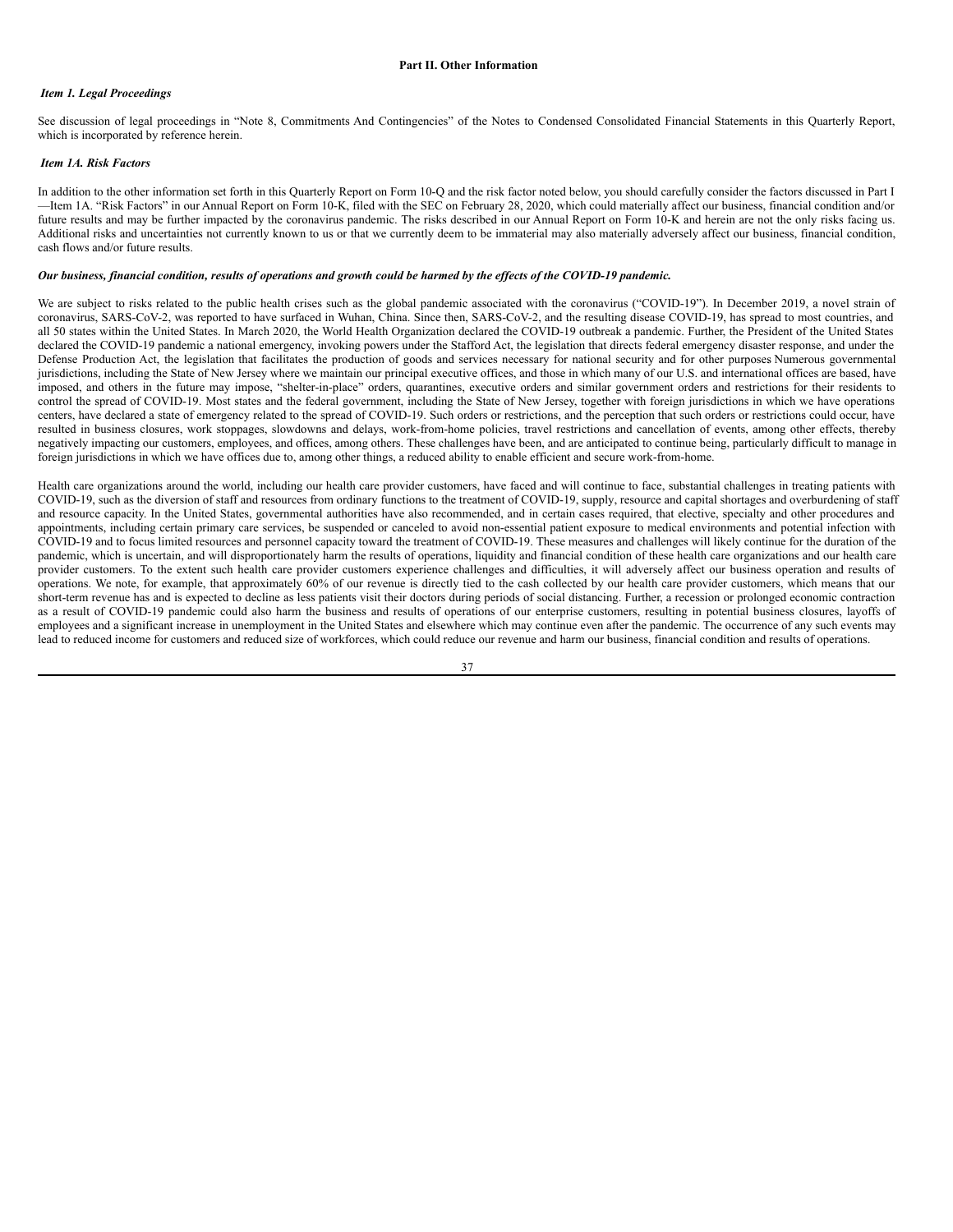The widespread COVID-19 pandemic has resulted in, and may continue to result in, significant volatility and uncertainty in U.S and international financial markets, reducing our ability to access capital, which could in the future negatively affect our liquidity. In addition, a recession or market correction resulting from the spread of COVID-19 could materially affect our business and the value of our common stock and Preferred Stock.

The global outbreak of COVID-19 continues to rapidly evolve. We have taken steps intended to mitigate the effects of the pandemic and to protect our global workforce including, but not limited to: moving a significant portion of our workforce to remote operations, enacting social distancing and hygiene guidelines set forth by the Centers for Disease Control and Prevention and World Health Organization at our offices, and discontinuing company travel and events, among others. Although we believe we have taken the appropriate actions, we cannot guarantee that these measures will mitigate all or any negative effects of the pandemic. The ultimate impact of the COVID-19 pandemic or a similar health epidemic is highly uncertain and subject to change. We cannot at this time precisely predict what effects the COVID-19 outbreak will have on our business, results of operations and financial condition, including due to uncertainties relating to the ultimate geographic spread of the virus, the severity of the disease, the duration of the pandemic and the governmental responses to the pandemic. However, we will continue to monitor the COVID-19 situation closely.

### <span id="page-38-0"></span>*Item 2. Unregistered Sales of Equity Securities and Use of Proceeds*

In connection with the acquisition of CareCloud, on January 8, 2020, 760,000 shares of the Company's Series A Preferred Stock were issued as partial consideration toRunway Growth Credit Fund Inc. ("Runway"), the seller. Of these 760,000 shares of the Company's Series A Preferred Stock, 160,000 shares will be held in escrow for up to 24 months, and an additional 100,000 shares will be held in escrow for up to 18 months, in both cases, to satisfy indemnification obligations of the seller for losses arising from certain specified contingent liabilities. Shares net of such losses will be released upon joint instruction of the Company and Runway in accordance with the applicable escrow period. This transaction was exempt from registration under Section 4(a)(2) of the Securities Act as it was a transaction by the Company not involving any public offering. These shares are currently unregistered and will be registered by the Company during the second quarter of 2020.

#### <span id="page-38-1"></span>*Item 3. Defaults upon Senior Securities*

Not applicable.

<span id="page-38-2"></span>*Item 4. Mine Safety Disclosures*

Not applicable.

### <span id="page-38-3"></span>*Item 5. Other Information*

Not applicable.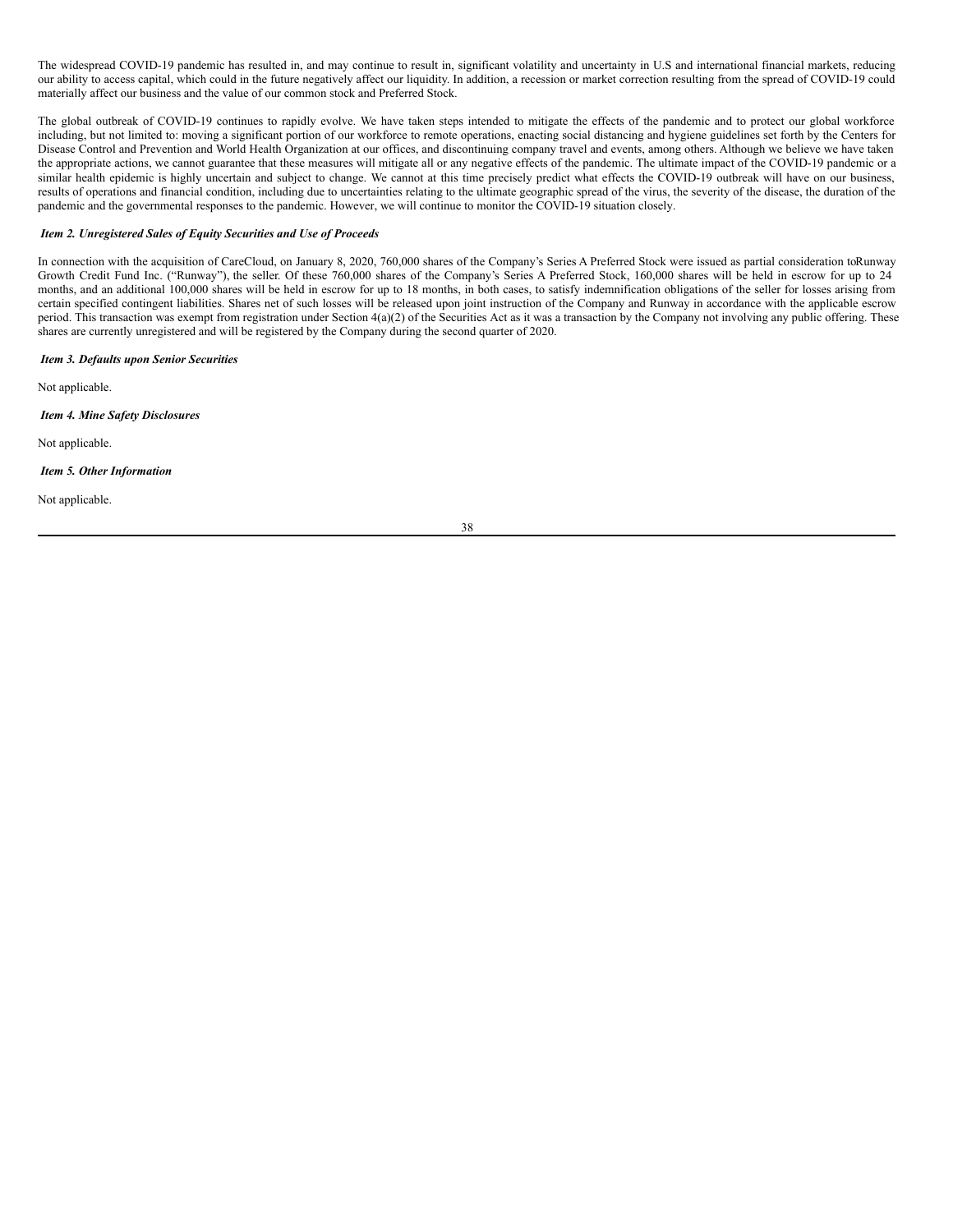### <span id="page-39-0"></span>*Item 6. Exhibits*

| <b>Exhibit Number</b> | <b>Exhibit Description</b>                                                                                                                                                      |
|-----------------------|---------------------------------------------------------------------------------------------------------------------------------------------------------------------------------|
| 31.1                  | Certification of the Company's Principal Executive Officer pursuant to Exchange Act Rules 13a-14(a)/15d-14(a), of the Securities Exchange Act of 1934, as<br>amended.           |
| 31.2                  | Certification of the Company's Principal Financial Officer pursuant to Exchange Act Rules 13a-14(a)/15d-14(a), of the Securities Exchange Act of 1934, as                       |
| $32.1*$               | amended.<br>Certification of the Company's Chief Executive Officer pursuant to 18 U.S.C. Section 1350, as adopted pursuant to Section 906 of the Sarbanes-Oxley Act of<br>2002. |
| $32.2*$               | Certification of the Company's Chief Financial Officer pursuant to 18 U.S.C. Section 1350, as adopted pursuant to Section 906 of the Sarbanes-Oxley Act of<br>2002.             |
| 101.INS               | <b>XBRL</b> Instance                                                                                                                                                            |
| 101.SCH               | <b>XBRL Taxonomy Extension Schema</b>                                                                                                                                           |
| 101.CAL               | <b>XBRL Taxonomy Extension Calculation Linkbase</b>                                                                                                                             |
| 101.LAB               | XBRL Taxonomy Extension Label Linkbase                                                                                                                                          |
| 101.PRE               | XBRL Taxonomy Extension Presentation Linkbase                                                                                                                                   |
| 101.DEF               | XBRL Taxonomy Extension Definition Linkbase                                                                                                                                     |

\*The certifications on Exhibit 32 hereto are not deemed "filed" for purposes of Section 18 of the Securities and Exchange Act of 1934, as amended, or otherwise subject to the liability of that Section. Such certifications will not be deemed incorporated by reference into any filing under the Securities Act or the Exchange Act.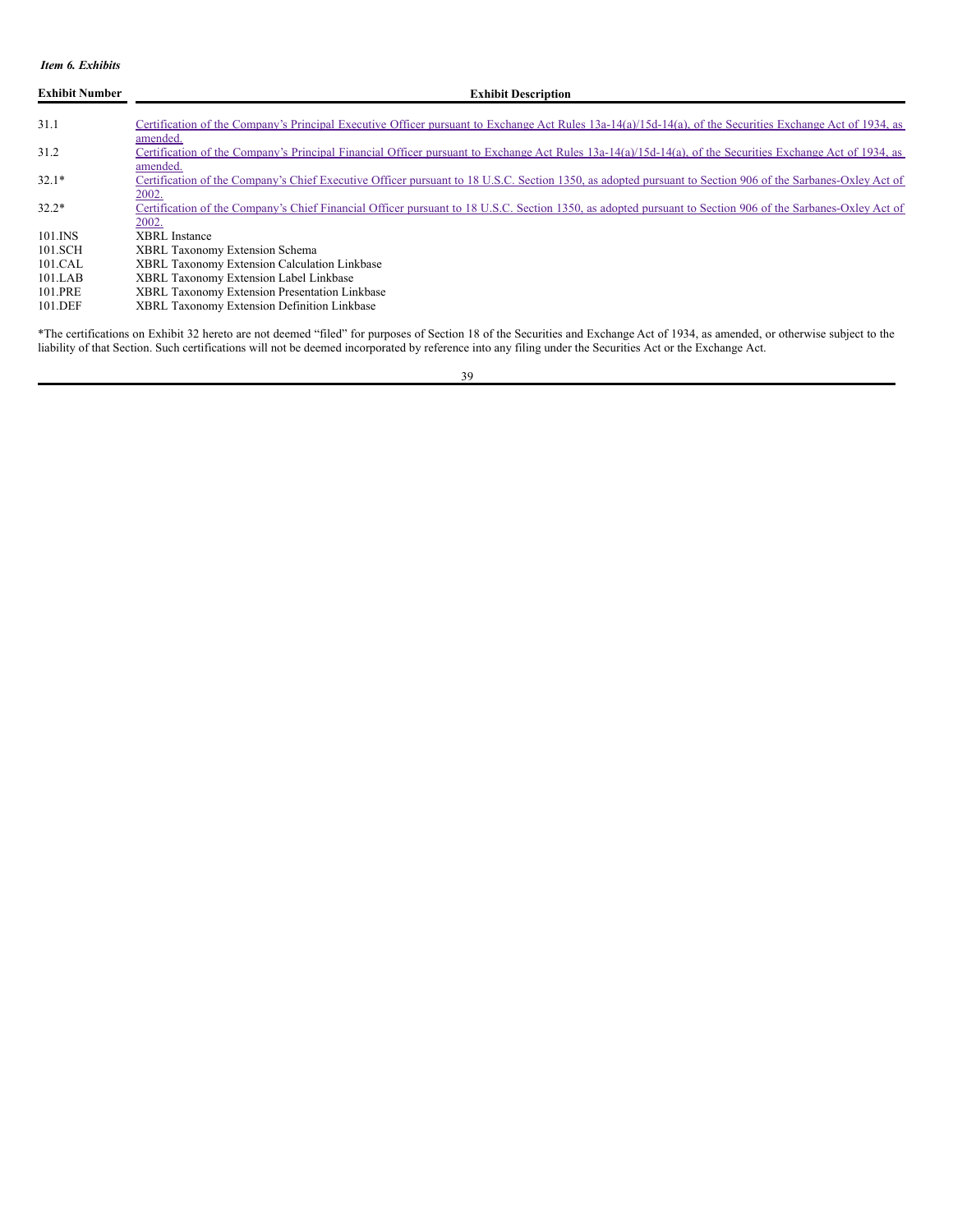### <span id="page-40-0"></span>**Signatures**

Pursuant to the requirements of the Securities Exchange Act of 1934, the Registrant has duly caused this report to be signed on its behalf by the undersigned thereunto duly authorized.

### **MTBC, Inc.**

#### By: */s/ Stephen Snyder*

Stephen Snyder Chief Executive Officer Date: May 14, 2020

## By: */s/ Bill Korn*

Bill Korn Chief Financial Officer Date: May 14, 2020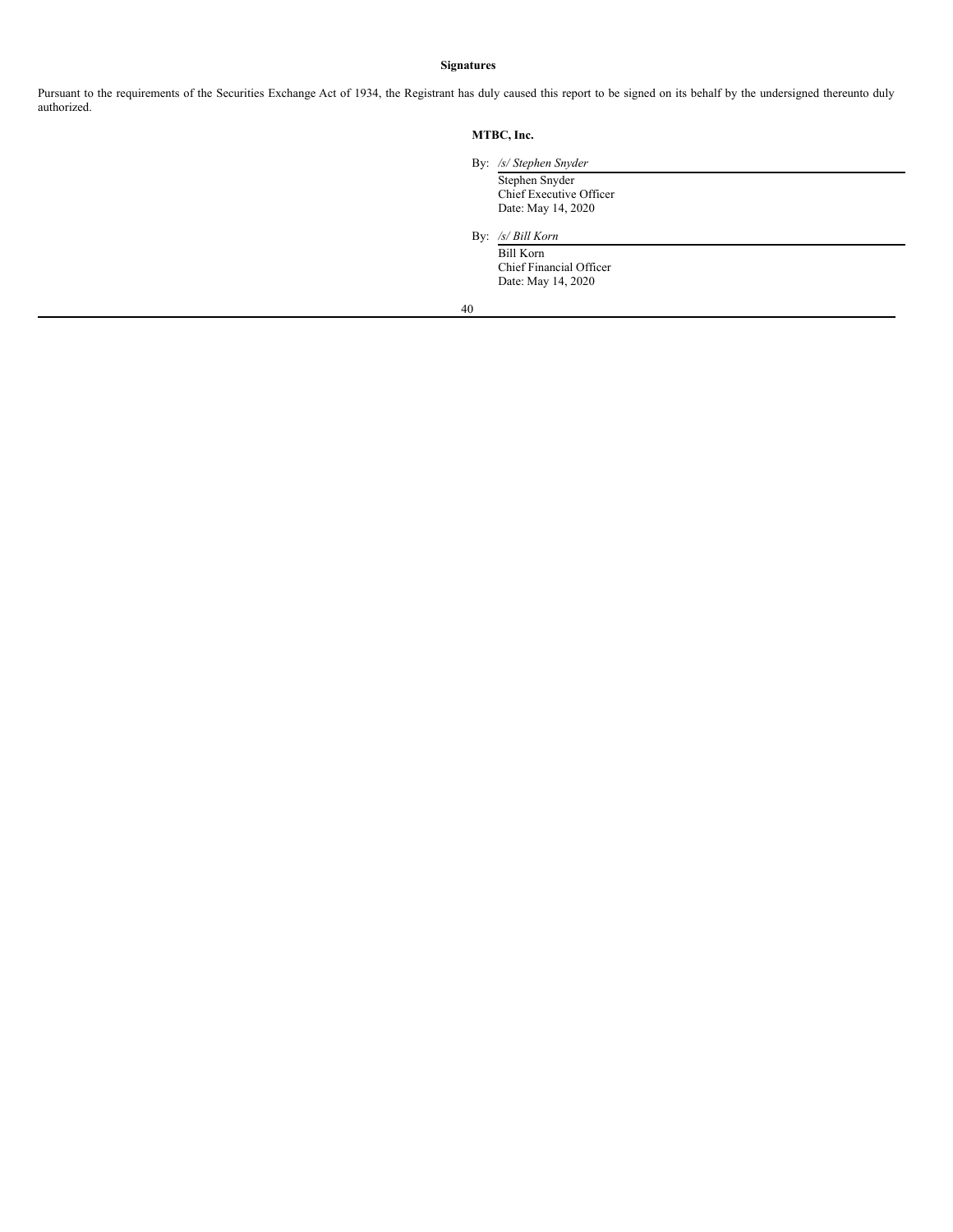### **CERTIFICATION OF PRINCIPAL EXECUTIVE OFFICER PURSUANT TO SECTION 302 OF THE SARBANES-OXLEY ACT OF 2002**

<span id="page-41-0"></span>I, Stephen Snyder, certify that:

- 1. I have reviewed this Quarterly Report on Form 10-Q of MTBC, Inc.;
- 2. Based on my knowledge, this report does not contain any untrue statement of a material fact or omit to state a material fact necessary to make the statements made, in light of the circumstances under which such statements were made, not misleading with respect to the period covered by this report;
- 3. Based on my knowledge, the financial statements, and other financial information included in this report, fairly present in all material respects the financial condition, results of operations and cash flows of the registrant as of, and for, the periods presented in this report;
- 4. The registrant's other certifying officer(s) and I are responsible for establishing and maintaining disclosure controls and procedures (as defined in Exchange Act Rules 13a-15(e) and 15d-15(e)) and internal control over financial reporting (as defined in Exchange Act Rules 13a-15(f) and 15d-15(f)) for the registrant and have:
	- a. Designed such disclosure controls and procedures, or caused such disclosure controls and procedures to be designed under our supervision, to ensure that material information relating to the registrant, including its consolidated subsidiaries, is made known to us by others within those entities, particularly during the period in which this report is being prepared;
	- b. Designed such internal control over financial reporting, or caused such internal control over financial reporting to be designed under our supervision, to provide reasonable assurance regarding the reliability of financial reporting and the preparation of financial statements for external purposes in accordance with generally accepted accounting principles;
	- c. Evaluated the effectiveness of the registrant's disclosures controls and procedures and presented in this report our conclusions about the effectiveness of the disclosure controls and procedures, as of the end of the period covered by this report based on such evaluation; and
	- d. Disclosed in this report any change in the registrant's internal control over financial reporting that occurred during the registrant's most recent fiscal quarter (the registrant's fourth fiscal quarter in the case of an annual report) that has materially affected, or is reasonably likely to materially affect, the registrant's internal control over financial reporting; and
- 5. The registrant's other certifying officer(s) and I have disclosed, based on our most recent evaluation of internal control over financial reporting, to the registrant's auditors and the audit committee of the registrant's board of directors (or persons performing the equivalent functions):
	- a. All significant deficiencies and material weaknesses in the design or operation of internal control over financial reporting which are reasonably likely to adversely affect the registrant's ability to record, process, summarize and report financial information; and
	- b. Any fraud, whether or not material, that involves management or other employees who have a significant role in the registrant's internal control over financial reporting.

**MTBC, Inc.**

By: */s/ Stephen Snyder*

Stephen Snyder Chief Executive Officer *(Principal Executive Of icer)*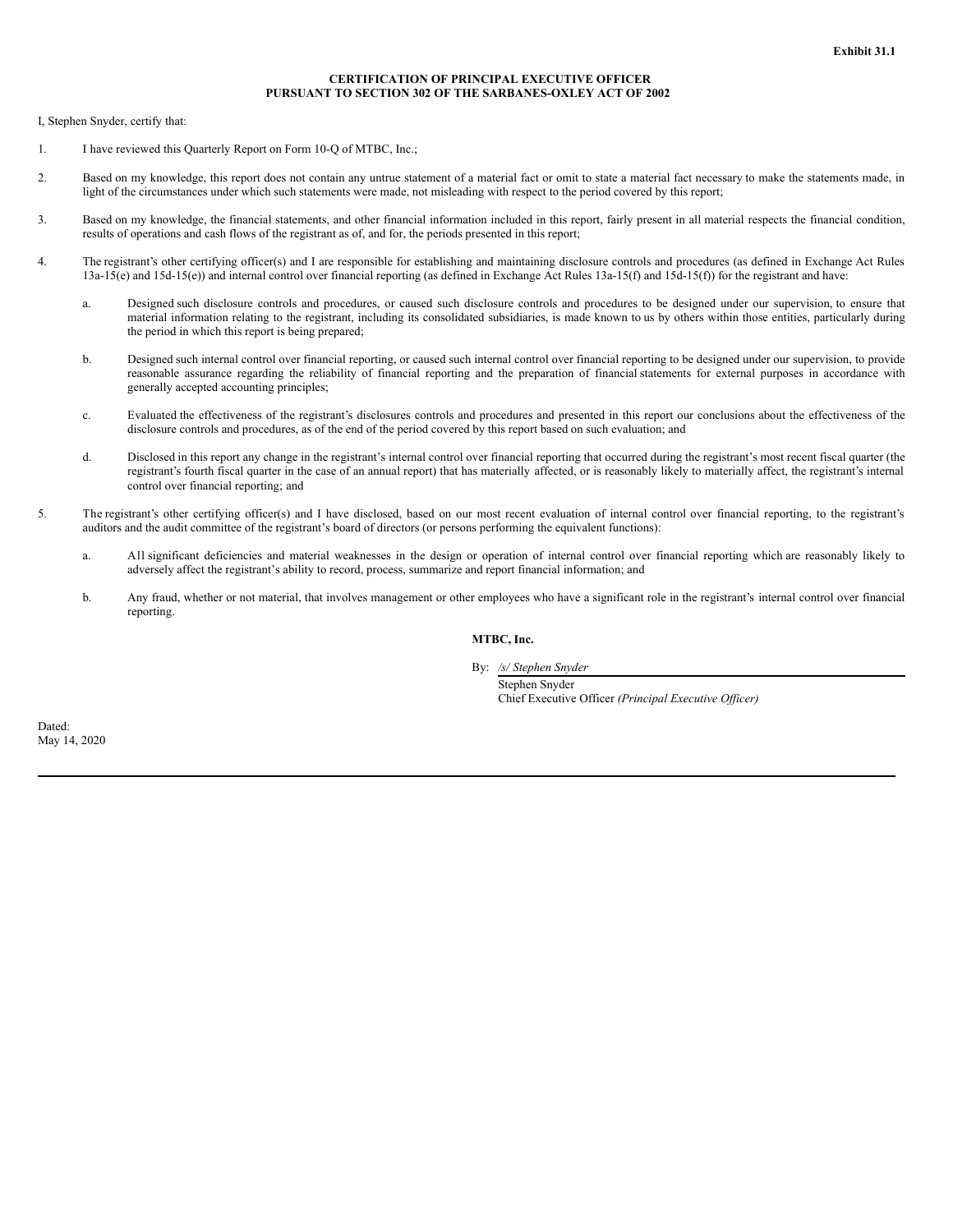### **CERTIFICATION OF PRINCIPAL FINANCIAL OFFICER PURSUANT TO SECTION 302 OF THE SARBANES-OXLEY ACT OF 2002**

<span id="page-42-0"></span>I, Bill Korn, certify that:

- 1. I have reviewed this Quarterly Report on Form 10-Q of MTBC, Inc.;
- 2. Based on my knowledge, this report does not contain any untrue statement of a material fact or omit to state a material fact necessary to make the statements made, in light of the circumstances under which such statements were made, not misleading with respect to the period covered by this report;
- 3. Based on my knowledge, the financial statements, and other financial information included in this report, fairly present in all material respects the financial condition, results of operations and cash flows of the registrant as of, and for, the periods presented in this report;
- 4. The registrant's other certifying officer(s) and I are responsible for establishing and maintaining disclosure controls and procedures (as defined in Exchange Act Rules 13a-15(e) and 15d-15(e)) and internal control over financial reporting (as defined in Exchange Act Rules 13a-15(f) and 15d-15(f)) for the registrant and have:
	- a. Designed such disclosure controls and procedures, or caused such disclosure controls and procedures to be designed under our supervision, to ensure that material information relating to the registrant, including its consolidated subsidiaries, is made known to us by others within those entities, particularly during the period in which this report is being prepared;
	- b. Designed such internal control over financial reporting, or caused such internal control over financial reporting to be designed under our supervision, to provide reasonable assurance regarding the reliability of financial reporting and the preparation of financial statements for external purposes in accordance with generally accepted accounting principles;
	- c. Evaluated the effectiveness of the registrant's disclosures controls and procedures and presented in this report our conclusions about the effectiveness of the disclosure controls and procedures, as of the end of the period covered by this report based on such evaluation; and
	- d. Disclosed in this report any change in the registrant's internal control over financial reporting that occurred during the registrant's most recent fiscal quarter (the registrant's fourth fiscal quarter in the case of an annual report) that has materially affected, or is reasonably likely to materially affect, the registrant's internal control over financial reporting; and
- 5. The registrant's other certifying officer(s) and I have disclosed, based on our most recent evaluation of internal control over financial reporting, to the registrant's auditors and the audit committee of the registrant's board of directors (or persons performing the equivalent functions):
	- a. All significant deficiencies and material weaknesses in the design or operation of internal control over financial reporting which are reasonably likely to adversely affect the registrant's ability to record, process, summarize and report financial information; and
	- b. Any fraud, whether or not material, that involves management or other employees who have a significant role in the registrant's internal control over financial reporting.

**MTBC, Inc.**

By: */s/ Bill Korn*

Bill Korn Chief Financial Officer (Principal Financial Officer )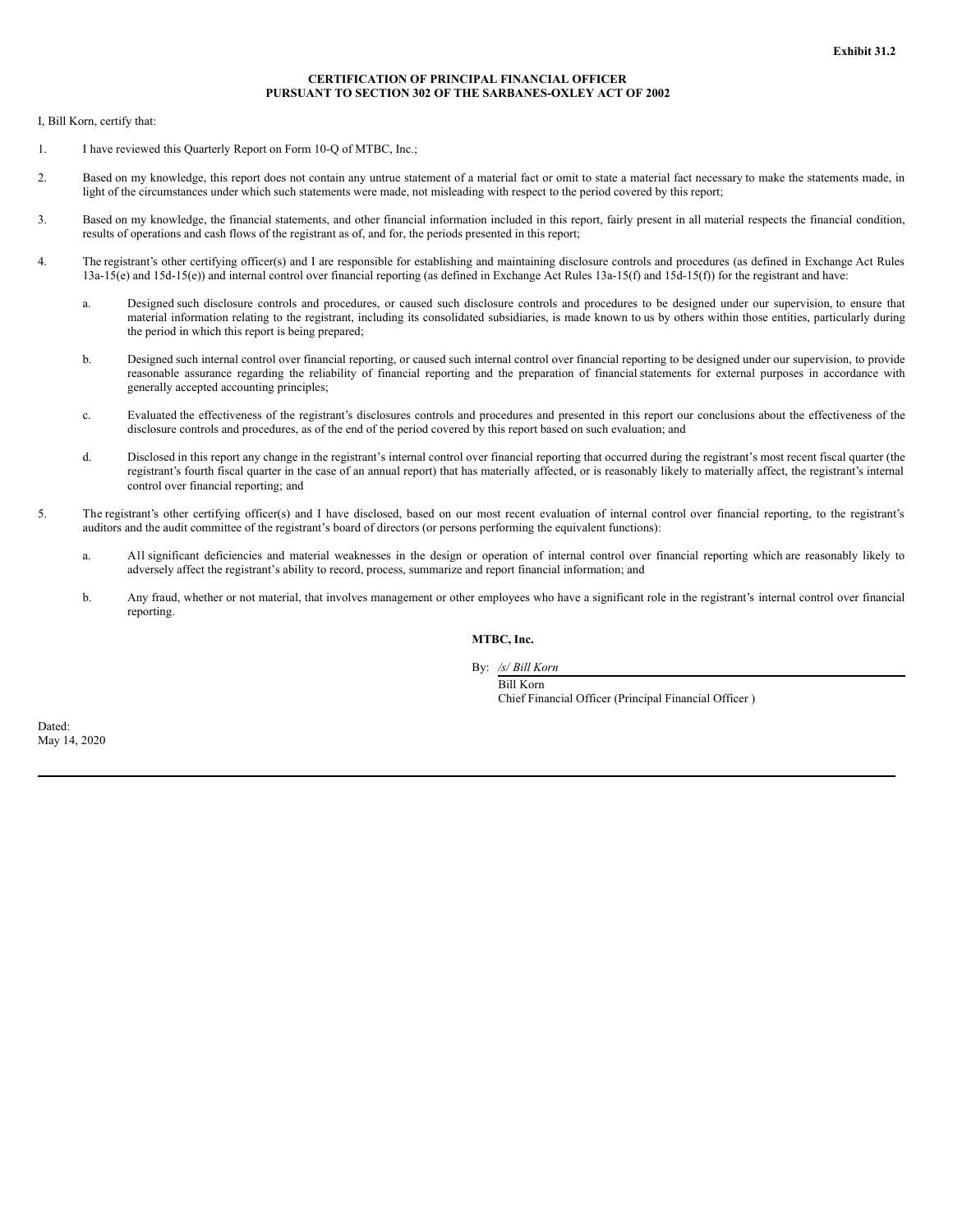### **CERTIFICATION OF CHIEF EXECUTIVE OFFICER PURSUANT TO 18 U.S.C. SECTION 1350, AS ADOPTED PURSUANT TO SECTION 906 OF THE SARBANES-OXLEY ACT OF 2002**

<span id="page-43-0"></span>Based on my knowledge, I, Stephen Snyder, certify, pursuant to 18 U.S.C. Section 1350, as adopted pursuant to Section 906 of the Sarbanes-Oxley Act of 2002, that the Quarterly Report of MTBC, Inc. on Form 10-Q for the quarter ended March 31, 2020 fully complies with the requirements of Section 13(a) or 15(d) of the Securities Exchange Act of 1934 and that information contained in such Form 10-Q fairly presents in all material respects the financial condition and results of operations of MTBC, Inc.

### **MTBC, Inc.**

By: */s/ Stephen Snyder*

Stephen Snyder Chief Executive Officer *(Principal Executive Of icer)*